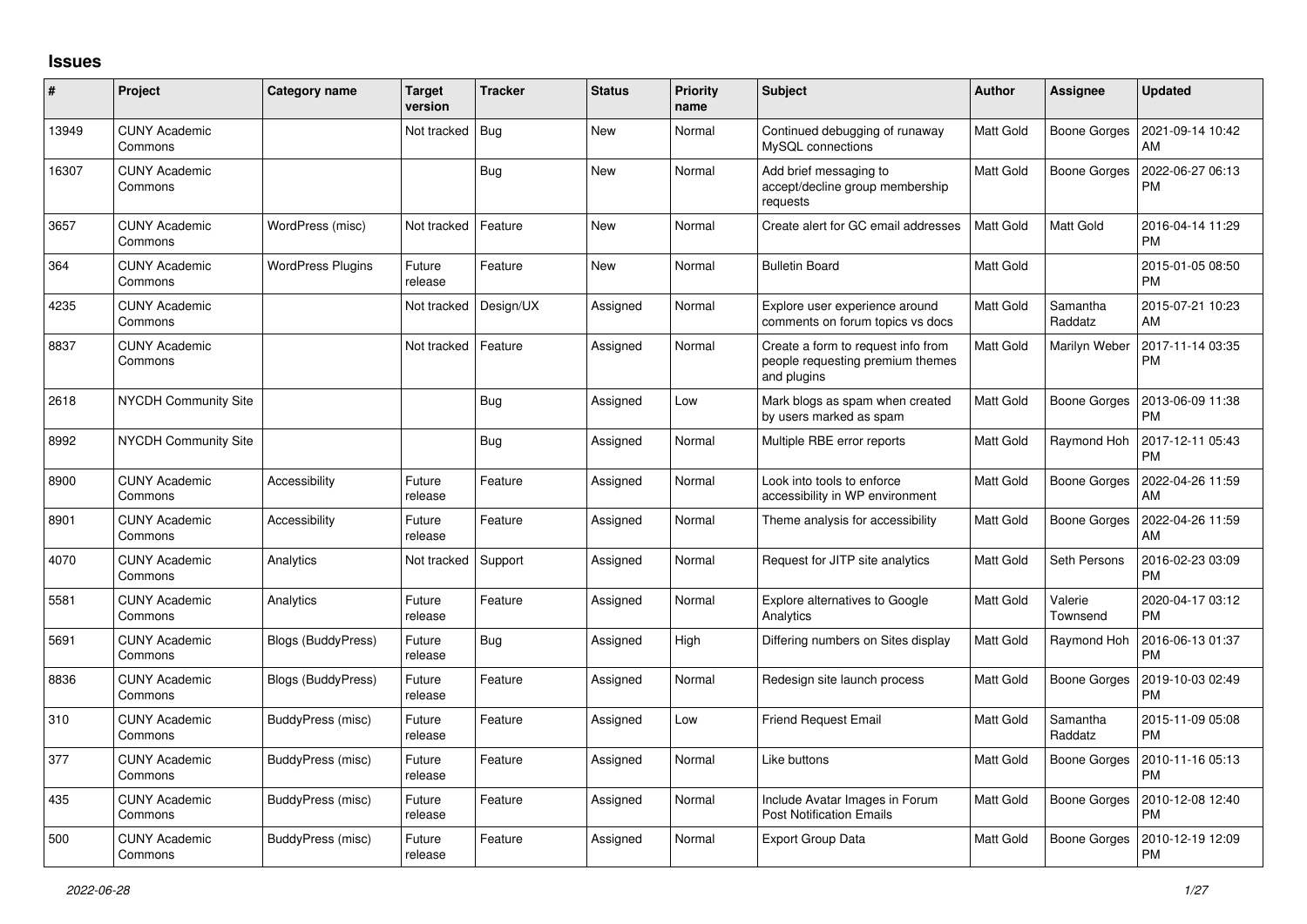| $\#$  | Project                         | <b>Category name</b>       | <b>Target</b><br>version | <b>Tracker</b> | <b>Status</b> | <b>Priority</b><br>name | Subject                                                                       | Author           | Assignee            | <b>Updated</b>                |
|-------|---------------------------------|----------------------------|--------------------------|----------------|---------------|-------------------------|-------------------------------------------------------------------------------|------------------|---------------------|-------------------------------|
| 554   | <b>CUNY Academic</b><br>Commons | BuddyPress (misc)          | Future<br>release        | Feature        | Assigned      | Normal                  | Add Trackback notifications to<br>site-wide activity feed                     | <b>Matt Gold</b> | <b>Boone Gorges</b> | 2015-11-09 06:19<br><b>PM</b> |
| 599   | <b>CUNY Academic</b><br>Commons | BuddyPress (misc)          | Future<br>release        | Feature        | Assigned      | Normal                  | Consider adding rating plugins for<br><b>BuddyPress/BBPress</b>               | <b>Matt Gold</b> | Boone Gorges        | 2011-08-22 06:50<br><b>PM</b> |
| 635   | CUNY Academic<br>Commons        | BuddyPress (misc)          | Future<br>release        | Feature        | Assigned      | Normal                  | Big Blue Button - Videoconferencing<br>in Groups and Blogs                    | Matt Gold        | <b>Boone Gorges</b> | 2011-03-14 03:24<br><b>PM</b> |
| 2523  | <b>CUNY Academic</b><br>Commons | <b>BuddyPress Docs</b>     | Future<br>release        | Feature        | Assigned      | Normal                  | Allow Users to Upload Images to BP<br>Docs                                    | <b>Matt Gold</b> | <b>Boone Gorges</b> | 2015-11-09 06:14<br><b>PM</b> |
| 4027  | <b>CUNY Academic</b><br>Commons | Commons In A Box           | Not tracked              | Design/UX      | Assigned      | Normal                  | Usability review of CBOX update<br>procedures                                 | <b>Matt Gold</b> | Samantha<br>Raddatz | 2015-05-11 06:36<br><b>PM</b> |
| 8902  | <b>CUNY Academic</b><br>Commons | Design                     | Not tracked              | Feature        | Assigned      | Normal                  | Report back on research on<br><b>BuddyPress themes</b>                        | Matt Gold        | Michael Smith       | 2017-11-10 12:31<br><b>PM</b> |
| 3524  | <b>CUNY Academic</b><br>Commons | Documentation              | Not tracked              | Documentation  | Assigned      | Normal                  | Post describing all you can do when<br>starting up a new blog/group           | Matt Gold        | scott voth          | 2014-10-04 12:56<br><b>PM</b> |
| 333   | <b>CUNY Academic</b><br>Commons | <b>Email Notifications</b> | Future<br>release        | Feature        | Assigned      | Low                     | Delay Forum Notification Email<br>Delivery Until After Editing Period<br>Ends | <b>Matt Gold</b> | Raymond Hoh         | 2015-11-09 06:01<br><b>PM</b> |
| 15604 | <b>CUNY Academic</b><br>Commons | <b>Email Notifications</b> | Future<br>release        | Feature        | Assigned      | Normal                  | Restructure Commons Group Digest<br><b>Email Messages</b>                     | <b>Matt Gold</b> | Boone Gorges        | 2022-05-26 10:45<br>AM        |
| 4053  | <b>CUNY Academic</b><br>Commons | Events                     | Future<br>release        | Feature        | Assigned      | Normal                  | Create new tab for past events                                                | Matt Gold        | <b>Boone Gorges</b> | 2015-05-12 02:10<br><b>PM</b> |
| 4238  | <b>CUNY Academic</b><br>Commons | Events                     | Future<br>release        | Feature        | Assigned      | Normal                  | Copy Events to Other Groups?                                                  | Matt Gold        | <b>Boone Gorges</b> | 2015-07-02 10:08<br>AM        |
| 4903  | <b>CUNY Academic</b><br>Commons | Events                     | Future<br>release        | Design/UX      | Assigned      | Normal                  | Improving visual appearance of<br>event calendars                             | <b>Matt Gold</b> | <b>Boone Gorges</b> | 2016-10-13 11:51<br>AM        |
| 5016  | <b>CUNY Academic</b><br>Commons | Events                     | Future<br>release        | Feature        | Assigned      | Low                     | Allow comments to be posted on<br>events                                      | <b>Matt Gold</b> | Raymond Hoh         | 2019-03-01 02:23<br><b>PM</b> |
| 5696  | <b>CUNY Academic</b><br>Commons | Events                     | Future<br>release        | Feature        | Assigned      | Normal                  | Events Calendar - display options /<br>calendar aggregation                   | Matt Gold        | <b>Boone Gorges</b> | 2016-10-13 11:44<br>AM        |
| 653   | <b>CUNY Academic</b><br>Commons | Group Blogs                | Future<br>release        | Feature        | Assigned      | Normal                  | Redesign Integration of Groups and<br><b>Blogs</b>                            | Matt Gold        | Samantha<br>Raddatz | 2015-11-09 05:40<br><b>PM</b> |
| 1192  | <b>CUNY Academic</b><br>Commons | <b>Group Files</b>         | Future<br>release        | Feature        | Assigned      | Low                     | When posting group files, allow<br>users to add a category without<br>saving  | Matt Gold        | Raymond Hoh         | 2015-11-09 05:53<br><b>PM</b> |
| 3080  | <b>CUNY Academic</b><br>Commons | <b>Group Files</b>         | Future<br>release        | Feature        | Assigned      | Low                     | Create a system to keep track of file<br>changes                              | Matt Gold        | Boone Gorges        | 2014-02-26 10:04<br>PM        |
| 3354  | <b>CUNY Academic</b><br>Commons | <b>Group Files</b>         | Future<br>release        | Feature        | Assigned      | Low                     | Allow Group Download of Multiple<br><b>Selected Files</b>                     | Matt Gold        | Chris Stein         | 2014-08-01 08:50<br>AM        |
| 10659 | <b>CUNY Academic</b><br>Commons | Group Forums               | Future<br>release        | Feature        | Assigned      | Normal                  | Post to multiple groups via email                                             | Matt Gold        | Raymond Hoh         | 2018-11-15 12:54<br>AM        |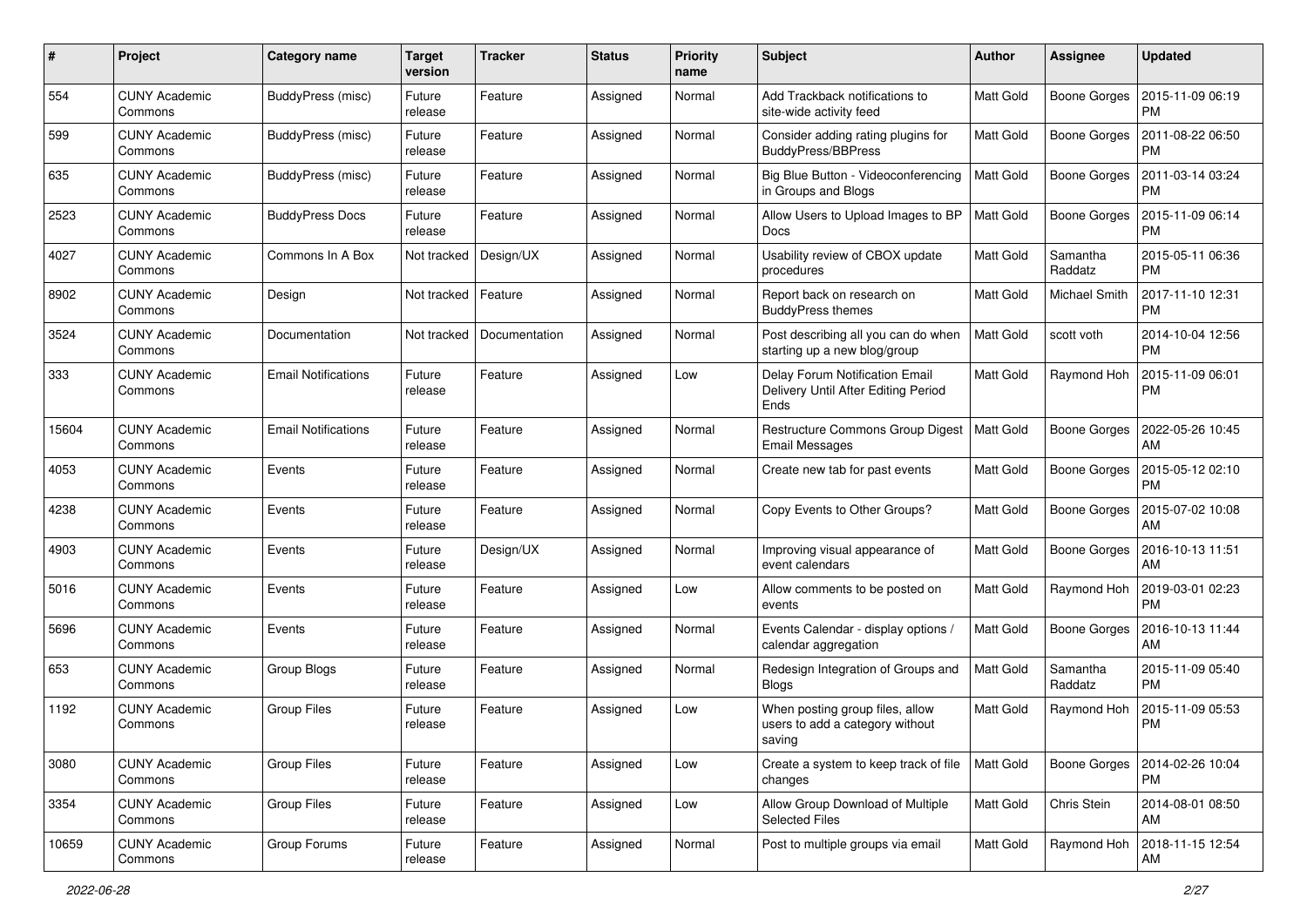| $\pmb{\#}$ | Project                         | Category name           | <b>Target</b><br>version | <b>Tracker</b> | <b>Status</b> | <b>Priority</b><br>name | <b>Subject</b>                                                      | Author           | Assignee            | <b>Updated</b>                |
|------------|---------------------------------|-------------------------|--------------------------|----------------|---------------|-------------------------|---------------------------------------------------------------------|------------------|---------------------|-------------------------------|
| 3308       | <b>CUNY Academic</b><br>Commons | Group Invitations       | Future<br>release        | Feature        | Assigned      | Normal                  | Allow members to rescind group<br>invitations                       | Matt Gold        | Boone Gorges        | 2015-04-01 08:53<br><b>PM</b> |
| 9015       | <b>CUNY Academic</b><br>Commons | Groups (misc)           | Not tracked              | Outreach       | Assigned      | Normal                  | Email group admins the email<br>addresses of their groups           | Matt Gold        | Matt Gold           | 2018-01-02 09:54<br>AM        |
| 4980       | <b>CUNY Academic</b><br>Commons | Home Page               | Future<br>release        | Feature        | Assigned      | Normal                  | CAC Featured Content -- Adding<br>Randomization                     | Matt Gold        | Boone Gorges        | 2016-12-12 03:01<br><b>PM</b> |
| 6995       | <b>CUNY Academic</b><br>Commons | Home Page               | Not tracked              | Bug            | Assigned      | Normal                  | member filter on homepage not<br>workina                            | Matt Gold        | Raymond Hoh         | 2016-12-11 09:46<br><b>PM</b> |
| 16306      | <b>CUNY Academic</b><br>Commons | Messages                | 2.0.2                    | <b>Bug</b>     | Assigned      | Normal                  | Confusing messaging on send<br>message page                         | Matt Gold        | Raymond Hoh         | 2022-06-27 08:09<br><b>PM</b> |
| 3517       | <b>CUNY Academic</b><br>Commons | My Commons              | Future<br>release        | Feature        | Assigned      | Normal                  | Mute/Unmute My Commons updates                                      | Matt Gold        | Raymond Hoh         | 2015-11-09 01:19<br><b>PM</b> |
| 3536       | <b>CUNY Academic</b><br>Commons | My Commons              | Future<br>release        | Feature        | Assigned      | Normal                  | Infinite Scroll on My Commons page                                  | <b>Matt Gold</b> | Raymond Hoh         | 2015-04-13 04:42<br><b>PM</b> |
| 3577       | <b>CUNY Academic</b><br>Commons | My Commons              | Future<br>release        | Design/UX      | Assigned      | Normal                  | Replies to items in My Commons                                      | Matt Gold        | Raymond Hoh         | 2015-04-09 05:19<br><b>PM</b> |
| 9028       | <b>CUNY Academic</b><br>Commons | Onboarding              | Future<br>release        | Feature        | Assigned      | Normal                  | suggest groups to new members<br>during the registration process    | Matt Gold        | Chris Stein         | 2018-10-24 12:34<br><b>PM</b> |
| 5955       | <b>CUNY Academic</b><br>Commons | Outreach                | Future<br>release        | Feature        | Assigned      | Normal                  | Create auto-newsletter for commons<br>members                       | <b>Matt Gold</b> | Luke Waltzer        | 2016-08-30 10:34<br>AM        |
| 2013       | <b>CUNY Academic</b><br>Commons | <b>Public Portfolio</b> | Future<br>release        | Feature        | Assigned      | Low                     | Have Profile Privacy Options show<br>up only for filled-in fields   | Matt Gold        | Boone Gorges        | 2015-11-09 06:09<br><b>PM</b> |
| 3042       | <b>CUNY Academic</b><br>Commons | <b>Public Portfolio</b> | Future<br>release        | Feature        | Assigned      | Normal                  | Browsing member interests                                           | Matt Gold        | Boone Gorges        | 2015-03-21 09:04<br>PM        |
| 3220       | <b>CUNY Academic</b><br>Commons | <b>Public Portfolio</b> | Future<br>release        | Feature        | Assigned      | Normal                  | Add indent/outdent option to<br>Formatting Buttons on Profile Page  | Matt Gold        | Boone Gorges        | 2014-05-21 10:39<br><b>PM</b> |
| 3768       | <b>CUNY Academic</b><br>Commons | Public Portfolio        | Future<br>release        | Feature        | Assigned      | Normal                  | Institutions/Past positions on public<br>portfolios                 | Matt Gold        | Boone Gorges        | 2018-04-23 10:44<br>AM        |
| 3770       | <b>CUNY Academic</b><br>Commons | <b>Public Portfolio</b> | Future<br>release        | Feature        | Assigned      | Normal                  | Improve Layout/Formatting of<br>Positions Area on Public Portfolios | Matt Gold        | Chris Stein         | 2015-04-01 09:17<br><b>PM</b> |
| 4404       | <b>CUNY Academic</b><br>Commons | <b>Public Portfolio</b> | Future<br>release        | Design/UX      | Assigned      | Normal                  | Change color of permissions info on<br>portfolio editing interface  | Matt Gold        | Samantha<br>Raddatz | 2015-08-11 05:28<br><b>PM</b> |
| 6115       | <b>CUNY Academic</b><br>Commons | Publicity               | Not tracked              | Feature        | Assigned      | Normal                  | create digital signage for GC                                       | Matt Gold        | scott voth          | 2016-10-11 10:09<br><b>PM</b> |
| 940        | <b>CUNY Academic</b><br>Commons | Redmine                 | Future<br>release        | Feature        | Assigned      | Low                     | Communication with users after<br>releases                          | Matt Gold        | Dominic Giglio      | 2012-09-09 04:36<br><b>PM</b> |
| 370        | CUNY Academic<br>Commons        | Registration            | Future<br>release        | Feature        | Assigned      | High                    | Guest Accounts                                                      | Matt Gold        | Matt Gold           | 2015-04-09 09:33<br><b>PM</b> |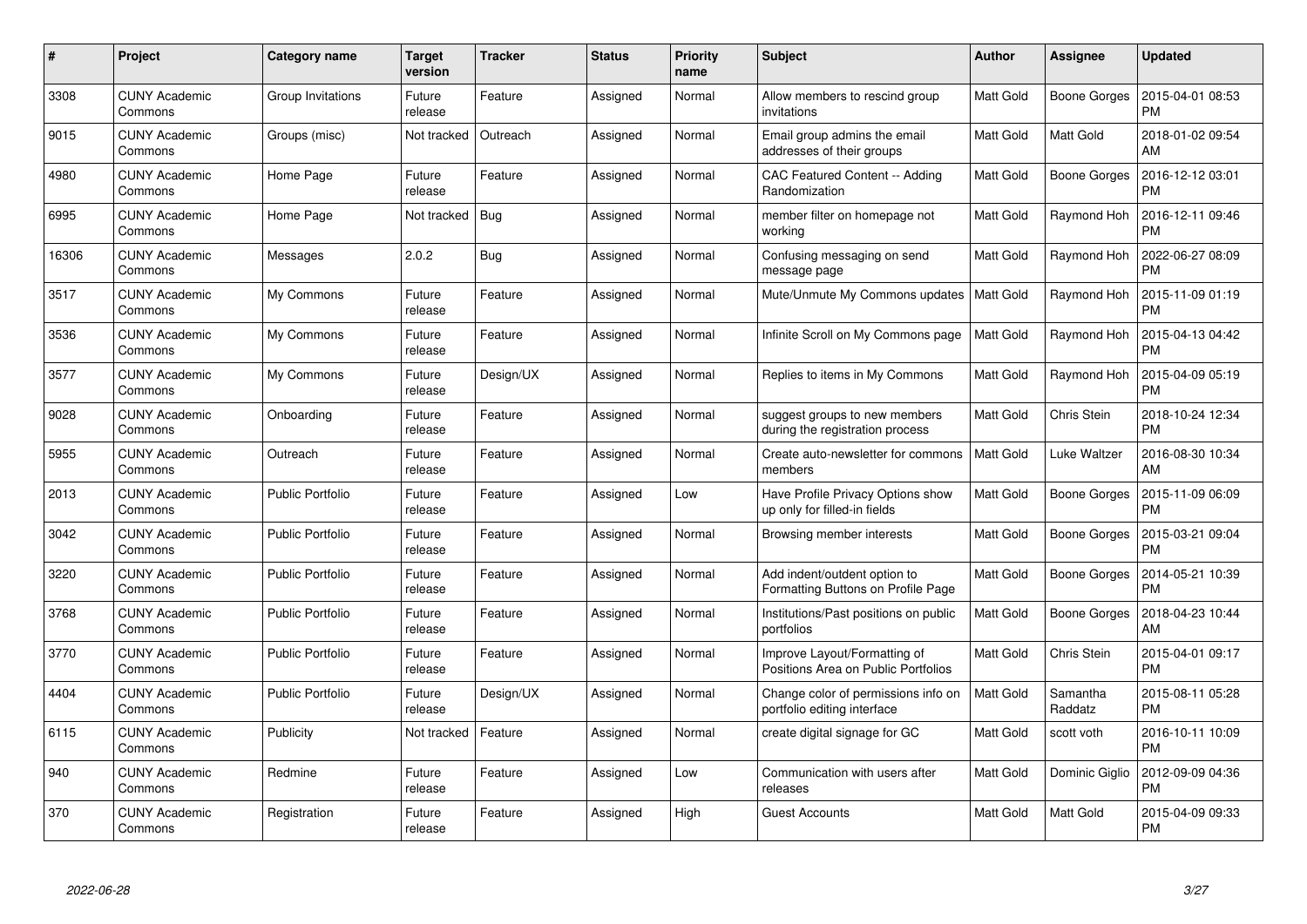| #    | Project                         | <b>Category name</b>     | <b>Target</b><br>version | <b>Tracker</b> | Status   | <b>Priority</b><br>name | <b>Subject</b>                                                                            | <b>Author</b>    | Assignee            | <b>Updated</b>                |
|------|---------------------------------|--------------------------|--------------------------|----------------|----------|-------------------------|-------------------------------------------------------------------------------------------|------------------|---------------------|-------------------------------|
| 6671 | <b>CUNY Academic</b><br>Commons | Reply By Email           | Not tracked              | <b>Bug</b>     | Assigned | Normal                  | "Post too often" RBE error message                                                        | <b>Matt Gold</b> | Raymond Hoh         | 2016-11-11 09:55<br>AM        |
| 8976 | <b>CUNY Academic</b><br>Commons | Reply By Email           | Not tracked              | Feature        | Assigned | Normal                  | Package RBE new topics posting?                                                           | Matt Gold        | Raymond Hoh         | 2017-12-04 02:34<br><b>PM</b> |
| 3662 | <b>CUNY Academic</b><br>Commons | <b>SEO</b>               | Future<br>release        | Feature        | Assigned | Normal                  | Duplicate Content/SEO/Google<br>issues                                                    | Matt Gold        | Raymond Hoh         | 2015-04-13 04:37<br><b>PM</b> |
| 8898 | <b>CUNY Academic</b><br>Commons | Social Paper             | Not tracked              | Feature        | Assigned | Normal                  | Usage data on docs and social<br>paper                                                    | Matt Gold        | Matt Gold           | 2017-11-16 11:32<br>AM        |
| 6426 | <b>CUNY Academic</b><br>Commons | Spam/Spam<br>Prevention  | Future<br>release        | Feature        | Assigned | Normal                  | Force captcha on all comments?                                                            | Matt Gold        | <b>Tahir Butt</b>   | 2016-10-24 02:06<br><b>PM</b> |
| 8666 | <b>CUNY Academic</b><br>Commons | Teaching                 | Not tracked              | Documentation  | Assigned | Normal                  | Create Teaching on the Commons<br>Resource Page                                           | Matt Gold        | Laurie Hurson       | 2019-09-23 03:16<br><b>PM</b> |
| 3090 | <b>CUNY Academic</b><br>Commons | Twitter page             | Future<br>release        | Feature        | Assigned | Normal                  | Prevent Retweets from showing up<br>on Commons twitter page                               | <b>Matt Gold</b> | <b>Tahir Butt</b>   | 2016-10-24 11:31<br>AM        |
| 4661 | <b>CUNY Academic</b><br>Commons | User Experience          | Future<br>release        | Bug            | Assigned | Normal                  | <b>Simplify Events text</b>                                                               | <b>Matt Gold</b> | Samantha<br>Raddatz | 2015-10-02 09:06<br><b>PM</b> |
| 5316 | <b>CUNY Academic</b><br>Commons | User Experience          | Future<br>release        | Feature        | Assigned | Normal                  | Prompt user email address updates                                                         | Matt Gold        | Stephen Real        | 2016-12-21 03:30<br><b>PM</b> |
| 6298 | <b>CUNY Academic</b><br>Commons | User Experience          | Not tracked              | Design/UX      | Assigned | Normal                  | Examine data from survey                                                                  | Matt Gold        | Margaret<br>Galvan  | 2016-10-14 12:16<br><b>PM</b> |
| 9941 | <b>CUNY Academic</b><br>Commons | Wiki                     | Not tracked              | Support        | Assigned | Normal                  | Wiki functionality                                                                        | Matt Gold        | Boone Gorges        | 2018-06-26 10:57<br>AM        |
| 287  | <b>CUNY Academic</b><br>Commons | WordPress (misc)         | Future<br>release        | Feature        | Assigned | Normal                  | Create troubleshooting tool for<br>account sign-up                                        | Matt Gold        | Boone Gorges        | 2015-11-09 06:17<br><b>PM</b> |
| 365  | <b>CUNY Academic</b><br>Commons | WordPress (misc)         | Future<br>release        | Feature        | Assigned | Normal                  | <b>Create Mouseover Tooltips</b><br>throughout Site                                       | Matt Gold        | Chris Stein         | 2015-11-09 06:18<br><b>PM</b> |
| 636  | <b>CUNY Academic</b><br>Commons | WordPress (misc)         | Not tracked              | Support        | Assigned | Normal                  | Create Lynda.com-like Table of<br><b>Contents for Prospective Tutorial</b><br>Screencasts | Matt Gold        | scott voth          | 2016-02-23 03:12<br><b>PM</b> |
| 1105 | <b>CUNY Academic</b><br>Commons | WordPress (misc)         | Future<br>release        | Feature        | Assigned | Normal                  | Rephrase Blog Privacy Options                                                             | Matt Gold        | Samantha<br>Raddatz | 2015-11-09 06:19<br><b>PM</b> |
| 3759 | <b>CUNY Academic</b><br>Commons | WordPress (misc)         | Future<br>release        | Feature        | Assigned | Normal                  | Review Interface for Adding Users to<br><b>Blogs</b>                                      | Matt Gold        | <b>Boone Gorges</b> | 2015-03-24 05:52<br><b>PM</b> |
| 497  | <b>CUNY Academic</b><br>Commons | <b>WordPress Plugins</b> | Future<br>release        | Feature        | Assigned | Normal                  | Drag and Drop Ordering on Gallery<br>Post Plugin                                          | Matt Gold        | Ron Rennick         | 2015-11-09 06:18<br><b>PM</b> |
| 658  | <b>CUNY Academic</b><br>Commons | <b>WordPress Plugins</b> | Future<br>release        | Feature        | Assigned | Normal                  | Rebulid Sitewide Tag Suggestion                                                           | Matt Gold        | Boone Gorges        | 2015-01-05 08:47<br><b>PM</b> |
| 1562 | <b>CUNY Academic</b><br>Commons | <b>WordPress Plugins</b> | Future<br>release        | Feature        | Assigned | Low                     | Play with NYT Collaborative<br><b>Authoring Tool</b>                                      | Matt Gold        | <b>Boone Gorges</b> | 2015-01-05 08:47<br><b>PM</b> |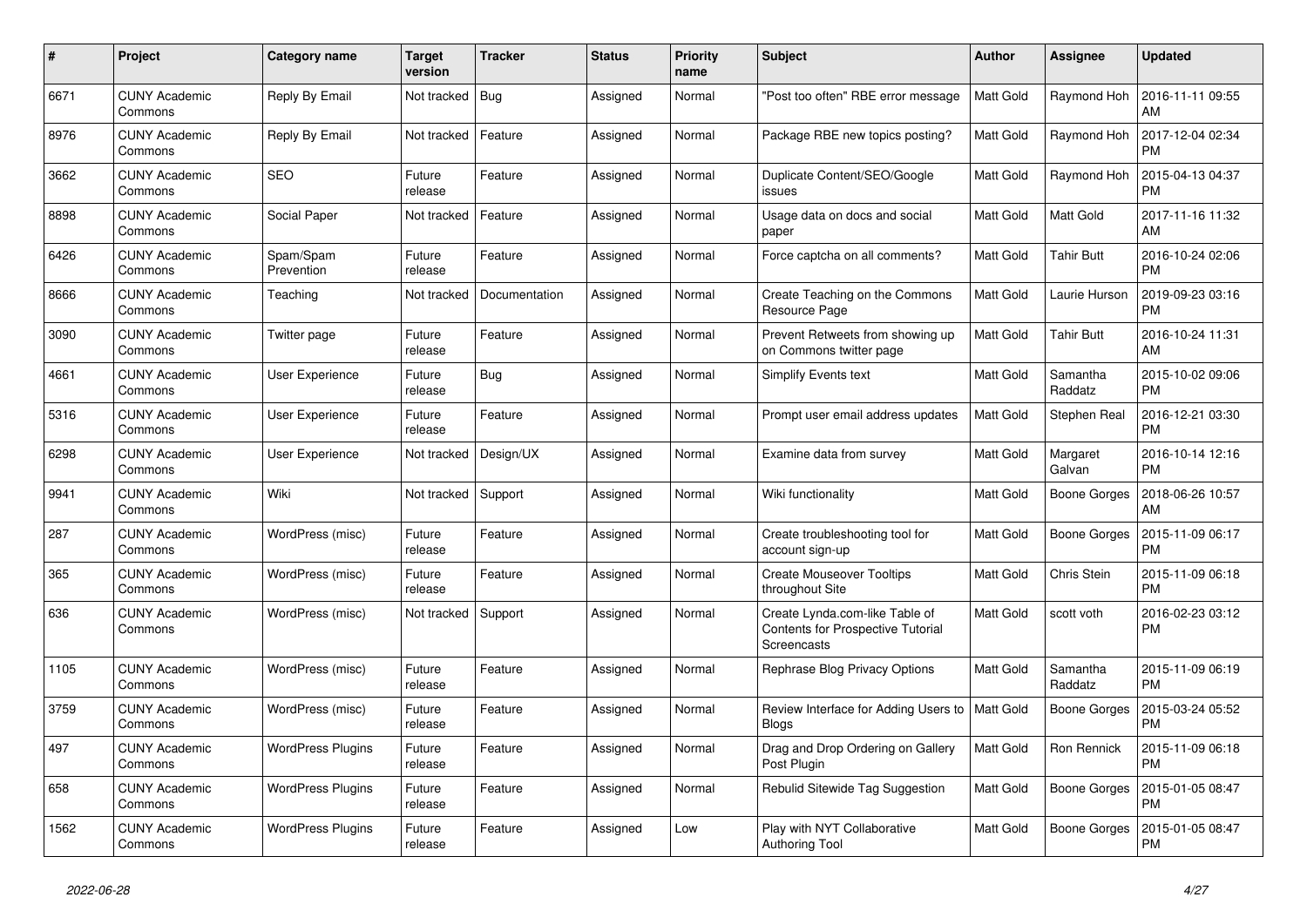| #     | Project                         | Category name              | <b>Target</b><br>version | <b>Tracker</b> | <b>Status</b>        | <b>Priority</b><br>name | <b>Subject</b>                                        | <b>Author</b>    | Assignee            | <b>Updated</b>                |
|-------|---------------------------------|----------------------------|--------------------------|----------------|----------------------|-------------------------|-------------------------------------------------------|------------------|---------------------|-------------------------------|
| 2223  | <b>CUNY Academic</b><br>Commons | <b>WordPress Plugins</b>   | Future<br>release        | Feature        | Assigned             | Low                     | Add Participad to the CUNY<br><b>Academic Commons</b> | <b>Matt Gold</b> | Boone Gorges        | 2014-09-17 10:03<br><b>PM</b> |
| 412   | <b>CUNY Academic</b><br>Commons | <b>WordPress Themes</b>    | Future<br>release        | Feature        | Assigned             | Normal                  | <b>Featured Themes</b>                                | Matt Gold        | Dominic Giglio      | 2015-01-05 08:44<br><b>PM</b> |
| 4986  | <b>CUNY Academic</b><br>Commons | ZenDesk                    | Not tracked              | Support        | Assigned             | Normal                  | Prepare documentation for Zendesk<br>re web widget    | <b>Matt Gold</b> | Samantha<br>Raddatz | 2016-02-25 03:09<br><b>PM</b> |
| 8756  | <b>CUNY Academic</b><br>Commons | Group Blogs                | Future<br>release        | Feature        | Hold                 | Normal                  | Connect multiple blogs to one<br>group?               | Matt Gold        | Boone Gorges        | 2017-09-30 10:42<br>AM        |
| 3369  | <b>CUNY Academic</b><br>Commons | Reply By Email             | Not tracked              | Outreach       | Hold                 | Normal                  | Release reply by email to WP plugin<br>directory      | Matt Gold        | Raymond Hoh         | 2016-03-01 12:46<br><b>PM</b> |
| 8991  | <b>CUNY Academic</b><br>Commons | Reply By Email             | Not tracked              | <b>Bug</b>     | Hold                 | Normal                  | RBE duplicate email message issue                     | <b>Matt Gold</b> | Raymond Hoh         | 2018-02-18 08:53<br><b>PM</b> |
| 9979  | <b>CUNY Academic</b><br>Commons | <b>Email Notifications</b> | Not tracked              | Bug            | Reporter<br>Feedback | Normal                  | Reports of slow email activation<br>emails            | Matt Gold        | <b>Boone Gorges</b> | 2018-08-29 09:40<br><b>PM</b> |
| 1456  | <b>CUNY Academic</b><br>Commons | Group Invitations          | Future<br>release        | Feature        | Reporter<br>Feedback | Low                     | Invite to Group Button from Profile<br>Field          | Matt Gold        | Samantha<br>Raddatz | 2015-11-09 05:59<br><b>PM</b> |
| 1544  | <b>CUNY Academic</b><br>Commons | Groups (misc)              | Future<br>release        | Feature        | Reporter<br>Feedback | Normal                  | Group Filtering and Sorting                           | <b>Matt Gold</b> | Chris Stein         | 2019-03-01 02:25<br><b>PM</b> |
| 7115  | <b>CUNY Academic</b><br>Commons | Groups (misc)              | Future<br>release        | Feature        | Reporter<br>Feedback | Normal                  | make licensing info clear during<br>group creation    | Matt Gold        | Raymond Hoh         | 2020-12-08 11:32<br>AM        |
| 6014  | <b>CUNY Academic</b><br>Commons | Publicity                  | Future<br>release        | Publicity      | Reporter<br>Feedback | Normal                  | Google search listing                                 | Matt Gold        | Boone Gorges        | 2016-09-21 03:48<br><b>PM</b> |
| 10040 | <b>CUNY Academic</b><br>Commons | WordPress (misc)           | Not tracked              | Bug            | Reporter<br>Feedback | Normal                  | User doesn't see full list of themes                  | Matt Gold        | Boone Gorges        | 2018-07-25 10:12<br>AM        |
| 9947  | <b>CUNY Academic</b><br>Commons | <b>WordPress Plugins</b>   | Future<br>release        | Feature        | Reporter<br>Feedback | Normal                  | Install H5P quiz plugin                               | Matt Gold        | Boone Gorges        | 2018-09-11 11:01<br>AM        |
| 26    | <b>CUNY Academic</b><br>Commons |                            |                          | Bug            | Resolved             | Normal                  | <b>Install Akismet Sitewide</b>                       | <b>Matt Gold</b> | Matt Gold           | 2009-09-22 11:43<br><b>PM</b> |
| 49    | <b>CUNY Academic</b><br>Commons |                            |                          | <b>Bug</b>     | Resolved             | High                    | Development Site Showing Up in<br>Google Results      | Matt Gold        | Zach Davis          | 2009-10-20 06:23<br><b>PM</b> |
| 68    | <b>CUNY Academic</b><br>Commons |                            |                          | Feature        | Resolved             | Normal                  | Email Addresses for the Commons                       | Matt Gold        |                     | 2010-03-01 12:18<br><b>PM</b> |
| 133   | <b>CUNY Academic</b><br>Commons |                            |                          | Feature        | Resolved             | Low                     | Add TinyMCE to BP Profiles?                           | <b>Matt Gold</b> | Boone Gorges        | 2010-01-07 01:59<br><b>PM</b> |
| 211   | <b>CUNY Academic</b><br>Commons |                            |                          | <b>Bug</b>     | Resolved             | Normal                  | Weird Display of Text on Homepage<br>Load             | Matt Gold        |                     | 2010-05-06 11:45<br>AM        |
| 329   | CUNY Academic<br>Commons        |                            | Not tracked              | Support        | Resolved             | Normal                  | 10 Things to Do After You Sign Up                     | <b>Matt Gold</b> | <b>Brian Foote</b>  | 2016-01-26 10:51<br>AM        |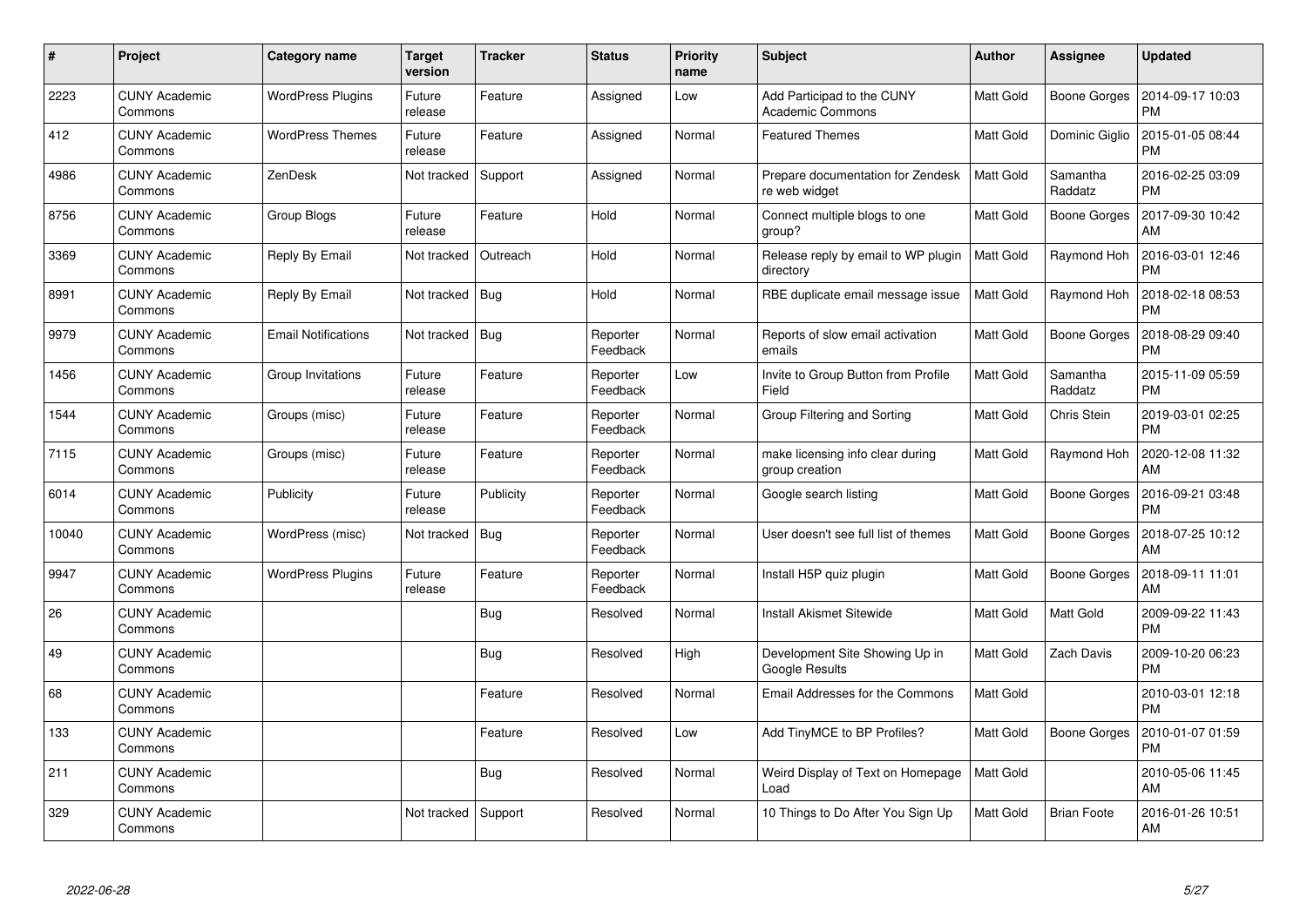| $\sharp$ | Project                         | Category name | <b>Target</b><br>version | <b>Tracker</b> | <b>Status</b> | <b>Priority</b><br>name | <b>Subject</b>                                                                     | <b>Author</b>    | Assignee            | <b>Updated</b>                |
|----------|---------------------------------|---------------|--------------------------|----------------|---------------|-------------------------|------------------------------------------------------------------------------------|------------------|---------------------|-------------------------------|
| 1197     | <b>CUNY Academic</b><br>Commons |               | 1.3.13                   | Feature        | Resolved      | Low                     | <b>Remove Quotation Marks from</b><br><b>Email Notifications of Uploaded Files</b> | <b>Matt Gold</b> | Boone Gorges        | 2012-04-16 03:11<br><b>PM</b> |
| 1500     | <b>CUNY Academic</b><br>Commons |               | Not tracked              | Publicity      | Resolved      | Normal                  | Make Article Titles on Commons<br><b>Buzz Links</b>                                | Matt Gold        | scott voth          | 2011-12-31 03:53<br><b>PM</b> |
| 1527     | <b>CUNY Academic</b><br>Commons |               | Not tracked              | Publicity      | Resolved      | Normal                  | Add "THEME SONG FOR OUR<br>TIME: SLF, OWS, CUNY AC" to<br><b>Commons Buzz</b>      | Matt Gold        | scott voth          | 2014-02-08 02:37<br><b>PM</b> |
| 1830     | <b>CUNY Academic</b><br>Commons |               | Not tracked              | Support        | Resolved      | Normal                  | Addition to Help Wanted Blog                                                       | <b>Matt Gold</b> | scott voth          | 2012-04-16 09:47<br><b>PM</b> |
| 1869     | <b>CUNY Academic</b><br>Commons |               | Not tracked              | Support        | Resolved      | Normal                  | Create Slide for Victorian<br>Conference                                           | Matt Gold        | scott voth          | 2012-06-08 10:29<br><b>PM</b> |
| 1870     | <b>CUNY Academic</b><br>Commons |               | Not tracked              | Publicity      | Resolved      | Normal                  | Create Homepage Slide for Fashion<br><b>Studies Conference</b>                     | <b>Matt Gold</b> | scott voth          | 2014-02-08 02:37<br><b>PM</b> |
| 2003     | <b>CUNY Academic</b><br>Commons |               | Not tracked              | Publicity      | Resolved      | Low                     | Add Sloan-C award to wikipedia<br>page                                             | Matt Gold        | scott voth          | 2012-08-06 10:15<br>AM        |
| 2148     | <b>CUNY Academic</b><br>Commons |               | Not tracked              | Publicity      | Resolved      | Normal                  | Feature SmashingMag article in<br>Commons Buzz, Gallery Slide                      | Matt Gold        | scott voth          | 2014-02-08 02:38<br><b>PM</b> |
| 2233     | <b>CUNY Academic</b><br>Commons |               | Not tracked              | Support        | Resolved      | Normal                  | Slider plugin                                                                      | Matt Gold        |                     | 2013-03-01 11:06<br>AM        |
| 2267     | <b>CUNY Academic</b><br>Commons |               |                          | <b>Bug</b>     | Resolved      | Normal                  | Change "Cbox" to "CBOX" in<br>Dashboard Menu                                       | <b>Matt Gold</b> | <b>Boone Gorges</b> | 2012-11-18 11:01<br><b>PM</b> |
| 2423     | <b>CUNY Academic</b><br>Commons |               | Not tracked              | Feature        | Resolved      | Normal                  | Incorporate posts from Brian's<br>Footnotes blog into the News blog?               | Matt Gold        | <b>Brian Foote</b>  | 2013-02-13 07:24<br>AM        |
| 2590     | <b>CUNY Academic</b><br>Commons |               | Not tracked              | Feature        | Resolved      | Normal                  | Show Marilyn and Erika how to<br>create homepage slides                            | Matt Gold        | scott voth          | 2014-02-08 10:09<br>AM        |
| 2787     | <b>CUNY Academic</b><br>Commons |               | Not tracked              | <b>Bug</b>     | Resolved      | Normal                  | Create annotated screenshot for<br>portfolio codex page                            | Matt Gold        | scott voth          | 2014-02-08 02:38<br><b>PM</b> |
| 2980     | <b>CUNY Academic</b><br>Commons |               |                          | Support        | Resolved      | Normal                  | Create Instructions for Inviting<br>People to Groups and Blogs                     | <b>Matt Gold</b> | scott voth          | 2014-02-08 02:12<br><b>PM</b> |
| 3014     | <b>CUNY Academic</b><br>Commons |               | Not tracked              | Outreach       | Resolved      | Normal                  | Create homepage slide for CUE<br>conference                                        | Matt Gold        | scott voth          | 2014-02-08 01:40<br><b>PM</b> |
| 4640     | <b>CUNY Academic</b><br>Commons |               |                          | <b>Bug</b>     | Resolved      | Normal                  | Group forum problem                                                                | <b>Matt Gold</b> | <b>Boone Gorges</b> | 2015-09-21 03:44<br><b>PM</b> |
| 4641     | <b>CUNY Academic</b><br>Commons |               | Not tracked              | <b>Bug</b>     | Resolved      | Normal                  | Reply by email going to the wrong<br>address                                       | Matt Gold        | Boone Gorges        | 2015-09-21 04:05<br><b>PM</b> |
| 5274     | <b>CUNY Academic</b><br>Commons |               |                          | <b>Bug</b>     | Resolved      | Normal                  | RBE - received erroneous<br>notification of reply not being posted                 | Matt Gold        |                     | 2016-02-29 03:46<br><b>PM</b> |
| 5954     | <b>CUNY Academic</b><br>Commons |               | Not tracked              | Feature        | Resolved      | Normal                  | replace video on homepage with<br>featured sites/groups                            | Matt Gold        | Boone Gorges        | 2016-09-23 02:23<br><b>PM</b> |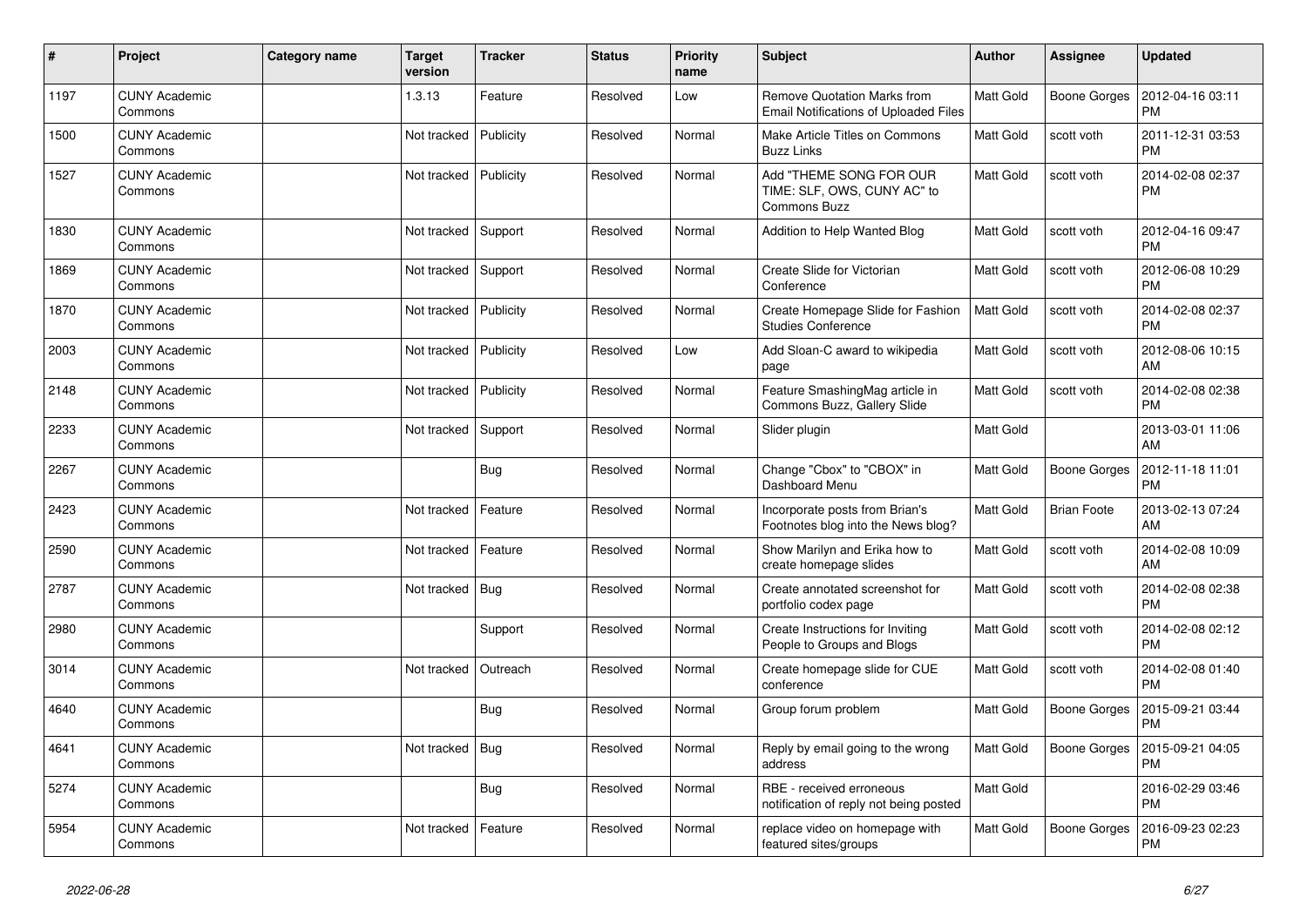| $\vert$ # | Project                         | Category name | <b>Target</b><br>version | <b>Tracker</b> | <b>Status</b> | <b>Priority</b><br>name | <b>Subject</b>                                                       | <b>Author</b>    | Assignee     | <b>Updated</b>                |
|-----------|---------------------------------|---------------|--------------------------|----------------|---------------|-------------------------|----------------------------------------------------------------------|------------------|--------------|-------------------------------|
| 9112      | <b>CUNY Academic</b><br>Commons |               | Not tracked              | Bug            | Resolved      | High                    | <b>GCDI</b> site down                                                | <b>Matt Gold</b> | Boone Gorges | 2018-01-23 10:18<br><b>PM</b> |
| 9115      | <b>CUNY Academic</b><br>Commons |               | Not tracked              | Support        | Resolved      | Normal                  | question about invite by email                                       | Matt Gold        | Matt Gold    | 2018-02-13 11:14<br>AM        |
| 10538     | <b>CUNY Academic</b><br>Commons |               |                          | Bug            | Resolved      | Normal                  | "This Site Can't be Reached"                                         | Matt Gold        | Boone Gorges | 2018-10-16 09:39<br><b>PM</b> |
| 10563     | <b>CUNY Academic</b><br>Commons |               | 1.13.12                  | <b>Bug</b>     | Resolved      | Urgent                  | cllicking on links from site menu<br>leads to 500 error              | Matt Gold        | Boone Gorges | 2018-10-23 10:48<br>AM        |
| 10950     | <b>CUNY Academic</b><br>Commons |               |                          | Support        | Resolved      | High                    | Create slide for system maintenance                                  | <b>Matt Gold</b> | scott voth   | 2019-01-12 10:23<br>AM        |
| 11610     | <b>CUNY Academic</b><br>Commons |               | 1.15.5                   | <b>Bug</b>     | Resolved      | Normal                  | Homepage thumbnails not loading                                      | Matt Gold        | Boone Gorges | 2019-06-29 10:38<br><b>PM</b> |
| 12185     | <b>CUNY Academic</b><br>Commons |               | 1.16.1                   | <b>Bug</b>     | Resolved      | Immediate               | Group links not working                                              | Matt Gold        | Boone Gorges | 2019-12-10 10:35<br>AM        |
| 13862     | <b>CUNY Academic</b><br>Commons |               |                          | <b>Bug</b>     | Resolved      | Normal                  | Under maintenance message                                            | Matt Gold        | Boone Gorges | 2021-01-28 08:56<br><b>PM</b> |
| 14896     | <b>CUNY Academic</b><br>Commons |               |                          | <b>Bug</b>     | Resolved      | Urgent                  | site down for maintenance                                            | Matt Gold        | Boone Gorges | 2021-10-26 11:01<br>AM        |
| 14951     | <b>CUNY Academic</b><br>Commons |               | Not tracked              | Bug            | Resolved      | Normal                  | Commons down                                                         | Matt Gold        | Boone Gorges | 2021-11-23 04:21<br><b>PM</b> |
| 2971      | JustPublics@365<br>MediaCamp    |               |                          | <b>Bug</b>     | Resolved      | Normal                  | <b>CBOX Theme Error</b>                                              | <b>Matt Gold</b> | Raymond Hoh  | 2014-01-24 09:00<br><b>PM</b> |
| 2584      | <b>NYCDH Community Site</b>     |               |                          | Bug            | Resolved      | Normal                  | Forum disabled                                                       | <b>Matt Gold</b> | Raymond Hoh  | 2013-06-13 01:46<br><b>PM</b> |
| 2622      | <b>NYCDH Community Site</b>     |               |                          | Support        | Resolved      | Normal                  | BuddyPress Members Widget on<br>Homepage doesn't show new<br>members | Matt Gold        | Raymond Hoh  | 2013-06-19 09:37<br>AM        |
| 2628      | <b>NYCDH Community Site</b>     |               |                          | Bug            | Resolved      | Low                     | Spam User Changes Password                                           | <b>Matt Gold</b> | Raymond Hoh  | 2018-02-21 07:18<br><b>PM</b> |
| 2643      | <b>NYCDH Community Site</b>     |               |                          | <b>Bug</b>     | Resolved      | Normal                  | WordPress update through<br>dashboard failed                         | <b>Matt Gold</b> |              | 2013-10-11 01:46<br><b>PM</b> |
| 2649      | <b>NYCDH Community Site</b>     |               |                          | <b>Bug</b>     | Resolved      | Normal                  | RBE problems                                                         | Matt Gold        | Raymond Hoh  | 2013-10-11 02:04<br><b>PM</b> |
| 2664      | NYCDH Community Site            |               |                          | Bug            | Resolved      | Normal                  | WordPress update fails                                               | <b>Matt Gold</b> |              | 2013-07-31 09:47<br>AM        |
| 2690      | <b>NYCDH Community Site</b>     |               |                          | <b>Bug</b>     | Resolved      | Normal                  | Spam Registrations                                                   | <b>Matt Gold</b> | Raymond Hoh  | 2013-10-29 09:21<br><b>PM</b> |
| 2762      | <b>NYCDH Community Site</b>     |               |                          | Bug            | Resolved      | Urgent                  | Unable to Delete Spam Groups                                         | Matt Gold        | Raymond Hoh  | 2013-09-04 11:23<br><b>PM</b> |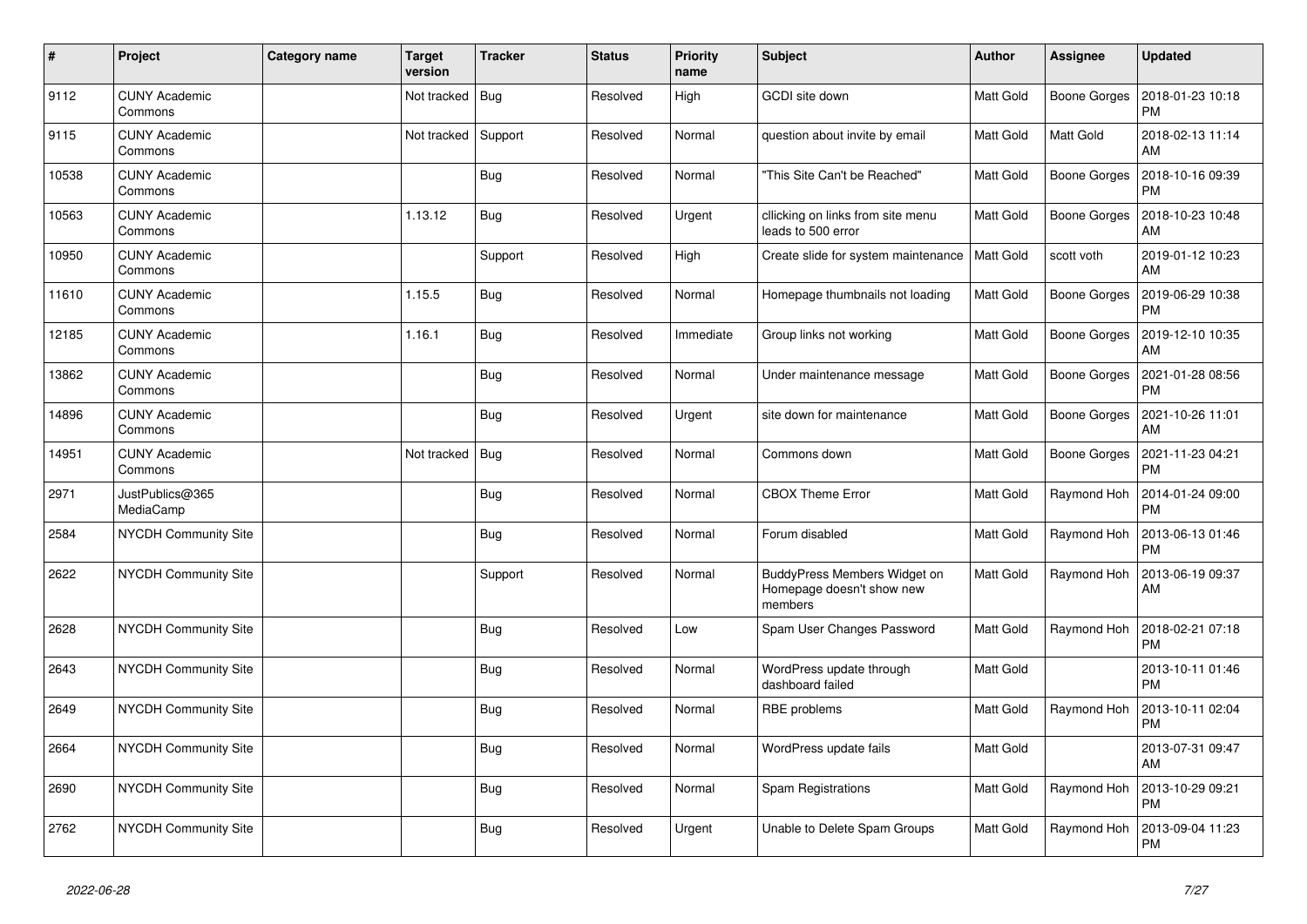| $\vert$ # | Project                     | Category name | <b>Target</b><br>version | <b>Tracker</b> | <b>Status</b> | <b>Priority</b><br>name | Subject                                                           | <b>Author</b>    | Assignee    | <b>Updated</b>                |
|-----------|-----------------------------|---------------|--------------------------|----------------|---------------|-------------------------|-------------------------------------------------------------------|------------------|-------------|-------------------------------|
| 2773      | NYCDH Community Site        |               |                          | <b>Bug</b>     | Resolved      | Urgent                  | Severe site weirdness                                             | Matt Gold        | Raymond Hoh | 2018-02-21 07:13<br><b>PM</b> |
| 2814      | <b>NYCDH Community Site</b> |               |                          | Feature        | Resolved      | Normal                  | Restricting Sign-Ups                                              | <b>Matt Gold</b> | Raymond Hoh | 2014-01-24 09:16<br><b>PM</b> |
| 2815      | NYCDH Community Site        |               |                          | <b>Bug</b>     | Resolved      | Normal                  | Group Activity dates don't match<br>latest activity               | Matt Gold        | Raymond Hoh | 2013-10-14 11:40<br><b>PM</b> |
| 2888      | <b>NYCDH Community Site</b> |               |                          | Feature        | Resolved      | Normal                  | Make Text Posting the Default?                                    | Matt Gold        | Raymond Hoh | 2018-02-21 07:14<br><b>PM</b> |
| 2953      | <b>NYCDH Community Site</b> |               |                          | <b>Bug</b>     | Resolved      | Normal                  | <b>WP Update Failed</b>                                           | <b>Matt Gold</b> | Raymond Hoh | 2014-06-24 10:48<br><b>PM</b> |
| 3263      | <b>NYCDH Community Site</b> |               |                          | Bug            | Resolved      | Normal                  | RBE could not be posted                                           | Matt Gold        | Raymond Hoh | 2014-06-24 10:48<br><b>PM</b> |
| 3266      | <b>NYCDH Community Site</b> |               |                          | <b>Bug</b>     | Resolved      | Normal                  | Report of difficulty posting the<br>NYCDH forum                   | <b>Matt Gold</b> | Raymond Hoh | 2014-06-12 03:27<br><b>PM</b> |
| 3286      | NYCDH Community Site        |               |                          | <b>Bug</b>     | Resolved      | Normal                  | Have BP Docs take on Access<br>Defaults of group                  | <b>Matt Gold</b> | Raymond Hoh | 2018-02-21 07:23<br><b>PM</b> |
| 3287      | <b>NYCDH Community Site</b> |               |                          | <b>Bug</b>     | Resolved      | Normal                  | Link to Private Doc bounces<br>non-logged-in users to homepage    | <b>Matt Gold</b> | Raymond Hoh | 2014-06-25 05:30<br><b>PM</b> |
| 3289      | <b>NYCDH Community Site</b> |               |                          | <b>Bug</b>     | Resolved      | Normal                  | BP Docs revision overflowing div<br>containers                    | Matt Gold        | Raymond Hoh | 2014-06-26 05:19<br>PM        |
| 3429      | <b>NYCDH Community Site</b> |               |                          | <b>Bug</b>     | Resolved      | Normal                  | Forum Attachments not working                                     | <b>Matt Gold</b> | Raymond Hoh | 2014-09-01 04:04<br><b>PM</b> |
| 4178      | <b>NYCDH Community Site</b> |               |                          | Outreach       | Resolved      | Normal                  | Please export member email<br>addresses for a site-wide mailing   | <b>Matt Gold</b> | Raymond Hoh | 2015-06-19 04:40<br>AM        |
| 4736      | <b>NYCDH Community Site</b> |               |                          | <b>Bug</b>     | Resolved      | Normal                  | NYCDH email notifications don't list<br>attachments               | Matt Gold        | Raymond Hoh | 2015-10-08 09:35<br><b>PM</b> |
| 4763      | <b>NYCDH Community Site</b> |               |                          | Bug            | Resolved      | Normal                  | Embedded HTML link doesn't<br>appear in email notification        | Matt Gold        | Raymond Hoh | 2015-10-10 10:11<br>AM        |
| 5055      | <b>NYCDH Community Site</b> |               |                          | <b>Bug</b>     | Resolved      | Normal                  | Up file size limit on forum<br>attachments                        | Matt Gold        |             | 2015-12-21 01:30<br><b>PM</b> |
| 5430      | <b>NYCDH Community Site</b> |               |                          | Support        | Resolved      | Normal                  | Question about deleting account                                   | Matt Gold        | Raymond Hoh | 2018-02-21 07:15<br><b>PM</b> |
| 5445      | <b>NYCDH Community Site</b> |               |                          | Bug            | Resolved      | Normal                  | Private group question                                            | <b>Matt Gold</b> | Raymond Hoh | 2016-04-13 01:58<br><b>PM</b> |
| 5447      | <b>NYCDH Community Site</b> |               |                          | <b>Bug</b>     | Resolved      | Normal                  | Forum post notification doesn't note<br>presence of an attachment | Matt Gold        | Raymond Hoh | 2016-04-15 12:19<br><b>PM</b> |
| 5519      | <b>NYCDH Community Site</b> |               |                          | Feature        | Resolved      | Normal                  | Add all NYCDH members to the<br>Announcements Group               | Matt Gold        | Raymond Hoh | 2016-07-20 07:30<br><b>PM</b> |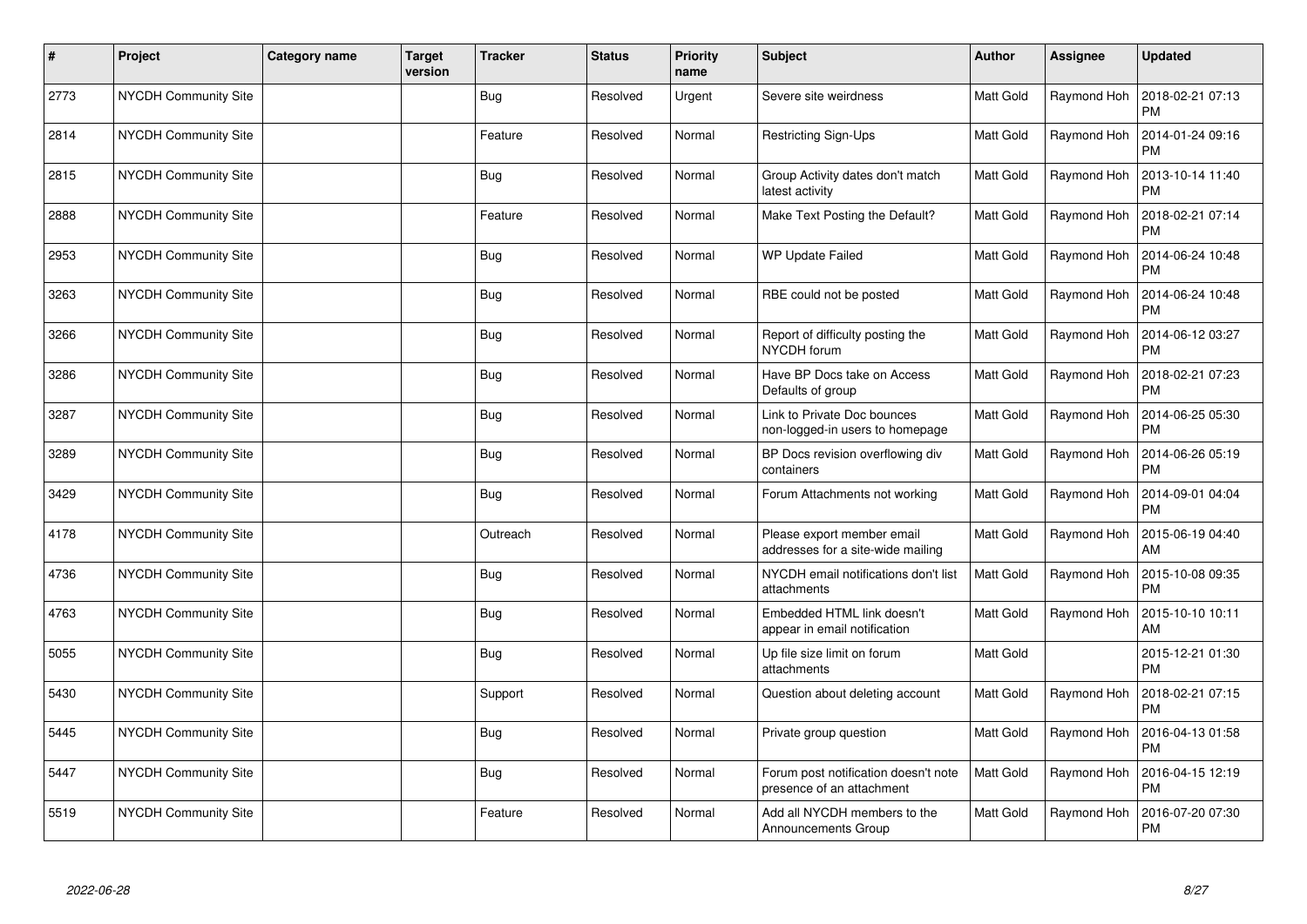| #     | Project              | <b>Category name</b> | <b>Target</b><br>version | <b>Tracker</b> | <b>Status</b> | <b>Priority</b><br>name | <b>Subject</b>                                                         | <b>Author</b>    | <b>Assignee</b> | <b>Updated</b>                |
|-------|----------------------|----------------------|--------------------------|----------------|---------------|-------------------------|------------------------------------------------------------------------|------------------|-----------------|-------------------------------|
| 5520  | NYCDH Community Site |                      |                          | Feature        | Resolved      | Normal                  | Auto-Add Newly Registered<br>Members to the Announcements<br>Group     | Matt Gold        | Raymond Hoh     | 2016-05-03 07:25<br><b>PM</b> |
| 5521  | NYCDH Community Site |                      |                          | Feature        | Resolved      | Normal                  | Add help text to registration process<br>re Announcement group add     | <b>Matt Gold</b> | Raymond Hoh     | 2020-11-23 08:53<br><b>PM</b> |
| 5530  | NYCDH Community Site |                      |                          | <b>Bug</b>     | Resolved      | Normal                  | Error updating plugin                                                  | Matt Gold        | Raymond Hoh     | 2018-02-21 07:16<br><b>PM</b> |
| 5742  | NYCDH Community Site |                      |                          | <b>Bug</b>     | Resolved      | Normal                  | images in slideshow not working                                        | Matt Gold        | Raymond Hoh     | 2016-07-20 07:24<br><b>PM</b> |
| 5840  | NYCDH Community Site |                      |                          | <b>Bug</b>     | Resolved      | Normal                  | request membership in private group<br>issue                           | Matt Gold        | Raymond Hoh     | 2016-07-26 06:58<br>AM        |
| 5939  | NYCDH Community Site |                      |                          | Bug            | Resolved      | Normal                  | Embedded link doesn't come<br>through CBOX/NYCDH email<br>notification | Matt Gold        | Raymond Hoh     | 2018-02-21 07:16<br><b>PM</b> |
| 5989  | NYCDH Community Site |                      |                          | Support        | Resolved      | Normal                  | Buddypress/WP question                                                 | Matt Gold        | Raymond Hoh     | 2018-02-21 07:16<br><b>PM</b> |
| 8051  | NYCDH Community Site |                      |                          | <b>Bug</b>     | Resolved      | Normal                  | User reports registration problem                                      | Matt Gold        | Raymond Hoh     | 2017-04-27 04:29<br><b>PM</b> |
| 8397  | NYCDH Community Site |                      |                          | Bug            | Resolved      | Normal                  | Profile question                                                       | Matt Gold        | Raymond Hoh     | 2018-02-21 07:21<br><b>PM</b> |
| 8406  | NYCDH Community Site |                      |                          | Feature        | Resolved      | Normal                  | Error message for WP-Cerber<br>lockouts                                | Matt Gold        | Raymond Hoh     | 2018-02-22 09:26<br>AM        |
| 8582  | NYCDH Community Site |                      |                          | Bug            | Resolved      | High                    | Forum post doesn't work                                                | Matt Gold        | Raymond Hoh     | 2018-02-21 07:13<br><b>PM</b> |
| 9076  | NYCDH Community Site |                      |                          | Bug            | Resolved      | Normal                  | Email group subscription reset<br>erroneously                          | Matt Gold        | Raymond Hoh     | 2018-09-25 09:52<br>AM        |
| 9242  | NYCDH Community Site |                      |                          | <b>Bug</b>     | Resolved      | Normal                  | Default subscription to NYCDH<br>Announcements group                   | Matt Gold        | Raymond Hoh     | 2018-02-22 12:47<br><b>PM</b> |
| 10325 | NYCDH Community Site |                      |                          | <b>Bug</b>     | Resolved      | Normal                  | Digest email formatting                                                | Matt Gold        | Raymond Hoh     | 2018-09-14 09:34<br><b>PM</b> |
| 11280 | NYCDH Community Site |                      |                          | <b>Bug</b>     | Resolved      | Normal                  | Member search not working                                              | Matt Gold        | Raymond Hoh     | 2019-04-01 06:23<br><b>PM</b> |
| 11456 | NYCDH Community Site |                      |                          | <b>Bug</b>     | Resolved      | Normal                  | Group has no admins                                                    | Matt Gold        | Raymond Hoh     | 2019-06-01 04:24<br>PM        |
| 12433 | NYCDH Community Site |                      |                          | <b>Bug</b>     | Resolved      | Normal                  | hyperlinks not accepted in forum<br>post                               | Matt Gold        | Raymond Hoh     | 2020-11-23 08:42<br>PM        |
| 12893 | NYCDH Community Site |                      |                          | <b>Bug</b>     | Resolved      | Normal                  | Login issue                                                            | Matt Gold        | Raymond Hoh     | 2020-06-05 10:31<br><b>AM</b> |
| 13491 | NYCDH Community Site |                      |                          | <b>Bug</b>     | Resolved      | Normal                  | User unable to register                                                | Matt Gold        | Raymond Hoh     | 2020-10-23 12:43<br>AM        |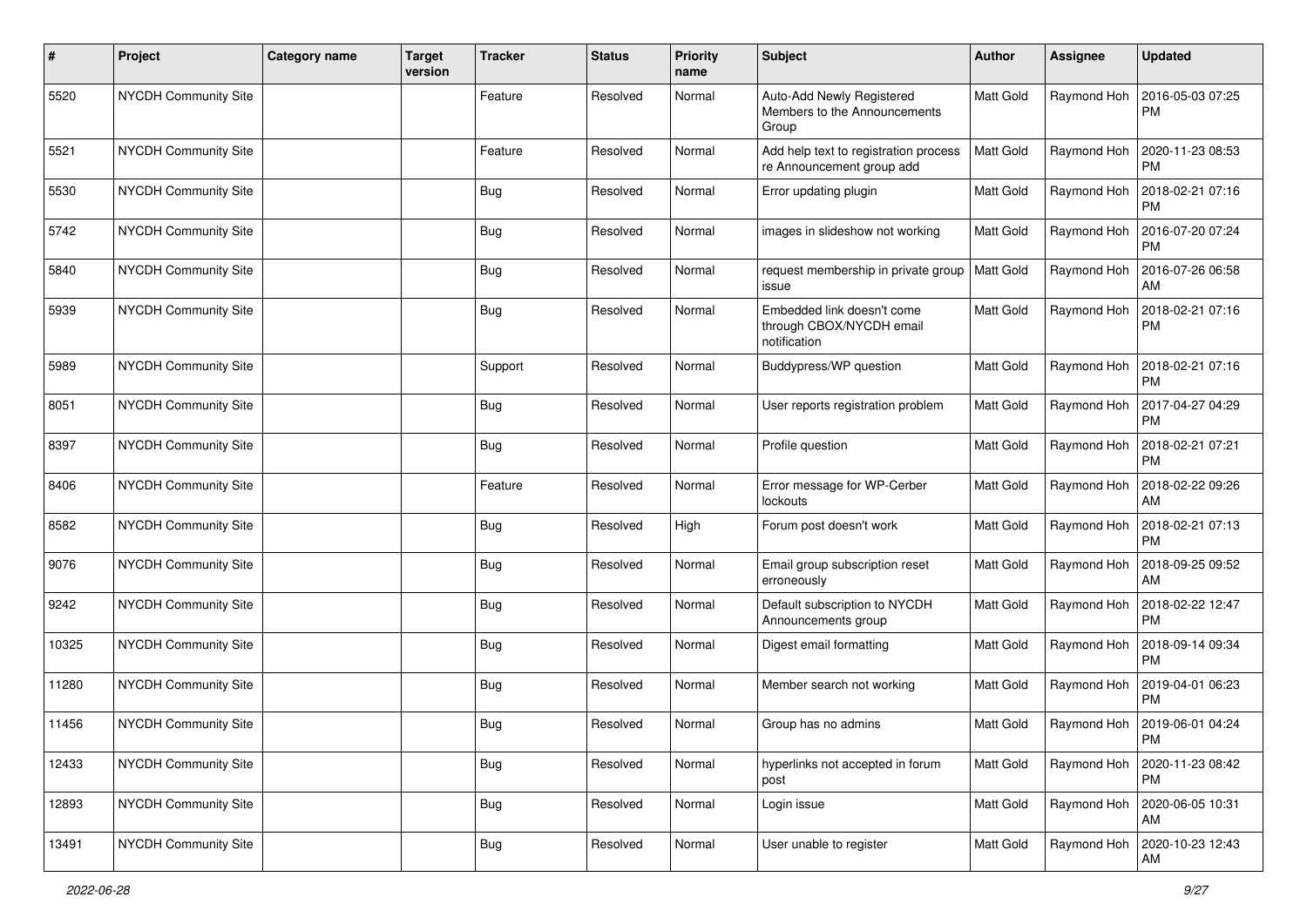| $\pmb{\#}$     | Project                         | <b>Category name</b> | <b>Target</b><br>version | <b>Tracker</b> | <b>Status</b> | <b>Priority</b><br>name | <b>Subject</b>                                                              | <b>Author</b>    | <b>Assignee</b>  | <b>Updated</b>                |
|----------------|---------------------------------|----------------------|--------------------------|----------------|---------------|-------------------------|-----------------------------------------------------------------------------|------------------|------------------|-------------------------------|
| 14861          | <b>NYCDH Community Site</b>     |                      |                          | Bug            | Resolved      | Normal                  | User unable to access profile editing<br>page                               | <b>Matt Gold</b> | Raymond Hoh      | 2021-10-14 08:38<br><b>PM</b> |
| 15171          | <b>NYCDH Community Site</b>     |                      |                          | Support        | Resolved      | Normal                  | Unclear how to delete account                                               | Matt Gold        | Raymond Hoh      | 2022-01-10 12:04<br><b>PM</b> |
| 15247          | <b>NYCDH Community Site</b>     |                      |                          | <b>Bug</b>     | Resolved      | Normal                  | Registration issue                                                          | Matt Gold        | Raymond Hoh      | 2022-02-03 08:02<br><b>PM</b> |
| 8899           | <b>CUNY Academic</b><br>Commons | Accessibility        | 1.13                     | Feature        | Resolved      | Normal                  | <b>Accessibility Fixes</b>                                                  | Matt Gold        | Boone Gorges     | 2018-04-23 10:55<br>AM        |
| 13496          | <b>CUNY Academic</b><br>Commons | Accessibility        | 1.18.0                   | <b>Bug</b>     | Resolved      | Normal                  | Review contrast issues on<br>registration page and profile page             | Matt Gold        | Sonja Leix       | 2020-12-08 11:31<br>AM        |
| 342            | <b>CUNY Academic</b><br>Commons | Blogs (BuddyPress)   | 1.10.2                   | Feature        | Resolved      | Low                     | <b>Blog Listing Displays User Avatars</b><br><b>Instead of Blog Avatars</b> | Matt Gold        | Boone Gorges     | 2019-12-06 11:08<br>AM        |
| 1098           | <b>CUNY Academic</b><br>Commons | Blogs (BuddyPress)   | 1.6                      | Feature        | Resolved      | Low                     | Create way for people to search<br>through authors on blog listings         | Matt Gold        | Boone Gorges     | 2014-03-31 07:01<br><b>PM</b> |
| 6350           | <b>CUNY Academic</b><br>Commons | Blogs (BuddyPress)   | 1.9.31                   | Bug            | Resolved      | Normal                  | Editing blog posts results in activity<br>items                             | Matt Gold        | Boone Gorges     | 2016-10-18 09:24<br><b>PM</b> |
| $\overline{7}$ | <b>CUNY Academic</b><br>Commons | BuddyPress (misc)    |                          | <b>Bug</b>     | Resolved      | Normal                  | BuddyPress theme error on iPhone                                            | <b>Matt Gold</b> | Boone Gorges     | 2009-09-15 07:39<br><b>PM</b> |
| 30             | <b>CUNY Academic</b><br>Commons | BuddyPress (misc)    |                          | <b>Bug</b>     | Resolved      | Normal                  | Hidden Forum Activity Showing up in   Matt Gold<br>News Feed                |                  | Boone Gorges     | 2009-09-30 02:51<br>PM        |
| 31             | <b>CUNY Academic</b><br>Commons | BuddyPress (misc)    |                          | Feature        | Resolved      | Low                     | Upgrade to BuddyPress 1.1                                                   | Matt Gold        | Boone Gorges     | 2009-12-08 04:00<br><b>PM</b> |
| 32             | <b>CUNY Academic</b><br>Commons | BuddyPress (misc)    | 1.1                      | Feature        | Resolved      | Low                     | Add BP External Group Blogs Plugin                                          | <b>Matt Gold</b> | Boone Gorges     | 2010-10-06 05:12<br>РM        |
| 34             | <b>CUNY Academic</b><br>Commons | BuddyPress (misc)    |                          | Feature        | Resolved      | Low                     | <b>Create Privacy Settings for Profile</b><br>Data                          | Matt Gold        | Boone Gorges     | 2010-05-11 06:52<br><b>PM</b> |
| 36             | <b>CUNY Academic</b><br>Commons | BuddyPress (misc)    | 1.1                      | Feature        | Resolved      | Normal                  | Digest Version of Group Forums<br>Notification Plugin                       | Matt Gold        | Boone Gorges     | 2010-09-26 11:10<br>AM        |
| 37             | <b>CUNY Academic</b><br>Commons | BuddyPress (misc)    |                          | Feature        | Resolved      | Low                     | Move Member Search up on<br>Member page                                     | Matt Gold        | Boone Gorges     | 2009-12-07 08:20<br>AM        |
| 41             | <b>CUNY Academic</b><br>Commons | BuddyPress (misc)    |                          | <b>Bug</b>     | Resolved      | Normal                  | User listed twice in group                                                  | Matt Gold        | <b>Matt Gold</b> | 2009-12-08 07:35<br><b>PM</b> |
| 47             | <b>CUNY Academic</b><br>Commons | BuddyPress (misc)    |                          | Bug            | Resolved      | Normal                  | Request to Join Group Lost                                                  | <b>Matt Gold</b> |                  | 2009-10-19 04:08<br><b>PM</b> |
| 50             | <b>CUNY Academic</b><br>Commons | BuddyPress (misc)    |                          | Feature        | Resolved      | Low                     | Give Group Moderators Additional<br>Privileges                              | Matt Gold        | Boone Gorges     | 2009-12-08 02:23<br><b>PM</b> |
| 53             | CUNY Academic<br>Commons        | BuddyPress (misc)    |                          | <b>Bug</b>     | Resolved      | Normal                  | Search on Group Page Not Working,<br>Leads to Home Page                     | Matt Gold        | Boone Gorges     | 2009-10-22 10:51<br>AM        |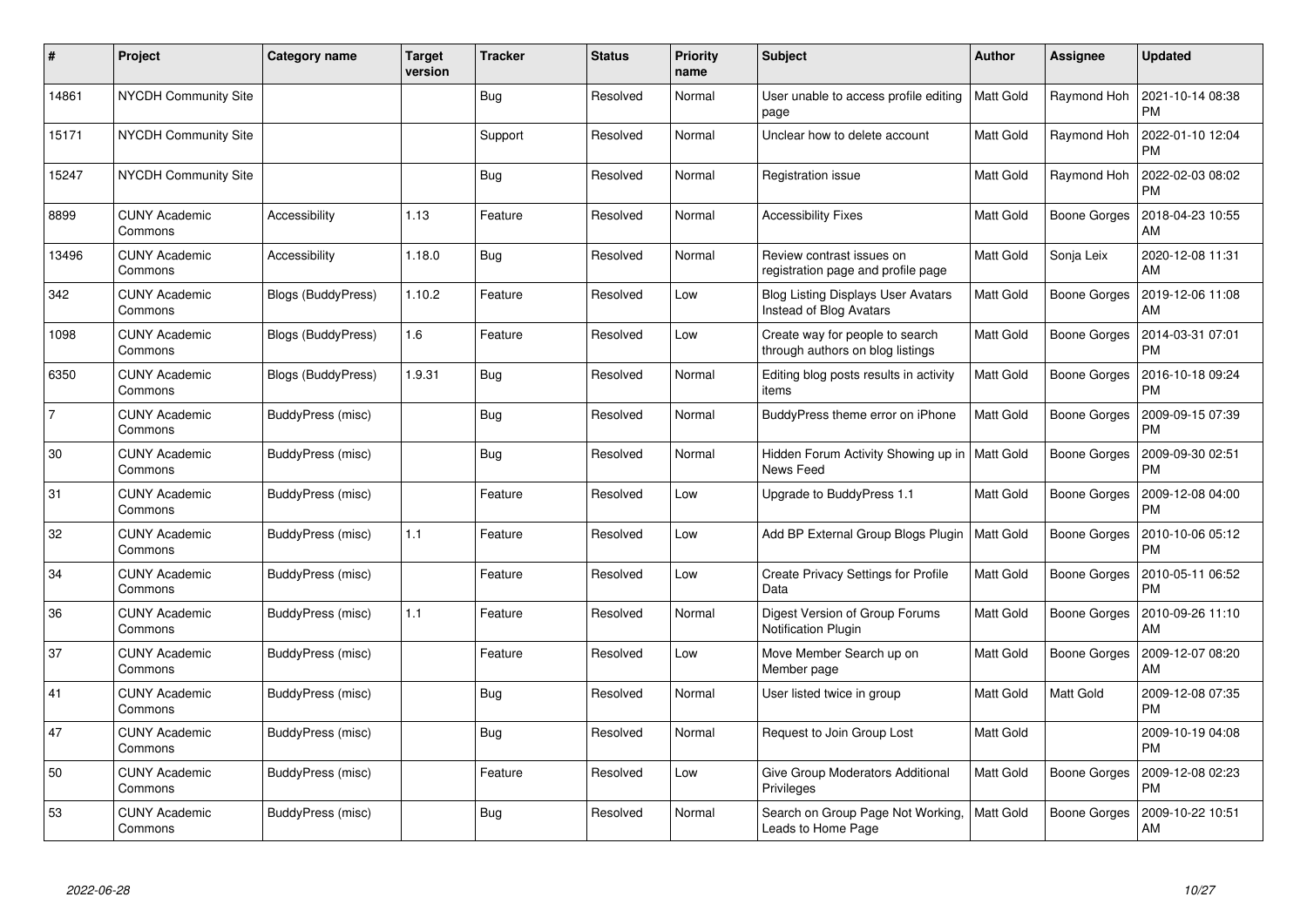| #   | Project                         | <b>Category name</b> | <b>Target</b><br>version | <b>Tracker</b> | <b>Status</b> | <b>Priority</b><br>name | <b>Subject</b>                                                       | <b>Author</b>    | <b>Assignee</b>     | <b>Updated</b>                |
|-----|---------------------------------|----------------------|--------------------------|----------------|---------------|-------------------------|----------------------------------------------------------------------|------------------|---------------------|-------------------------------|
| 55  | <b>CUNY Academic</b><br>Commons | BuddyPress (misc)    |                          | Feature        | Resolved      | Low                     | Length of RSS feed on News page                                      | <b>Matt Gold</b> | <b>Boone Gorges</b> | 2009-10-22 10:32<br>AM        |
| 56  | <b>CUNY Academic</b><br>Commons | BuddyPress (misc)    |                          | <b>Bug</b>     | Resolved      | Normal                  | Addition of a Profile Field Option<br>Removes Existing One           | Matt Gold        | Zach Davis          | 2009-10-27 05:14<br><b>PM</b> |
| 64  | <b>CUNY Academic</b><br>Commons | BuddyPress (misc)    |                          | Feature        | Resolved      | Normal                  | Create links to file attachments in BP<br>Forum Subscription Plugin  | Matt Gold        | <b>Boone Gorges</b> | 2009-12-10 01:29<br><b>PM</b> |
| 66  | <b>CUNY Academic</b><br>Commons | BuddyPress (misc)    |                          | Feature        | Resolved      | Normal                  | Remove "Popular" listing from<br><b>Members Widget</b>               | Matt Gold        | Boone Gorges        | 2009-11-18 09:20<br>AM        |
| 67  | <b>CUNY Academic</b><br>Commons | BuddyPress (misc)    |                          | Feature        | Resolved      | Low                     | Who's Online                                                         | Matt Gold        | Boone Gorges        | 2009-12-08 07:33<br><b>PM</b> |
| 69  | <b>CUNY Academic</b><br>Commons | BuddyPress (misc)    |                          | <b>Bug</b>     | Resolved      | Normal                  | UserName doesn't appear in News<br>Feed Wiki Edit                    | Matt Gold        | Boone Gorges        | 2009-12-03 09:33<br>AM        |
| 120 | <b>CUNY Academic</b><br>Commons | BuddyPress (misc)    | 1.4                      | Feature        | Resolved      | Normal                  | <b>Consider Adding Privacy Options</b><br><b>Plugin for Profiles</b> | Matt Gold        | <b>Boone Gorges</b> | 2015-11-12 01:02<br>AM        |
| 130 | <b>CUNY Academic</b><br>Commons | BuddyPress (misc)    |                          | <b>Bug</b>     | Resolved      | Normal                  | Link to Blog on Group Pages leads<br>back to Group                   | Matt Gold        | Boone Gorges        | 2009-12-10 01:28<br><b>PM</b> |
| 134 | <b>CUNY Academic</b><br>Commons | BuddyPress (misc)    |                          | <b>Bug</b>     | Resolved      | Low                     | Div Overflow Issue on Mail Interface                                 | <b>Matt Gold</b> | Boone Gorges        | 2009-12-13 06:28<br><b>PM</b> |
| 138 | <b>CUNY Academic</b><br>Commons | BuddyPress (misc)    |                          | <b>Bug</b>     | Resolved      | Normal                  | Broken Links in Forum Notification<br>Emails                         | Matt Gold        | Boone Gorges        | 2010-03-02 07:59<br><b>PM</b> |
| 143 | <b>CUNY Academic</b><br>Commons | BuddyPress (misc)    |                          | <b>Bug</b>     | Resolved      | Normal                  | Friendship Acceptance Error<br>Message                               | Matt Gold        | Boone Gorges        | 2010-05-11 04:44<br><b>PM</b> |
| 145 | <b>CUNY Academic</b><br>Commons | BuddyPress (misc)    |                          | <b>Bug</b>     | Resolved      | Normal                  | Trackbacks are being attributed to<br>'ungooglable'                  | Matt Gold        | Boone Gorges        | 2010-05-20 03:07<br><b>PM</b> |
| 148 | <b>CUNY Academic</b><br>Commons | BuddyPress (misc)    |                          | <b>Bug</b>     | Resolved      | Normal                  | TinyMCE Problem with URLs in<br>Posts                                | Matt Gold        | Boone Gorges        | 2010-02-25 12:22<br><b>PM</b> |
| 149 | <b>CUNY Academic</b><br>Commons | BuddyPress (misc)    |                          | <b>Bug</b>     | Resolved      | Normal                  | Email Notifications and TinyMCE                                      | Matt Gold        | <b>Boone Gorges</b> | 2010-01-08 09:33<br><b>PM</b> |
| 152 | <b>CUNY Academic</b><br>Commons | BuddyPress (misc)    |                          | Bug            | Resolved      | Normal                  | HTML Tags Added to Email<br>Notifications                            | Matt Gold        | Boone Gorges        | 2010-05-11 04:52<br><b>PM</b> |
| 153 | <b>CUNY Academic</b><br>Commons | BuddyPress (misc)    |                          | <b>Bug</b>     | Resolved      | Normal                  | User Asked to login again while<br>trying to submit wire post        | Matt Gold        | Boone Gorges        | 2010-05-11 04:48<br><b>PM</b> |
| 154 | <b>CUNY Academic</b><br>Commons | BuddyPress (misc)    |                          | <b>Bug</b>     | Resolved      | Low                     | Order of posts on Forum page                                         | Matt Gold        | Boone Gorges        | 2010-05-11 04:53<br><b>PM</b> |
| 155 | <b>CUNY Academic</b><br>Commons | BuddyPress (misc)    |                          | Bug            | Resolved      | Normal                  | Problem with Group Blog<br><b>BuddyPress Plugin</b>                  | Matt Gold        | <b>Boone Gorges</b> | 2010-01-23 07:19<br>AM        |
| 156 | <b>CUNY Academic</b><br>Commons | BuddyPress (misc)    |                          | <b>Bug</b>     | Resolved      | Low                     | Sticky Posts and Recently Active<br><b>Topics List</b>               | Matt Gold        | Boone Gorges        | 2010-05-11 05:22<br>PM        |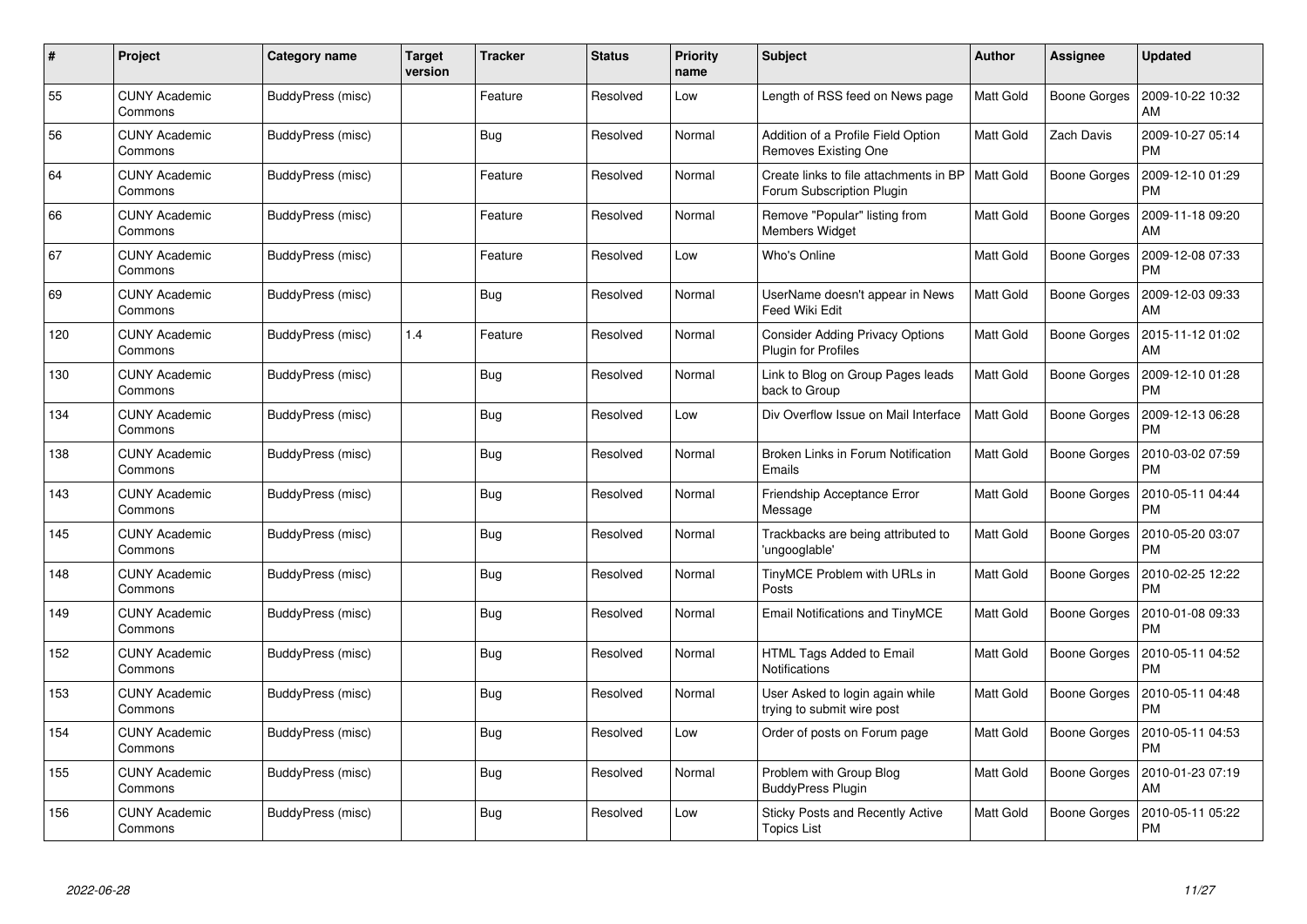| #   | Project                         | <b>Category name</b> | <b>Target</b><br>version | <b>Tracker</b> | <b>Status</b> | <b>Priority</b><br>name | <b>Subject</b>                                                     | <b>Author</b> | <b>Assignee</b>     | <b>Updated</b>                |
|-----|---------------------------------|----------------------|--------------------------|----------------|---------------|-------------------------|--------------------------------------------------------------------|---------------|---------------------|-------------------------------|
| 159 | <b>CUNY Academic</b><br>Commons | BuddyPress (misc)    |                          | <b>Bug</b>     | Resolved      | Normal                  | Member reports trouble with<br><b>Notification Settings</b>        | Matt Gold     | Boone Gorges        | 2010-05-11 04:50<br><b>PM</b> |
| 160 | <b>CUNY Academic</b><br>Commons | BuddyPress (misc)    |                          | <b>Bug</b>     | Resolved      | Low                     | Sticky Posts and Recently Active<br><b>Topics List</b>             | Matt Gold     | Boone Gorges        | 2010-01-21 02:02<br><b>PM</b> |
| 172 | <b>CUNY Academic</b><br>Commons | BuddyPress (misc)    |                          | <b>Bug</b>     | Resolved      | Normal                  | Forum Notifications not working                                    | Matt Gold     |                     | 2010-03-04 07:28<br>AM        |
| 173 | <b>CUNY Academic</b><br>Commons | BuddyPress (misc)    |                          | <b>Bug</b>     | Resolved      | Normal                  | Blockquote display cut off in mac<br><b>browsers</b>               | Matt Gold     | Boone Gorges        | 2010-05-11 04:58<br><b>PM</b> |
| 174 | <b>CUNY Academic</b><br>Commons | BuddyPress (misc)    |                          | <b>Bug</b>     | Resolved      | Normal                  | College names no longer active links<br>on profiles                | Matt Gold     | Boone Gorges        | 2010-05-11 05:00<br><b>PM</b> |
| 177 | <b>CUNY Academic</b><br>Commons | BuddyPress (misc)    |                          | Feature        | Resolved      | Normal                  | Allow members to edit forum posts                                  | Matt Gold     | <b>Boone Gorges</b> | 2010-05-11 10:01<br><b>PM</b> |
| 180 | <b>CUNY Academic</b><br>Commons | BuddyPress (misc)    |                          | <b>Bug</b>     | Resolved      | Normal                  | Incorrect Link on Friendship Request<br><b>Notification Issues</b> | Matt Gold     | Boone Gorges        | 2010-03-13 08:47<br>AM        |
| 181 | <b>CUNY Academic</b><br>Commons | BuddyPress (misc)    |                          | <b>Bug</b>     | Resolved      | Low                     | spam comments showing up in<br>activity stream                     | Matt Gold     | Boone Gorges        | 2010-06-22 06:53<br><b>PM</b> |
| 184 | <b>CUNY Academic</b><br>Commons | BuddyPress (misc)    |                          | Support        | Resolved      | Normal                  | Allowing Users to Delete Accounts                                  | Matt Gold     | Boone Gorges        | 2010-05-11 09:54<br><b>PM</b> |
| 185 | <b>CUNY Academic</b><br>Commons | BuddyPress (misc)    |                          | <b>Bug</b>     | Resolved      | Immediate               | Private Group Info/Documents on<br><b>Activity Stream</b>          | Matt Gold     | Boone Gorges        | 2010-05-11 05:01<br><b>PM</b> |
| 187 | <b>CUNY Academic</b><br>Commons | BuddyPress (misc)    |                          | <b>Bug</b>     | Resolved      | Normal                  | Group Member unable to be<br>promoted to admin status              | Matt Gold     | Boone Gorges        | 2010-04-02 09:26<br><b>PM</b> |
| 188 | <b>CUNY Academic</b><br>Commons | BuddyPress (misc)    |                          | Feature        | Resolved      | Low                     | Allow Group Documents to be<br>Sorted by Date                      | Matt Gold     | Boone Gorges        | 2010-05-11 10:14<br><b>PM</b> |
| 189 | <b>CUNY Academic</b><br>Commons | BuddyPress (misc)    |                          | <b>Bug</b>     | Resolved      | Normal                  | <b>Trouble Uploading Document</b>                                  | Matt Gold     | Boone Gorges        | 2010-05-11 04:31<br><b>PM</b> |
| 204 | <b>CUNY Academic</b><br>Commons | BuddyPress (misc)    |                          | <b>Bug</b>     | Resolved      | Normal                  | Embiggen list of my groups                                         | Matt Gold     | Boone Gorges        | 2010-05-11 05:13<br><b>PM</b> |
| 205 | <b>CUNY Academic</b><br>Commons | BuddyPress (misc)    |                          | <b>Bug</b>     | Resolved      | High                    | <b>Cannot Create Account</b>                                       | Matt Gold     | Boone Gorges        | 2010-05-20 03:18<br><b>PM</b> |
| 209 | <b>CUNY Academic</b><br>Commons | BuddyPress (misc)    |                          | <b>Bug</b>     | Resolved      | High                    | Members Report that Forum<br>Attachments not working               | Matt Gold     | Boone Gorges        | 2010-05-14 12:13<br><b>PM</b> |
| 212 | <b>CUNY Academic</b><br>Commons | BuddyPress (misc)    |                          | Feature        | Resolved      | High                    | Create a way for group members to<br>send out email announcements  | Matt Gold     | Boone Gorges        | 2010-05-12 10:11<br>AM        |
| 215 | <b>CUNY Academic</b><br>Commons | BuddyPress (misc)    |                          | <b>Bug</b>     | Resolved      | Low                     | Inaccurate dates on group page`                                    | Matt Gold     | <b>Boone Gorges</b> | 2010-05-12 12:11<br><b>PM</b> |
| 218 | <b>CUNY Academic</b><br>Commons | BuddyPress (misc)    |                          | Feature        | Resolved      | Normal                  | Who's Online listing on homepage                                   | Matt Gold     | Boone Gorges        | 2010-05-20 05:49<br>PM        |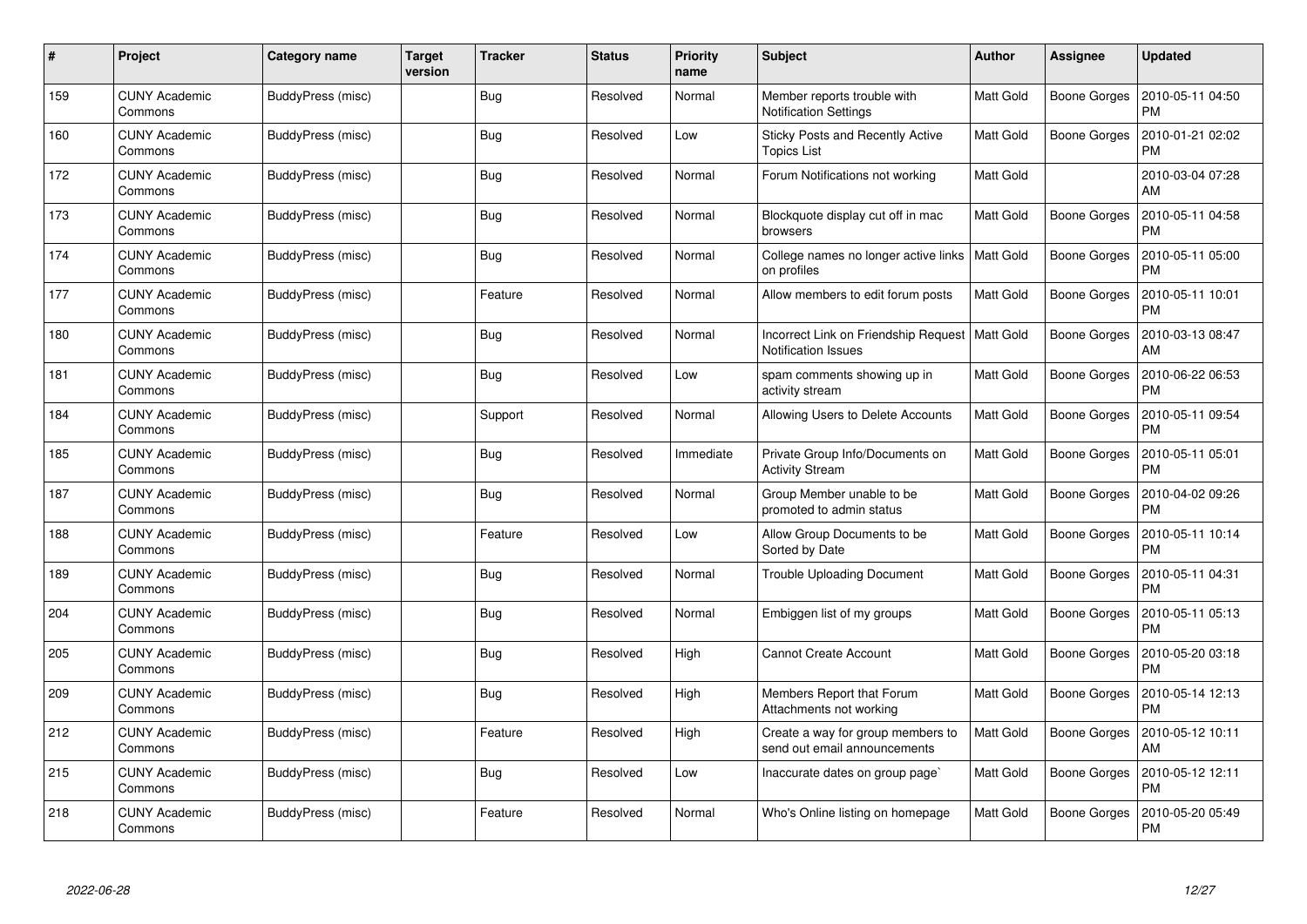| #   | <b>Project</b>                  | <b>Category name</b> | <b>Target</b><br>version | <b>Tracker</b> | <b>Status</b> | <b>Priority</b><br>name | <b>Subject</b>                                                            | <b>Author</b>    | <b>Assignee</b>     | <b>Updated</b>                |
|-----|---------------------------------|----------------------|--------------------------|----------------|---------------|-------------------------|---------------------------------------------------------------------------|------------------|---------------------|-------------------------------|
| 220 | <b>CUNY Academic</b><br>Commons | BuddyPress (misc)    |                          | <b>Bug</b>     | Resolved      | High                    | Hidden Groups showing up in<br>homepage group listing                     | Matt Gold        | <b>Boone Gorges</b> | 2010-05-07 10:30<br>AM        |
| 222 | <b>CUNY Academic</b><br>Commons | BuddyPress (misc)    |                          | <b>Bug</b>     | Resolved      | High                    | No way for group admins to invite<br>new members                          | Matt Gold        | Boone Gorges        | 2010-05-11 09:02<br><b>PM</b> |
| 223 | <b>CUNY Academic</b><br>Commons | BuddyPress (misc)    |                          | <b>Bug</b>     | Resolved      | Normal                  | Uploaded Group Document Failed to<br><b>Create Email Notification</b>     | Matt Gold        | <b>Boone Gorges</b> | 2010-05-11 10:12<br><b>PM</b> |
| 224 | <b>CUNY Academic</b><br>Commons | BuddyPress (misc)    |                          | Feature        | Resolved      | Low                     | <b>Sort Group Documents</b>                                               | Matt Gold        | Boone Gorges        | 2010-05-11 07:36<br><b>PM</b> |
| 231 | <b>CUNY Academic</b><br>Commons | BuddyPress (misc)    |                          | Feature        | Resolved      | Normal                  | Select from all groups on email<br>invites                                | Matt Gold        | <b>Boone Gorges</b> | 2010-05-12 10:08<br>AM        |
| 233 | <b>CUNY Academic</b><br>Commons | BuddyPress (misc)    | 1.0                      | Feature        | Resolved      | Low                     | Add time limit to forum post editing<br>capabilities                      | <b>Matt Gold</b> | <b>Boone Gorges</b> | 2010-08-29 02:09<br><b>PM</b> |
| 235 | <b>CUNY Academic</b><br>Commons | BuddyPress (misc)    |                          | <b>Bug</b>     | Resolved      | Normal                  | BP Admin Bar Not Appearing on<br>Help Blog                                | Matt Gold        | Boone Gorges        | 2010-05-20 06:15<br><b>PM</b> |
| 237 | <b>CUNY Academic</b><br>Commons | BuddyPress (misc)    |                          | Feature        | Resolved      | Low                     | Change Subject Line of Emailed<br><b>Group Updates</b>                    | Matt Gold        | Boone Gorges        | 2010-05-12 11:24<br>AM        |
| 238 | <b>CUNY Academic</b><br>Commons | BuddyPress (misc)    |                          | Feature        | Resolved      | Low                     | Change Subject Line of Group<br><b>Document Emails</b>                    | Matt Gold        | Boone Gorges        | 2010-05-12 11:27<br>AM        |
| 239 | <b>CUNY Academic</b><br>Commons | BuddyPress (misc)    |                          | <b>Bug</b>     | Resolved      | Normal                  | Forum Post Error                                                          | Matt Gold        | Boone Gorges        | 2010-05-12 11:48<br>AM        |
| 240 | <b>CUNY Academic</b><br>Commons | BuddyPress (misc)    |                          | <b>Bug</b>     | Resolved      | Normal                  | Invite Anyone - CUNY email domain<br>produces error                       | Matt Gold        | Boone Gorges        | 2010-05-14 12:39<br><b>PM</b> |
| 241 | <b>CUNY Academic</b><br>Commons | BuddyPress (misc)    |                          | <b>Bug</b>     | Resolved      | Normal                  | <b>Emailed Group Activity Updates</b><br><b>Contain Escape Characters</b> | Matt Gold        | Boone Gorges        | 2010-08-25 01:30<br><b>PM</b> |
| 247 | <b>CUNY Academic</b><br>Commons | BuddyPress (misc)    |                          | <b>Bug</b>     | Resolved      | Normal                  | Email problem on signup                                                   | Matt Gold        | Boone Gorges        | 2010-05-18 03:09<br><b>PM</b> |
| 249 | <b>CUNY Academic</b><br>Commons | BuddyPress (misc)    |                          | <b>Bug</b>     | Resolved      | Normal                  | New group contains activity stream<br>post from older group               | Matt Gold        | <b>Boone Gorges</b> | 2010-05-20 03:00<br><b>PM</b> |
| 254 | <b>CUNY Academic</b><br>Commons | BuddyPress (misc)    |                          | Feature        | Resolved      | Normal                  | Move "Upload a New Document" link   Matt Gold                             |                  | Boone Gorges        | 2010-06-22 06:53<br><b>PM</b> |
| 256 | <b>CUNY Academic</b><br>Commons | BuddyPress (misc)    | Not tracked              | <b>Bug</b>     | Resolved      | High                    | Security warnings on site                                                 | Matt Gold        | Boone Gorges        | 2014-05-01 09:23<br>AM        |
| 257 | <b>CUNY Academic</b><br>Commons | BuddyPress (misc)    | $1.1$                    | Feature        | Resolved      | Normal                  | Add avatar dimensions to the<br>Change Avatar page.                       | Matt Gold        | Chris Stein         | 2010-11-16 03:58<br><b>PM</b> |
| 258 | <b>CUNY Academic</b><br>Commons | BuddyPress (misc)    | $1.0$                    | Feature        | Resolved      | Normal                  | Remove posting text box on group<br>homepages                             | Matt Gold        | <b>Boone Gorges</b> | 2010-08-23 04:09<br><b>PM</b> |
| 259 | <b>CUNY Academic</b><br>Commons | BuddyPress (misc)    |                          | Feature        | Resolved      | Normal                  | Send group document description<br>with email notification                | Matt Gold        | Boone Gorges        | 2010-06-24 03:46<br>PM        |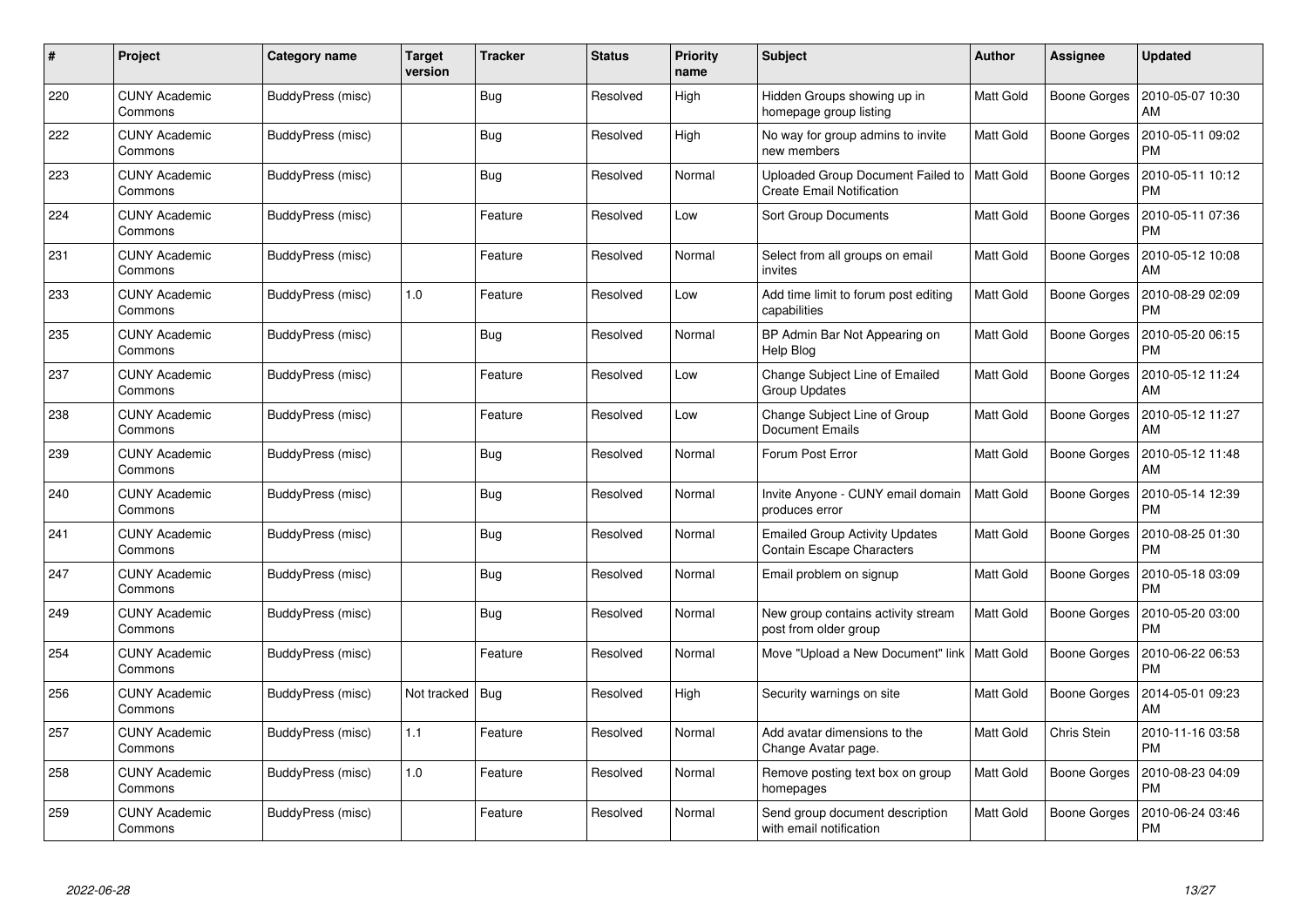| #   | Project                         | <b>Category name</b> | <b>Target</b><br>version | <b>Tracker</b> | <b>Status</b> | <b>Priority</b><br>name | <b>Subject</b>                                                                                                               | <b>Author</b>    | <b>Assignee</b>     | <b>Updated</b>                |
|-----|---------------------------------|----------------------|--------------------------|----------------|---------------|-------------------------|------------------------------------------------------------------------------------------------------------------------------|------------------|---------------------|-------------------------------|
| 261 | <b>CUNY Academic</b><br>Commons | BuddyPress (misc)    |                          | Feature        | Resolved      | Normal                  | Add "more groups" and "more blogs"<br>and "more members" links to<br>homepage under lists of recently<br>active groups/blogs | <b>Matt Gold</b> | Boone Gorges        | 2010-06-24 03:44<br><b>PM</b> |
| 264 | <b>CUNY Academic</b><br>Commons | BuddyPress (misc)    |                          | <b>Bug</b>     | Resolved      | Normal                  | user reports receiving two<br>notifications for each new group<br>forum post                                                 | <b>Matt Gold</b> | Boone Gorges        | 2010-08-26 02:57<br><b>PM</b> |
| 266 | <b>CUNY Academic</b><br>Commons | BuddyPress (misc)    | 1.0.1                    | <b>Bug</b>     | Resolved      | Normal                  | <b>Account Deletion Process</b>                                                                                              | Matt Gold        | Boone Gorges        | 2010-07-19 11:07<br>AM        |
| 278 | <b>CUNY Academic</b><br>Commons | BuddyPress (misc)    | 1.0.1                    | <b>Bug</b>     | Resolved      | Normal                  | Group Blog plugin creates<br>subdirectory, not subdomain blogs                                                               | Matt Gold        | <b>Boone Gorges</b> | 2010-08-29 01:52<br><b>PM</b> |
| 280 | <b>CUNY Academic</b><br>Commons | BuddyPress (misc)    |                          | Support        | Resolved      | Normal                  | Prospective Member has trouble<br>signing up                                                                                 | Matt Gold        | Boone Gorges        | 2010-07-27 09:41<br>AM        |
| 281 | <b>CUNY Academic</b><br>Commons | BuddyPress (misc)    | $1.1$                    | Feature        | Resolved      | Low                     | Change "Kick and Ban" terminology<br>in Group Interface                                                                      | <b>Matt Gold</b> | Boone Gorges        | 2010-09-08 06:14<br><b>PM</b> |
| 282 | <b>CUNY Academic</b><br>Commons | BuddyPress (misc)    | 1.1                      | Feature        | Resolved      | Normal                  | Alter "Kick and Ban" Group<br>Functionality                                                                                  | Matt Gold        | Boone Gorges        | 2010-09-08 06:14<br><b>PM</b> |
| 301 | <b>CUNY Academic</b><br>Commons | BuddyPress (misc)    |                          | Bug            | Resolved      | High                    | User unable to upload documents                                                                                              | Matt Gold        | Boone Gorges        | 2010-08-25 12:06<br><b>PM</b> |
| 307 | <b>CUNY Academic</b><br>Commons | BuddyPress (misc)    | 1.1                      | Feature        | Resolved      | Low                     | Possible to Change in Group Slug?                                                                                            | <b>Matt Gold</b> | Boone Gorges        | 2010-11-20 09:12<br>AM        |
| 314 | <b>CUNY Academic</b><br>Commons | BuddyPress (misc)    | 1.0.2                    | <b>Bug</b>     | Resolved      | Normal                  | Changing Blog Title in BuddyPress<br>Menus                                                                                   | Matt Gold        | Boone Gorges        | 2010-09-02 10:59<br>AM        |
| 320 | <b>CUNY Academic</b><br>Commons | BuddyPress (misc)    | Not tracked              | Bug            | Resolved      | Normal                  | Multiple listings of account in BP<br>group                                                                                  | Matt Gold        | <b>Boone Gorges</b> | 2010-09-01 07:37<br>AM        |
| 322 | <b>CUNY Academic</b><br>Commons | BuddyPress (misc)    | 1.0.2                    | Feature        | Resolved      | High                    | Raising Limitation on Emailed Invites                                                                                        | <b>Matt Gold</b> | Boone Gorges        | 2010-09-03 07:07<br>AM        |
| 323 | <b>CUNY Academic</b><br>Commons | BuddyPress (misc)    | 1.0.3                    | <b>Bug</b>     | Resolved      | Normal                  | Multiple listings of member account<br>in BP group                                                                           | Matt Gold        | Boone Gorges        | 2010-09-08 02:40<br><b>PM</b> |
| 325 | <b>CUNY Academic</b><br>Commons | BuddyPress (misc)    | 1.3                      | Feature        | Resolved      | Normal                  | Add folder hierarchies to Group<br>Documents plugin                                                                          | Matt Gold        | Boone Gorges        | 2011-05-23 01:33<br>AM        |
| 330 | <b>CUNY Academic</b><br>Commons | BuddyPress (misc)    | Not tracked              | Feature        | Resolved      | Low                     | Create avatar/gravatar for Commons   Matt Gold<br>WP profile page                                                            |                  | Boone Gorges        | 2010-09-10 03:36<br><b>PM</b> |
| 332 | <b>CUNY Academic</b><br>Commons | BuddyPress (misc)    | 1.0.3                    | Feature        | Resolved      | Low                     | Embed Links in Forum Notification<br>Posts                                                                                   | Matt Gold        | Boone Gorges        | 2010-09-14 09:34<br>AM        |
| 340 | <b>CUNY Academic</b><br>Commons | BuddyPress (misc)    | 1.1                      | <b>Bug</b>     | Resolved      | High                    | BP Admin Bar Menu Mouseover<br>Areas Too Sensitive                                                                           | Matt Gold        | Boone Gorges        | 2010-12-01 09:48<br>AM        |
| 346 | <b>CUNY Academic</b><br>Commons | BuddyPress (misc)    | 1.0.3                    | <b>Bug</b>     | Resolved      | High                    | News Nav Bar Link on Wiki Pages<br>Points to Wrong Page                                                                      | Matt Gold        | Boone Gorges        | 2010-09-20 05:28<br><b>PM</b> |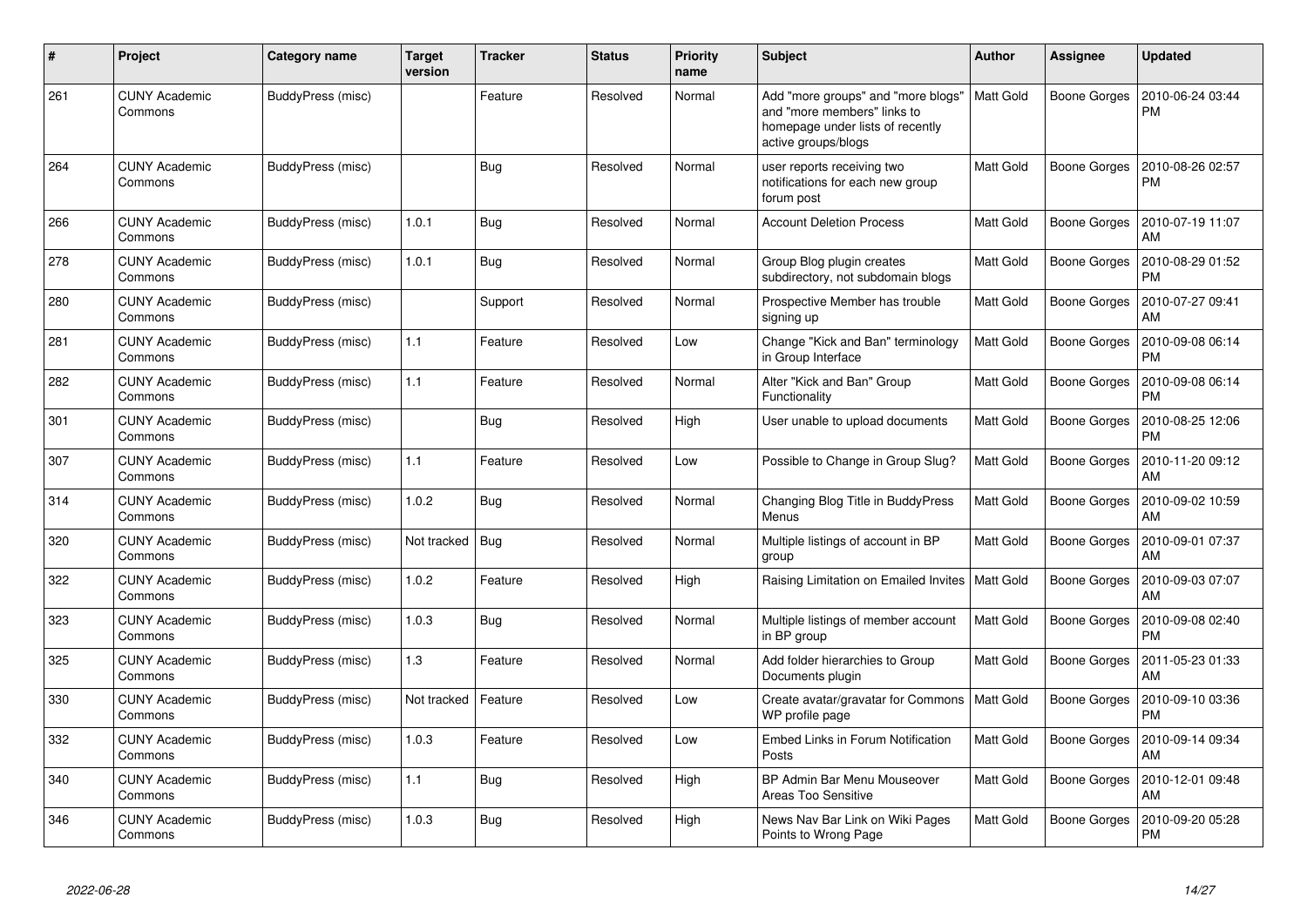| $\#$ | Project                         | Category name     | <b>Target</b><br>version | <b>Tracker</b> | <b>Status</b> | <b>Priority</b><br>name | <b>Subject</b>                                                                                     | <b>Author</b>    | Assignee           | <b>Updated</b>                |
|------|---------------------------------|-------------------|--------------------------|----------------|---------------|-------------------------|----------------------------------------------------------------------------------------------------|------------------|--------------------|-------------------------------|
| 348  | <b>CUNY Academic</b><br>Commons | BuddyPress (misc) | 1.2                      | Feature        | Resolved      | Normal                  | Create status marker to show which<br>invited group members have already<br>received group invites | <b>Matt Gold</b> | Boone Gorges       | 2011-03-08 09:08<br><b>PM</b> |
| 349  | <b>CUNY Academic</b><br>Commons | BuddyPress (misc) | 1.2                      | Feature        | Resolved      | Normal                  | Add explanatory note to Group Send   Matt Gold<br><b>Invites Page</b>                              |                  | Boone Gorges       | 2011-03-08 08:44<br><b>PM</b> |
| 350  | <b>CUNY Academic</b><br>Commons | BuddyPress (misc) | 1.2                      | Feature        | Resolved      | Normal                  | Move "Send Invites" Button                                                                         | Matt Gold        | Boone Gorges       | 2010-12-20 11:29<br>AM        |
| 352  | <b>CUNY Academic</b><br>Commons | BuddyPress (misc) | 1.1                      | <b>Bug</b>     | Resolved      | Normal                  | Member reports problems with<br>avatar cropping                                                    | Matt Gold        | Boone Gorges       | 2010-11-16 05:07<br><b>PM</b> |
| 360  | <b>CUNY Academic</b><br>Commons | BuddyPress (misc) | 1.0.3                    | Bug            | Resolved      | High                    | <b>Activity Feed Problems</b>                                                                      | Matt Gold        | Boone Gorges       | 2010-09-28 11:45<br>AM        |
| 361  | CUNY Academic<br>Commons        | BuddyPress (misc) | 1.1                      | Feature        | Resolved      | Normal                  | Change Wording of Options on<br><b>Friend Request Responses</b>                                    | <b>Matt Gold</b> | Chris Stein        | 2010-11-24 01:42<br><b>PM</b> |
| 362  | <b>CUNY Academic</b><br>Commons | BuddyPress (misc) | 1.2                      | Feature        | Resolved      | Low                     | Require Confirmation on Leaving a<br>Group                                                         | Matt Gold        | Boone Gorges       | 2011-02-21 02:51<br><b>PM</b> |
| 363  | <b>CUNY Academic</b><br>Commons | BuddyPress (misc) | Not tracked              | Bug            | Resolved      | Normal                  | Member listed twice in group                                                                       | Matt Gold        | Boone Gorges       | 2010-10-06 10:35<br>AM        |
| 387  | <b>CUNY Academic</b><br>Commons | BuddyPress (misc) | 1.1                      | <b>Bug</b>     | Resolved      | Normal                  | Disable activity replies for group<br>announcements                                                | Matt Gold        | Boone Gorges       | 2010-11-16 04:20<br><b>PM</b> |
| 391  | <b>CUNY Academic</b><br>Commons | BuddyPress (misc) | Not tracked              | Feature        | Resolved      | Normal                  | Announce changes to Group<br>Interface                                                             | Matt Gold        | <b>Brian Foote</b> | 2010-12-09 05:18<br><b>PM</b> |
| 402  | <b>CUNY Academic</b><br>Commons | BuddyPress (misc) | Not tracked              | Support        | Resolved      | Normal                  | Name Change Request                                                                                | Matt Gold        | Boone Gorges       | 2016-01-26 12:15<br>AM        |
| 428  | <b>CUNY Academic</b><br>Commons | BuddyPress (misc) | 1.2                      | Feature        | Resolved      | Normal                  | Consider adding Log Out button to<br><b>BP Admin Bar</b>                                           | Matt Gold        | Boone Gorges       | 2010-12-22 12:12<br><b>PM</b> |
| 436  | <b>CUNY Academic</b><br>Commons | BuddyPress (misc) | 1.1.1                    | <b>Bug</b>     | Resolved      | Normal                  | Who's Online Widget                                                                                | Matt Gold        | Boone Gorges       | 2010-12-07 08:14<br>AM        |
| 451  | <b>CUNY Academic</b><br>Commons | BuddyPress (misc) | Not tracked              | <b>Bug</b>     | Resolved      | High                    | Members Unable to Upload<br>Documents to Groups                                                    | Matt Gold        | Boone Gorges       | 2010-12-09 12:32<br><b>PM</b> |
| 456  | <b>CUNY Academic</b><br>Commons | BuddyPress (misc) | Not tracked              | <b>Bug</b>     | Resolved      | Normal                  | <b>Check Sitewide Plugins</b>                                                                      | Matt Gold        | Boone Gorges       | 2010-12-21 12:31<br><b>PM</b> |
| 457  | <b>CUNY Academic</b><br>Commons | BuddyPress (misc) | 1.1.2                    | <b>Bug</b>     | Resolved      | High                    | Unable to Upload Documents as<br>Forum Attachments                                                 | Matt Gold        | Boone Gorges       | 2010-12-10 06:56<br>РM        |
| 458  | <b>CUNY Academic</b><br>Commons | BuddyPress (misc) | 1.1.3                    | <b>Bug</b>     | Resolved      | Normal                  | Notifications Not Received for Own<br>Messages                                                     | Matt Gold        | Boone Gorges       | 2010-12-13 08:28<br><b>PM</b> |
| 467  | <b>CUNY Academic</b><br>Commons | BuddyPress (misc) | Not tracked              | Bug            | Resolved      | Low                     | CAC Blog no longer listed on<br>BP-Admin Bar "My Blogs" list                                       | Matt Gold        | Boone Gorges       | 2010-12-21 12:38<br><b>PM</b> |
| 486  | <b>CUNY Academic</b><br>Commons | BuddyPress (misc) | 1.1.4                    | Feature        | Resolved      | Normal                  | Add "Post Topic" to Group Forum<br>pages                                                           | Matt Gold        | Boone Gorges       | 2010-12-16 11:13<br>AM        |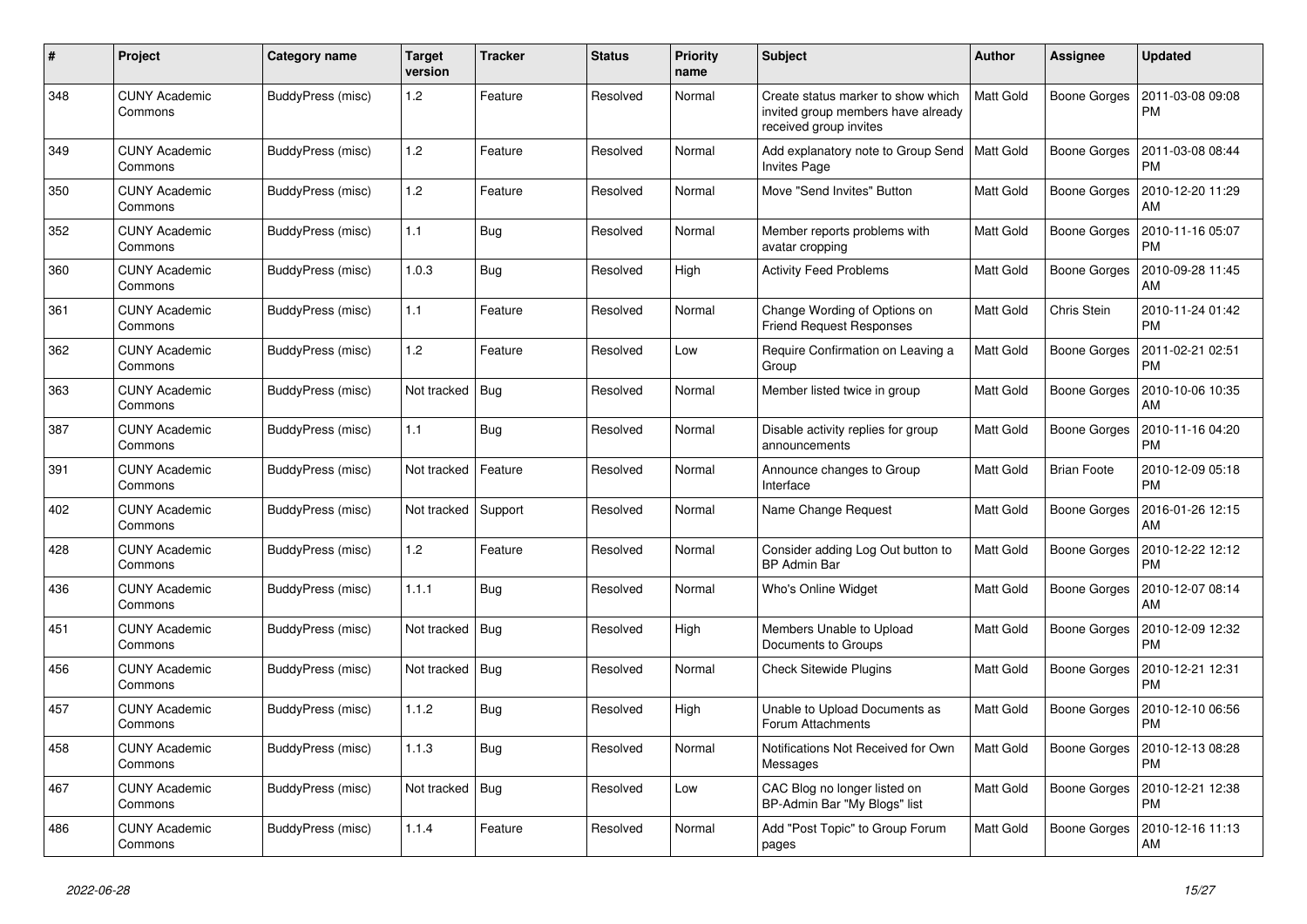| #   | Project                         | Category name     | <b>Target</b><br>version | <b>Tracker</b> | <b>Status</b> | <b>Priority</b><br>name | <b>Subject</b>                                                                           | <b>Author</b>    | Assignee            | <b>Updated</b>                |
|-----|---------------------------------|-------------------|--------------------------|----------------|---------------|-------------------------|------------------------------------------------------------------------------------------|------------------|---------------------|-------------------------------|
| 507 | <b>CUNY Academic</b><br>Commons | BuddyPress (misc) | 1.1.6                    | <b>Bug</b>     | Resolved      | High                    | Invite Anyone Rejects CUNY Email<br>Addresses                                            | Matt Gold        | Boone Gorges        | 2010-12-21 11:26<br>AM        |
| 510 | <b>CUNY Academic</b><br>Commons | BuddyPress (misc) | 1.2                      | Feature        | Resolved      | Normal                  | Change group slug placement on<br>group admin menu                                       | Matt Gold        | <b>Boone Gorges</b> | 2011-02-21 04:51<br><b>PM</b> |
| 527 | <b>CUNY Academic</b><br>Commons | BuddyPress (misc) | 1.1.7                    | <b>Bug</b>     | Resolved      | Low                     | BP Admin Bar Doesn't Show up on<br><b>Cityscape Theme</b>                                | Matt Gold        | <b>Boone Gorges</b> | 2011-01-04 03:39<br><b>PM</b> |
| 531 | <b>CUNY Academic</b><br>Commons | BuddyPress (misc) | 1.1.7                    | <b>Bug</b>     | Resolved      | Low                     | Member reports problems with<br>avatar cropping                                          | Matt Gold        | Boone Gorges        | 2011-01-04 05:10<br><b>PM</b> |
| 532 | <b>CUNY Academic</b><br>Commons | BuddyPress (misc) | 1.3                      | Feature        | Resolved      | Normal                  | Allow members to paste in a group<br>of email addresses when sending<br>invites          | Matt Gold        | Boone Gorges        | 2011-09-13 01:12<br><b>PM</b> |
| 533 | <b>CUNY Academic</b><br>Commons | BuddyPress (misc) | 1.1.8                    | Bug            | Resolved      | Normal                  | Minor CSS issue on group page                                                            | Matt Gold        | Boone Gorges        | 2011-02-02 09:44<br><b>AM</b> |
| 538 | <b>CUNY Academic</b><br>Commons | BuddyPress (misc) | 1.1.8                    | <b>Bug</b>     | Resolved      | Normal                  | News feed assigns incorrect<br>trackback origins                                         | Matt Gold        | Boone Gorges        | 2011-02-02 11:22<br>AM        |
| 540 | <b>CUNY Academic</b><br>Commons | BuddyPress (misc) | 1.1.8                    | <b>Bug</b>     | Resolved      | Normal                  | Long BP Group Doc Names Hide<br>Edit/Delete Options                                      | Matt Gold        | <b>Boone Gorges</b> | 2011-02-02 10:58<br>AM        |
| 546 | <b>CUNY Academic</b><br>Commons | BuddyPress (misc) | 1.1.8                    | <b>Bug</b>     | Resolved      | Normal                  | Add Group/Group Blog Author<br>Syncing on an Automated Basis to<br>the Group Blog Plugin | Matt Gold        | Boone Gorges        | 2011-02-03 08:44<br>AM        |
| 561 | <b>CUNY Academic</b><br>Commons | BuddyPress (misc) |                          | <b>Bug</b>     | Resolved      | Normal                  | Copyright Violation                                                                      | Matt Gold        | Matt Gold           | 2011-02-05 03:10<br><b>PM</b> |
| 568 | <b>CUNY Academic</b><br>Commons | BuddyPress (misc) | 1.1.10                   | <b>Bug</b>     | Resolved      | High                    | Member reports trouble uploading<br>documents to groups                                  | <b>Matt Gold</b> | <b>Boone Gorges</b> | 2011-02-10 02:33<br><b>PM</b> |
| 574 | <b>CUNY Academic</b><br>Commons | BuddyPress (misc) | 1.1.10                   | Bug            | Resolved      | High                    | Members unable to read documents<br>posted to groups                                     | Matt Gold        | <b>Boone Gorges</b> | 2011-02-10 03:01<br><b>PM</b> |
| 590 | <b>CUNY Academic</b><br>Commons | BuddyPress (misc) | Not tracked              | Bug            | Resolved      | Normal                  | Roadmap Discussion                                                                       | Matt Gold        | <b>Boone Gorges</b> | 2011-08-22 06:51<br><b>PM</b> |
| 612 | <b>CUNY Academic</b><br>Commons | BuddyPress (misc) | 1.1.10                   | <b>Bug</b>     | Resolved      | Normal                  | Member reports trouble uploading<br>documents to groups                                  | Matt Gold        | Boone Gorges        | 2011-03-07 10:12<br><b>PM</b> |
| 613 | <b>CUNY Academic</b><br>Commons | BuddyPress (misc) | 1.1.10                   | <b>Bug</b>     | Resolved      | Normal                  | Member reports group blog / group<br>member syncing                                      | Matt Gold        | Boone Gorges        | 2011-03-03 09:26<br>AM        |
| 623 | <b>CUNY Academic</b><br>Commons | BuddyPress (misc) | 1.2                      | Feature        | Resolved      | Normal                  | <b>BuddyPress Docs: Move</b><br>Paste-from-Word Icon Into Top Row<br>of Tiny-MCE icons   | Matt Gold        | <b>Boone Gorges</b> | 2011-02-28 06:33<br><b>PM</b> |
| 626 | <b>CUNY Academic</b><br>Commons | BuddyPress (misc) | Not tracked              | Bug            | Resolved      | Normal                  | Edit Help Blog Post on Syncing<br>Group/Blog Authorship                                  | <b>Matt Gold</b> | Sarah<br>Morgano    | 2011-10-13 11:29<br>AM        |
| 627 | <b>CUNY Academic</b><br>Commons | BuddyPress (misc) | 1.2                      | Feature        | Resolved      | Normal                  | Add LaTeX support for BP Group<br>Forums                                                 | Matt Gold        | Boone Gorges        | 2011-05-09 05:21<br><b>PM</b> |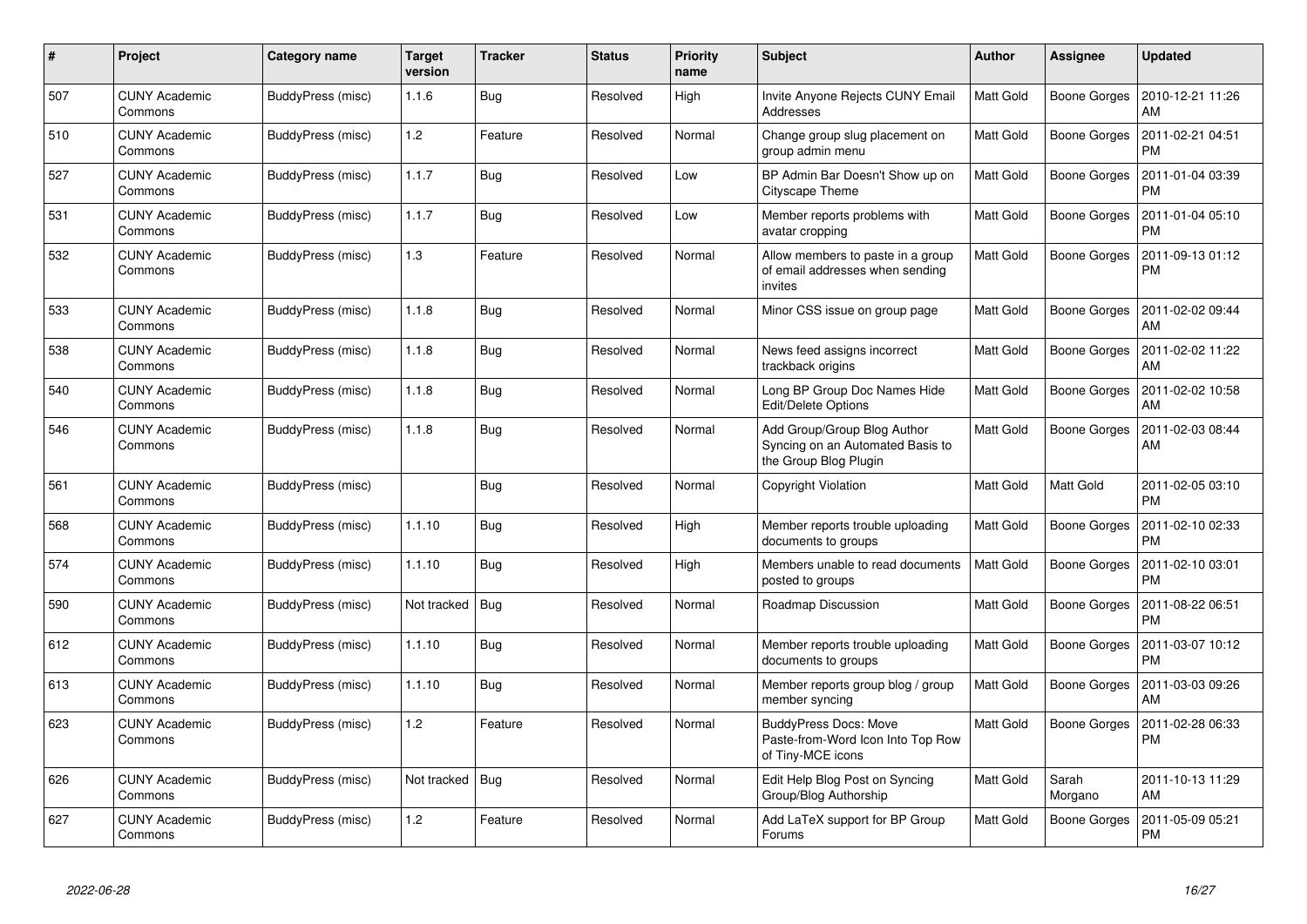| $\pmb{\#}$ | Project                         | <b>Category name</b>     | Target<br>version | <b>Tracker</b> | <b>Status</b> | <b>Priority</b><br>name | Subject                                                                                               | Author           | Assignee            | <b>Updated</b>                |
|------------|---------------------------------|--------------------------|-------------------|----------------|---------------|-------------------------|-------------------------------------------------------------------------------------------------------|------------------|---------------------|-------------------------------|
| 629        | <b>CUNY Academic</b><br>Commons | <b>BuddyPress (misc)</b> | 1.2               | Feature        | Resolved      | Normal                  | Create Required Profile Field to<br><b>Define User Status</b>                                         | <b>Matt Gold</b> | <b>Matt Gold</b>    | 2011-03-17 06:34<br><b>PM</b> |
| 638        | <b>CUNY Academic</b><br>Commons | BuddyPress (misc)        | 1.1.11            | Bug            | Resolved      | Normal                  | Email Notifications Include Odd<br>Characters                                                         | <b>Matt Gold</b> | Boone Gorges        | 2011-03-16 11:06<br>AM        |
| 642        | <b>CUNY Academic</b><br>Commons | BuddyPress (misc)        | Not tracked       | Feature        | Resolved      | Normal                  | Create new BuddyPress Profile Field   Matt Gold<br>to Designate Role                                  |                  | <b>Matt Gold</b>    | 2011-09-24 03:22<br><b>PM</b> |
| 643        | <b>CUNY Academic</b><br>Commons | BuddyPress (misc)        | 1.3               | Feature        | Resolved      | Normal                  | Create Mechanism to Require<br>People to Fill Out New Identity<br><b>Profile Field</b>                | <b>Matt Gold</b> | <b>Boone Gorges</b> | 2011-10-19 01:50<br><b>PM</b> |
| 646        | <b>CUNY Academic</b><br>Commons | BuddyPress (misc)        | 1.2               | Bug            | Resolved      | Low                     | Change Error Message Non<br>Logged-In Users See When<br>Authorized Page is Requested<br>Without Login | Matt Gold        | <b>Boone Gorges</b> | 2011-03-22 10:28<br>AM        |
| 648        | <b>CUNY Academic</b><br>Commons | BuddyPress (misc)        | $1.3$             | Feature        | Resolved      | Normal                  | Create Print functionality for<br><b>BuddyPress Docs</b>                                              | Matt Gold        | <b>Boone Gorges</b> | 2011-07-19 11:46<br>AM        |
| 649        | <b>CUNY Academic</b><br>Commons | BuddyPress (misc)        | 1.3               | Feature        | Resolved      | Normal                  | Create Copy All button for<br><b>BuddyPress Docs</b>                                                  | Matt Gold        | <b>Boone Gorges</b> | 2011-09-13 11:59<br>AM        |
| 651        | <b>CUNY Academic</b><br>Commons | BuddyPress (misc)        | Not tracked       | Feature        | Resolved      | Normal                  | Update Roadmap                                                                                        | <b>Matt Gold</b> | <b>Boone Gorges</b> | 2011-03-26 07:20<br><b>PM</b> |
| 656        | <b>CUNY Academic</b><br>Commons | BuddyPress (misc)        | $1.2$             | <b>Bug</b>     | Resolved      | Low                     | <b>Conflicting Email Subscription</b><br>Messages                                                     | <b>Matt Gold</b> | Boone Gorges        | 2011-04-10 10:10<br><b>PM</b> |
| 660        | <b>CUNY Academic</b><br>Commons | BuddyPress (misc)        | 1.2               | <b>Bug</b>     | Resolved      | Low                     | HTML Markup appears in activity<br>comment                                                            | Matt Gold        | Boone Gorges        | 2011-04-04 02:39<br><b>PM</b> |
| 661        | <b>CUNY Academic</b><br>Commons | BuddyPress (misc)        | 1.2               | <b>Bug</b>     | Resolved      | Low                     | HTML Special Characters Appear in<br><b>Email Notification Text</b>                                   | Matt Gold        | Raymond Hoh         | 2011-05-04 08:55<br>AM        |
| 697        | <b>CUNY Academic</b><br>Commons | BuddyPress (misc)        | 1.3               | Feature        | Resolved      | Normal                  | Member request: Indented text in<br>Forum Posts                                                       | Matt Gold        | Boone Gorges        | 2011-09-13 03:29<br><b>PM</b> |
| 731        | <b>CUNY Academic</b><br>Commons | BuddyPress (misc)        | 1.2.1             | Bug            | Resolved      | Normal                  | Member reports a problem posting<br>to a private group                                                | Matt Gold        | <b>Boone Gorges</b> | 2011-05-03 07:10<br><b>PM</b> |
| 735        | <b>CUNY Academic</b><br>Commons | BuddyPress (misc)        | 1.2.5             | Feature        | Resolved      | Normal                  | BP Docs - Include Check-Box to<br>Avoid Email Notifications of Minor<br>Edits                         | <b>Matt Gold</b> | <b>Boone Gorges</b> | 2011-07-24 11:34<br>AM        |
| 746        | <b>CUNY Academic</b><br>Commons | BuddyPress (misc)        | 1.3               | Bug            | Resolved      | Normal                  | Create Pop-Up Login Overlay                                                                           | <b>Matt Gold</b> | Raymond Hoh         | 2011-05-16 06:32<br><b>PM</b> |
| 762        | <b>CUNY Academic</b><br>Commons | BuddyPress (misc)        |                   | <b>Bug</b>     | Resolved      | Normal                  | Resolve Email Notification Problems<br>with Lehman addresses                                          | Matt Gold        |                     | 2012-02-28 10:52<br>AM        |
| 763        | <b>CUNY Academic</b><br>Commons | BuddyPress (misc)        | 1.2.3             | <b>Bug</b>     | Resolved      | Low                     | Resaving BP Docs Preferences on<br>Same Setting Produces Unclear<br>Error Message                     | Matt Gold        | <b>Boone Gorges</b> | 2011-06-02 09:19<br>AM        |
| 774        | <b>CUNY Academic</b><br>Commons | BuddyPress (misc)        | $1.3$             | Feature        | Resolved      | Normal                  | Consider Allowing Email to Be Sent<br><b>Between Unfriended Members</b>                               | Matt Gold        | Boone Gorges        | 2011-06-16 04:06<br>PM        |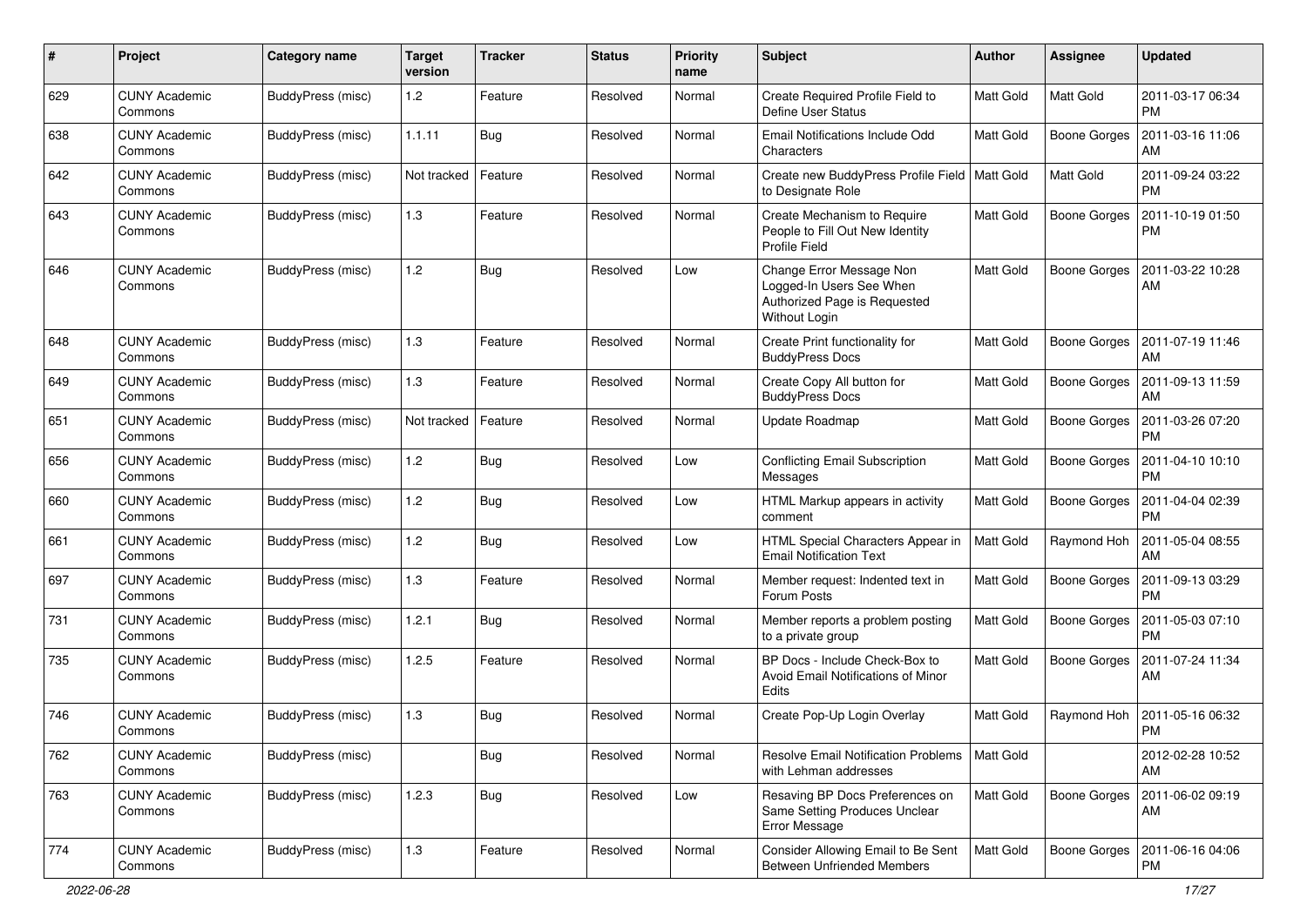| #    | Project                         | <b>Category name</b> | <b>Target</b><br>version | <b>Tracker</b> | Status   | <b>Priority</b><br>name | <b>Subject</b>                                                         | <b>Author</b>    | <b>Assignee</b>     | <b>Updated</b>                |
|------|---------------------------------|----------------------|--------------------------|----------------|----------|-------------------------|------------------------------------------------------------------------|------------------|---------------------|-------------------------------|
| 778  | <b>CUNY Academic</b><br>Commons | BuddyPress (misc)    | 1.2.2                    | <b>Bug</b>     | Resolved | Normal                  | <b>Private BP Docs Comment</b><br>Notification in RSS Feed             | Matt Gold        | Boone Gorges        | 2011-06-02 09:29<br>AM        |
| 782  | <b>CUNY Academic</b><br>Commons | BuddyPress (misc)    | 1.2.3                    | Feature        | Resolved | Normal                  | Add Captcha Plugin                                                     | Matt Gold        | <b>Boone Gorges</b> | 2011-06-06 10:37<br>AM        |
| 783  | <b>CUNY Academic</b><br>Commons | BuddyPress (misc)    | 1.2.4                    | <b>Bug</b>     | Resolved | Normal                  | <b>Broken Avatar Images</b>                                            | Matt Gold        | <b>Boone Gorges</b> | 2011-06-06 02:49<br><b>PM</b> |
| 806  | <b>CUNY Academic</b><br>Commons | BuddyPress (misc)    | 1.2.4                    | <b>Bug</b>     | Resolved | Normal                  | <b>BP Docs Notification Throttling</b><br>Issues                       | Matt Gold        | Boone Gorges        | 2011-06-08 12:17<br><b>PM</b> |
| 810  | <b>CUNY Academic</b><br>Commons | BuddyPress (misc)    | 1.2.4                    | Bug            | Resolved | Normal                  | Can't see all blogs in "My Blogs"                                      | Matt Gold        | Boone Gorges        | 2011-07-12 10:51<br><b>PM</b> |
| 856  | <b>CUNY Academic</b><br>Commons | BuddyPress (misc)    | 1.2.4                    | Bug            | Resolved | Low                     | Text-alignment issue on group                                          | Matt Gold        | Raymond Hoh         | 2011-06-22 10:02<br><b>PM</b> |
| 905  | <b>CUNY Academic</b><br>Commons | BuddyPress (misc)    | 1.2.4                    | <b>Bug</b>     | Resolved | Low                     | <b>BP Docs Authentication Issue</b>                                    | Matt Gold        | <b>Boone Gorges</b> | 2011-07-12 01:39<br><b>PM</b> |
| 906  | <b>CUNY Academic</b><br>Commons | BuddyPress (misc)    | 1.3                      | Feature        | Resolved | Low                     | Allow users to edit BP Doc<br>comments                                 | Matt Gold        | Boone Gorges        | 2011-09-14 01:27<br>AM        |
| 908  | <b>CUNY Academic</b><br>Commons | BuddyPress (misc)    | 1.2.4                    | Bug            | Resolved | Normal                  | Free a BP Doc from Locked Status                                       | <b>Matt Gold</b> | Boone Gorges        | 2011-07-02 11:15<br><b>PM</b> |
| 929  | <b>CUNY Academic</b><br>Commons | BuddyPress (misc)    | Not tracked              | Support        | Resolved | Normal                  | Request: Change Member ID                                              | Matt Gold        | Boone Gorges        | 2011-07-08 02:25<br><b>PM</b> |
| 992  | <b>CUNY Academic</b><br>Commons | BuddyPress (misc)    | 1.2.5                    | <b>Bug</b>     | Resolved | Normal                  | BP Docs comments show up on WP<br>Dashboard                            | Matt Gold        | <b>Boone Gorges</b> | 2011-07-19 02:17<br><b>PM</b> |
| 993  | <b>CUNY Academic</b><br>Commons | BuddyPress (misc)    | 1.2.5                    | <b>Bug</b>     | Resolved | Low                     | <b>BP Docs Notification Issue</b>                                      | Matt Gold        | Boone Gorges        | 2011-07-20 12:10<br>AM        |
| 1117 | <b>CUNY Academic</b><br>Commons | BuddyPress (misc)    | 1.2.5                    | <b>Bug</b>     | Resolved | Normal                  | Character Display Error in Feed                                        | Matt Gold        | <b>Boone Gorges</b> | 2011-09-12 06:29<br><b>PM</b> |
| 1143 | <b>CUNY Academic</b><br>Commons | BuddyPress (misc)    | 1.2.5                    | <b>Bug</b>     | Resolved | Normal                  | Notifications of Old Posts                                             | Matt Gold        |                     | 2011-08-30 09:56<br><b>PM</b> |
| 1145 | <b>CUNY Academic</b><br>Commons | BuddyPress (misc)    | 1.2.5                    | <b>Bug</b>     | Resolved | Low                     | Alert Box on Group Join                                                | Matt Gold        | Boone Gorges        | 2011-09-12 05:56<br><b>PM</b> |
| 1162 | <b>CUNY Academic</b><br>Commons | BuddyPress (misc)    | 1.2.5                    | Feature        | Resolved | Normal                  | Organization of "My Blogs"<br>Dropdown on Nav Bar                      | Matt Gold        | Boone Gorges        | 2011-09-14 01:24<br>AM        |
| 1199 | <b>CUNY Academic</b><br>Commons | BuddyPress (misc)    | 1.4                      | Feature        | Resolved | Normal                  | Add Option for Open Text Field to<br><b>BP Profile Checkbox Fields</b> | <b>Matt Gold</b> | Boone Gorges        | 2012-08-01 05:23<br><b>PM</b> |
| 1256 | <b>CUNY Academic</b><br>Commons | BuddyPress (misc)    | 1.3                      | Feature        | Resolved | Normal                  | Enable BP Docs by default on<br>Commons groups                         | Matt Gold        | <b>Boone Gorges</b> | 2011-11-15 02:27<br><b>PM</b> |
| 1294 | <b>CUNY Academic</b><br>Commons | BuddyPress (misc)    | Not tracked              | <b>Bug</b>     | Resolved | Normal                  | Profile Field Search by College Not<br><b>Working Correctly</b>        | Matt Gold        | <b>Boone Gorges</b> | 2011-12-09 07:11<br>AM        |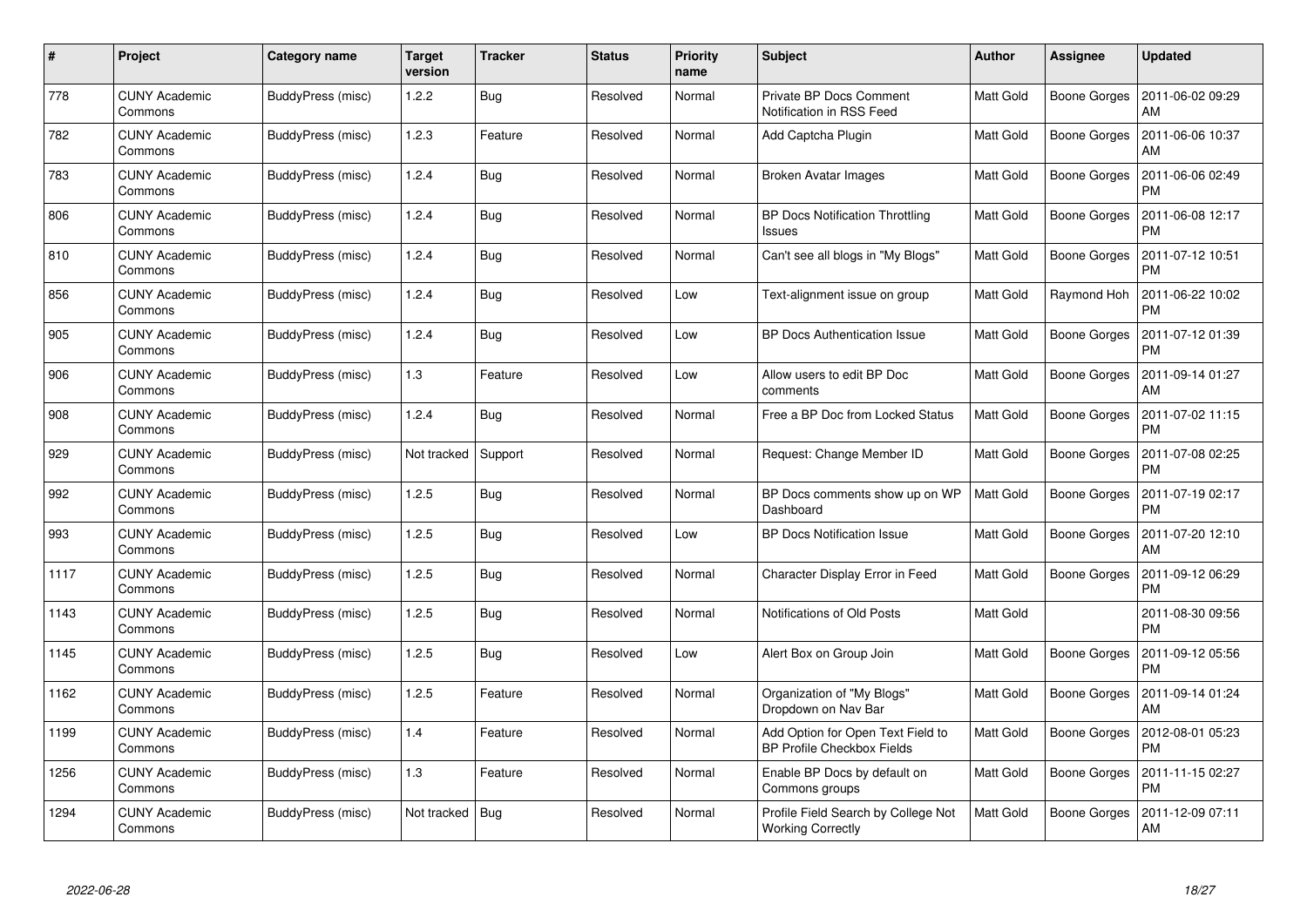| #    | Project                         | Category name     | <b>Target</b><br>version | <b>Tracker</b> | <b>Status</b> | <b>Priority</b><br>name | <b>Subject</b>                                                              | <b>Author</b>    | Assignee            | <b>Updated</b>                |
|------|---------------------------------|-------------------|--------------------------|----------------|---------------|-------------------------|-----------------------------------------------------------------------------|------------------|---------------------|-------------------------------|
| 1344 | <b>CUNY Academic</b><br>Commons | BuddyPress (misc) | 1.3                      | <b>Bug</b>     | Resolved      | Normal                  | Activity Feed Items not Appearing in<br>Group                               | <b>Matt Gold</b> | Boone Gorges        | 2011-11-14 11:26<br>AM        |
| 1345 | <b>CUNY Academic</b><br>Commons | BuddyPress (misc) | 1.3                      | <b>Bug</b>     | Resolved      | Normal                  | Consider Adding BuddyPress Group<br>for Community Admins and Mods<br>Plugin | <b>Matt Gold</b> | Boone Gorges        | 2011-11-28 03:17<br>РM        |
| 1386 | <b>CUNY Academic</b><br>Commons | BuddyPress (misc) | 1.5                      | Feature        | Resolved      | Low                     | Create way to create custom order<br>BP Profile Field checklist items       | Matt Gold        | Dominic Giglio      | 2012-12-18 10:38<br>AM        |
| 1387 | <b>CUNY Academic</b><br>Commons | BuddyPress (misc) | Not tracked              | Feature        | Resolved      | Normal                  | Add Alumnus/a Category for BP<br><b>Profile Fields</b>                      | Matt Gold        | <b>Matt Gold</b>    | 2011-11-29 12:04<br>AM        |
| 1390 | <b>CUNY Academic</b><br>Commons | BuddyPress (misc) | 1.4                      | Feature        | Resolved      | Normal                  | Show "Kitchen Sink" by Default in<br><b>TinyMCE</b>                         | Matt Gold        | Dominic Giglio      | 2012-02-28 10:37<br>AM        |
| 1393 | CUNY Academic<br>Commons        | BuddyPress (misc) | Not tracked              | Feature        | Resolved      | Normal                  | Add Postdoc option to Profile Role                                          | <b>Matt Gold</b> | <b>Matt Gold</b>    | 2011-12-03 04:17<br><b>PM</b> |
| 1400 | <b>CUNY Academic</b><br>Commons | BuddyPress (misc) | 1.2.7                    | <b>Bug</b>     | Resolved      | Normal                  | Firefox Login Caching Issue                                                 | Matt Gold        | Boone Gorges        | 2011-12-06 05:53<br><b>PM</b> |
| 1401 | <b>CUNY Academic</b><br>Commons | BuddyPress (misc) | 1.4                      | Bug            | Resolved      | Low                     | Avoiding really long blog names                                             | Matt Gold        | Dominic Giglio      | 2012-07-16 01:02<br><b>PM</b> |
| 1411 | <b>CUNY Academic</b><br>Commons | BuddyPress (misc) | 1.3.17                   | Feature        | Resolved      | Low                     | <b>Deleting Docs</b>                                                        | Matt Gold        | Boone Gorges        | 2012-07-02 12:43<br><b>PM</b> |
| 1412 | <b>CUNY Academic</b><br>Commons | BuddyPress (misc) | 1.3                      | <b>Bug</b>     | Resolved      | Normal                  | Alter text on pop-up message about<br>role field                            | <b>Matt Gold</b> | Boone Gorges        | 2011-12-08 12:58<br><b>PM</b> |
| 1451 | <b>CUNY Academic</b><br>Commons | BuddyPress (misc) | 1.3.1                    | Bug            | Resolved      | Normal                  | Social Media Profile Icons Not<br>Showing Up Automatically?                 | Matt Gold        | <b>Boone Gorges</b> | 2011-12-15 07:06<br><b>PM</b> |
| 1455 | <b>CUNY Academic</b><br>Commons | BuddyPress (misc) | 1.3.1                    | <b>Bug</b>     | Resolved      | Normal                  | Errant error message on Groups<br>page                                      | Matt Gold        | Boone Gorges        | 2011-12-16 02:05<br><b>PM</b> |
| 1457 | <b>CUNY Academic</b><br>Commons | BuddyPress (misc) | 1.4                      | Feature        | Resolved      | Low                     | Allow people to clear old status<br>updates                                 | Matt Gold        | Dominic Giglio      | 2012-04-24 10:35<br>AM        |
| 1487 | <b>CUNY Academic</b><br>Commons | BuddyPress (misc) | 1.3.3                    | Feature        | Resolved      | Normal                  | Bug when using Featured Widget to<br>display a page                         | Matt Gold        | Boone Gorges        | 2012-01-10 10:05<br><b>PM</b> |
| 1488 | <b>CUNY Academic</b><br>Commons | BuddyPress (misc) | 1.3.3                    | <b>Bug</b>     | Resolved      | Normal                  | Unable to edit forum post                                                   | Matt Gold        | Boone Gorges        | 2012-01-10 07:20<br><b>PM</b> |
| 1498 | <b>CUNY Academic</b><br>Commons | BuddyPress (misc) | 1.3.3                    | <b>Bug</b>     | Resolved      | Normal                  | Non-Logged in User Redirect<br>Feature not working                          | Matt Gold        | Boone Gorges        | 2012-01-11 04:57<br>РM        |
| 1503 | <b>CUNY Academic</b><br>Commons | BuddyPress (misc) | 1.3.3                    | Bug            | Resolved      | Normal                  | File list not showing file descriptions                                     | Matt Gold        | Boone Gorges        | 2012-01-10 07:28<br><b>PM</b> |
| 1504 | <b>CUNY Academic</b><br>Commons | BuddyPress (misc) | 1.4                      | Feature        | Resolved      | Normal                  | Allow members to choose multiple<br>colleges on Profile pages               | Matt Gold        | Boone Gorges        | 2012-08-01 03:34<br><b>PM</b> |
| 1507 | <b>CUNY Academic</b><br>Commons | BuddyPress (misc) | 1.3.3                    | Feature        | Resolved      | Normal                  | Add Custom Sidebar Plugin                                                   | Matt Gold        | Boone Gorges        | 2012-01-10 07:30<br>PM        |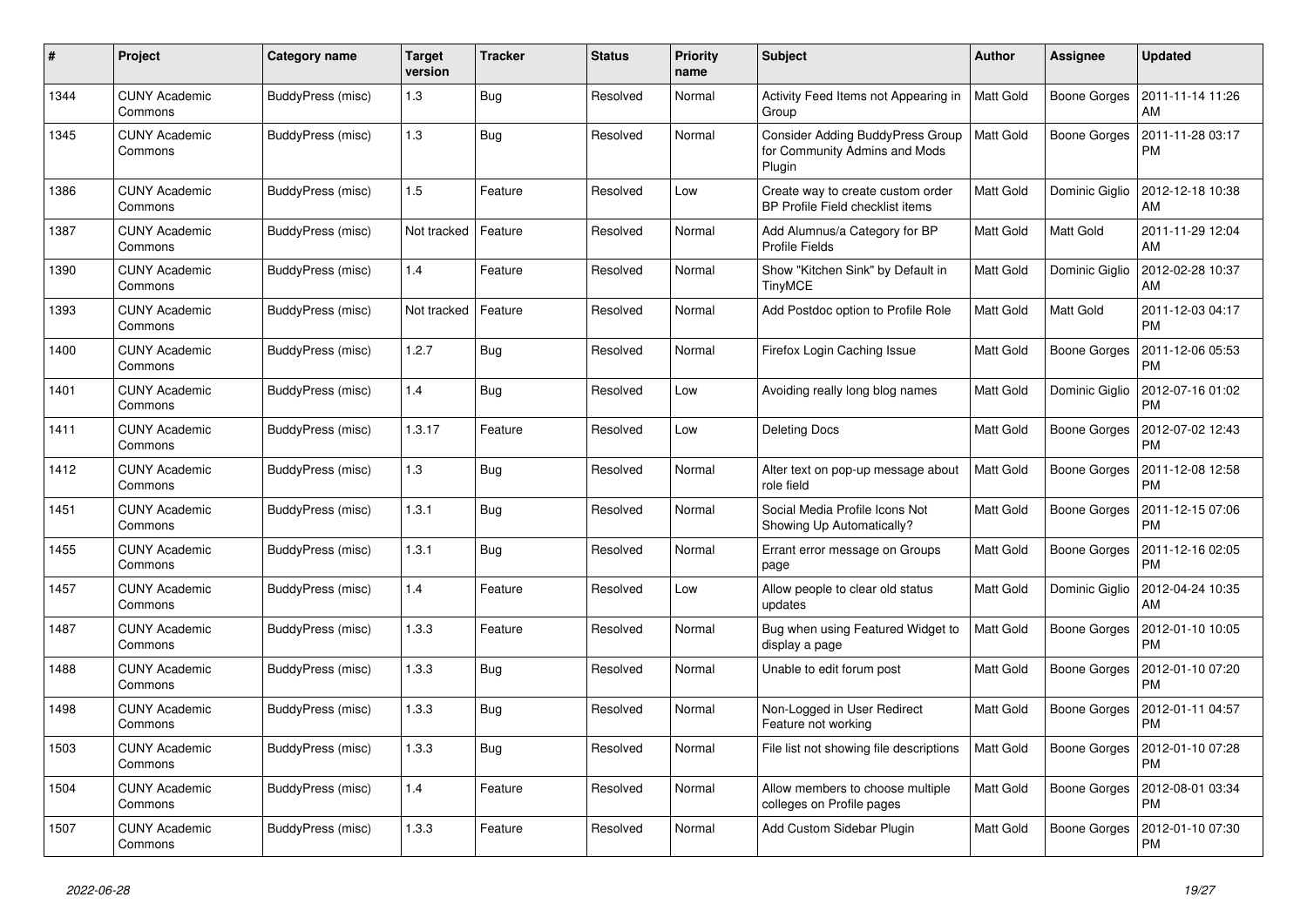| $\#$ | Project                         | Category name     | <b>Target</b><br>version | <b>Tracker</b> | Status   | <b>Priority</b><br>name | <b>Subject</b>                                                                        | <b>Author</b>    | Assignee            | <b>Updated</b>                |
|------|---------------------------------|-------------------|--------------------------|----------------|----------|-------------------------|---------------------------------------------------------------------------------------|------------------|---------------------|-------------------------------|
| 1545 | <b>CUNY Academic</b><br>Commons | BuddyPress (misc) | 1.3.5                    | Bug            | Resolved | Normal                  | Problem with BP Doc Comment Edit<br>Icon in Forums                                    | <b>Matt Gold</b> | Boone Gorges        | 2012-01-16 06:14<br><b>PM</b> |
| 1546 | <b>CUNY Academic</b><br>Commons | BuddyPress (misc) | 1.3.5                    | <b>Bug</b>     | Resolved | Low                     | Unable to view comparative<br>document history in BP Docs                             | Matt Gold        | <b>Boone Gorges</b> | 2012-01-17 06:13<br><b>PM</b> |
| 1555 | <b>CUNY Academic</b><br>Commons | BuddyPress (misc) | 1.3.6                    | <b>Bug</b>     | Resolved | Low                     | Sticky forum post shows up twice in<br>post listings                                  | Matt Gold        | Boone Gorges        | 2012-02-08 06:44<br><b>PM</b> |
| 1558 | <b>CUNY Academic</b><br>Commons | BuddyPress (misc) | 1.3.6                    | Bug            | Resolved | Normal                  | Login Issues                                                                          | <b>Matt Gold</b> | Boone Gorges        | 2012-02-08 06:40<br><b>PM</b> |
| 1560 | <b>CUNY Academic</b><br>Commons | BuddyPress (misc) | 1.3.12                   | Outreach       | Resolved | Normal                  | Add social media icons/info to About<br>page and Contact Us page                      | Matt Gold        | <b>Boone Gorges</b> | 2012-04-12 09:07<br>AM        |
| 1568 | <b>CUNY Academic</b><br>Commons | BuddyPress (misc) | Not tracked              | Bug            | Resolved | Normal                  | Member reports problem with email<br>notifications                                    | Matt Gold        |                     | 2012-02-28 10:51<br>AM        |
| 1571 | <b>CUNY Academic</b><br>Commons | BuddyPress (misc) | 1.3.6                    | Bug            | Resolved | Low                     | Non-CUNY Sign-Up Code Pages<br>Published                                              | Matt Gold        | Boone Gorges        | 2012-02-08 04:46<br><b>PM</b> |
| 1614 | <b>CUNY Academic</b><br>Commons | BuddyPress (misc) | 1.3.11                   | <b>Bug</b>     | Resolved | Normal                  | Non-CUNY Sign-Up Code<br><b>Disappears After Creation</b>                             | Matt Gold        | Boone Gorges        | 2012-04-05 01:50<br>AM        |
| 1616 | <b>CUNY Academic</b><br>Commons | BuddyPress (misc) | 1.3.7                    | Bug            | Resolved | Low                     | BP Docs timeout issue                                                                 | <b>Matt Gold</b> | <b>Boone Gorges</b> | 2012-02-21 03:23<br><b>PM</b> |
| 1629 | <b>CUNY Academic</b><br>Commons | BuddyPress (misc) | 1.4                      | Support        | Resolved | Normal                  | Deleting Group Announcements                                                          | <b>Matt Gold</b> | Dominic Giglio      | 2012-07-16 12:26<br><b>PM</b> |
| 1648 | <b>CUNY Academic</b><br>Commons | BuddyPress (misc) | 1.3.9                    | Feature        | Resolved | Urgent                  | <b>Add Password Protect WordPress</b><br>Plugin                                       | <b>Matt Gold</b> |                     | 2012-02-24 10:22<br>AM        |
| 1657 | <b>CUNY Academic</b><br>Commons | BuddyPress (misc) | 1.3.10                   | <b>Bug</b>     | Resolved | Normal                  | Caching Issues                                                                        | <b>Matt Gold</b> |                     | 2012-04-04 10:17<br>AM        |
| 1663 | <b>CUNY Academic</b><br>Commons | BuddyPress (misc) | 1.3.9                    | Support        | Resolved | Normal                  | Please add info on Private --> Public<br>Group Announcement Functionality<br>to Codex | Matt Gold        | Sarah<br>Morgano    | 2012-03-01 10:26<br>AM        |
| 1672 | <b>CUNY Academic</b><br>Commons | BuddyPress (misc) | 1.3.11                   | Bug            | Resolved | Normal                  | Activity replies in groups                                                            | Matt Gold        | Boone Gorges        | 2012-04-04 09:37<br>AM        |
| 1784 | <b>CUNY Academic</b><br>Commons | BuddyPress (misc) | 1.3.11                   | <b>Bug</b>     | Resolved | Normal                  | Date/Content Problems on Forum<br>digest emails                                       | <b>Matt Gold</b> | Boone Gorges        | 2012-04-03 08:28<br><b>PM</b> |
| 1794 | <b>CUNY Academic</b><br>Commons | BuddyPress (misc) | 1.3.10                   | <b>Bug</b>     | Resolved | Normal                  | Remove "Notice anything new"<br>notification                                          | Matt Gold        | <b>Boone Gorges</b> | 2012-03-29 09:45<br><b>PM</b> |
| 1859 | <b>CUNY Academic</b><br>Commons | BuddyPress (misc) | 1.3.13                   | <b>Bug</b>     | Resolved | Low                     | Orthographical error on page in the<br>sign-up process                                | <b>Matt Gold</b> | Boone Gorges        | 2012-05-02 11:43<br>AM        |
| 1881 | <b>CUNY Academic</b><br>Commons | BuddyPress (misc) | 1.3.13                   | Bug            | Resolved | Low                     | Double forum notification received                                                    | <b>Matt Gold</b> | Boone Gorges        | 2012-05-22 02:51<br><b>PM</b> |
| 1953 | <b>CUNY Academic</b><br>Commons | BuddyPress (misc) | 1.3.15                   | <b>Bug</b>     | Resolved | Normal                  | Email forum notification formatting<br>issue                                          | Matt Gold        | <b>Boone Gorges</b> | 2012-06-21 03:32<br><b>PM</b> |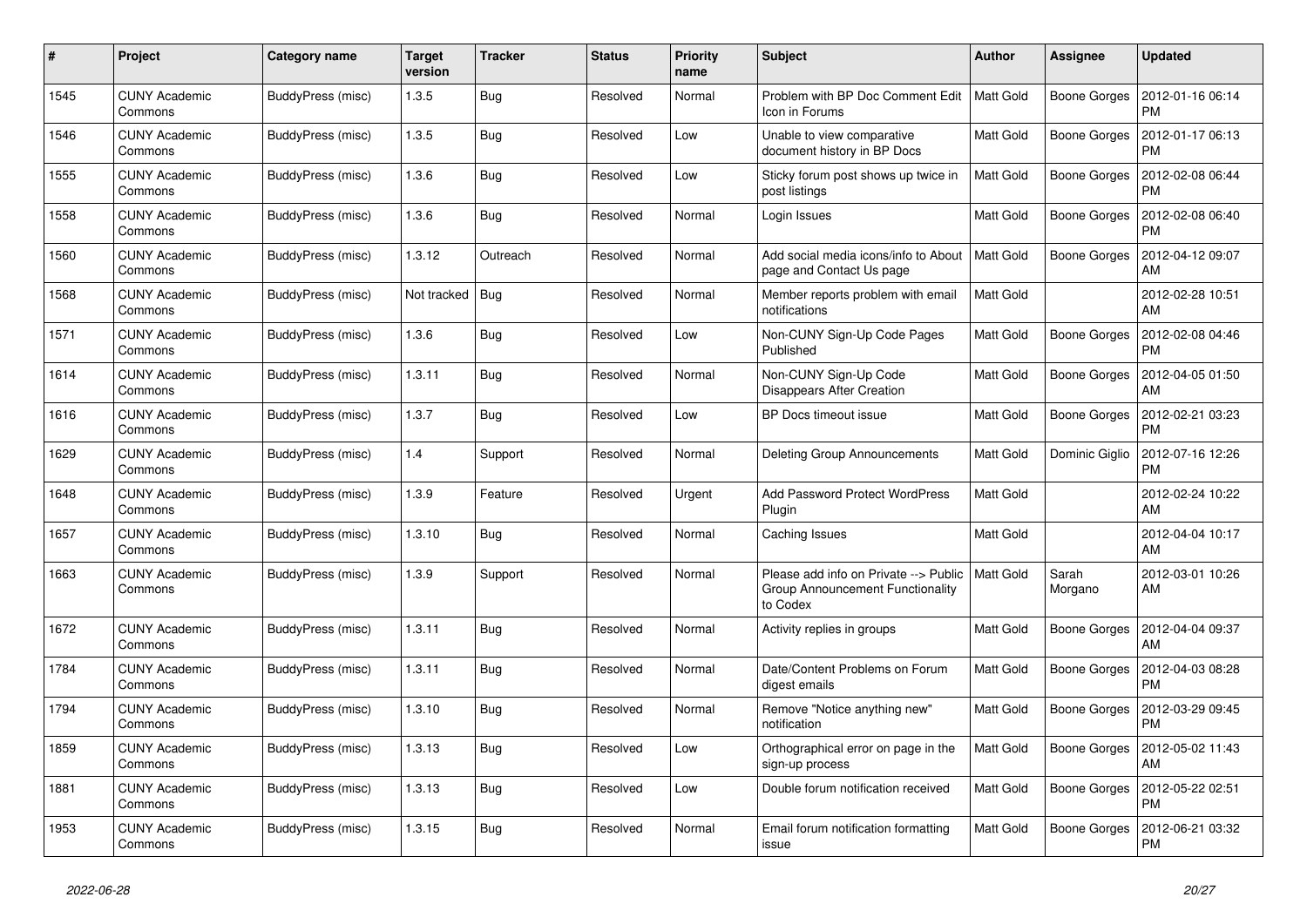| #    | Project                         | <b>Category name</b> | <b>Target</b><br>version | <b>Tracker</b> | <b>Status</b> | <b>Priority</b><br>name | Subject                                                                             | <b>Author</b>    | Assignee            | <b>Updated</b>                |
|------|---------------------------------|----------------------|--------------------------|----------------|---------------|-------------------------|-------------------------------------------------------------------------------------|------------------|---------------------|-------------------------------|
| 1990 | <b>CUNY Academic</b><br>Commons | BuddyPress (misc)    | 1.3.17                   | <b>Bug</b>     | Resolved      | Low                     | In Forum post list, member avatar<br>partially obscures member name                 | <b>Matt Gold</b> | <b>Boone Gorges</b> | 2012-07-29 08:42<br><b>PM</b> |
| 1997 | <b>CUNY Academic</b><br>Commons | BuddyPress (misc)    | 1.4.6                    | Bug            | Resolved      | Normal                  | Forum post notification didn't<br>indicate image attachments                        | Matt Gold        | Boone Gorges        | 2012-09-23 05:03<br><b>PM</b> |
| 2008 | <b>CUNY Academic</b><br>Commons | BuddyPress (misc)    | 1.4                      | Feature        | Resolved      | Normal                  | Show Recently Active Users on<br>Commons Homepage                                   | <b>Matt Gold</b> | Raymond Hoh         | 2012-08-01 05:23<br><b>PM</b> |
| 2014 | <b>CUNY Academic</b><br>Commons | BuddyPress (misc)    | 1.5                      | <b>Bug</b>     | Resolved      | Normal                  | Improper margins on Members<br>Directory                                            | <b>Matt Gold</b> | Dominic Giglio      | 2012-12-18 10:37<br>AM        |
| 2035 | <b>CUNY Academic</b><br>Commons | BuddyPress (misc)    | 1.4.3                    | Support        | Resolved      | High                    | Reply by Email - some possible<br>confusion                                         | Matt Gold        | Raymond Hoh         | 2012-08-19 08:58<br>AM        |
| 2037 | <b>CUNY Academic</b><br>Commons | BuddyPress (misc)    | 1.4.5                    | <b>Bug</b>     | Resolved      | Normal                  | Special Character shows up in RBE<br>post                                           | Matt Gold        | Raymond Hoh         | 2012-09-17 07:12<br><b>PM</b> |
| 2039 | <b>CUNY Academic</b><br>Commons | BuddyPress (misc)    | 1.4.3                    | Support        | Resolved      | Normal                  | Create Failure function for RBE                                                     | Matt Gold        | Raymond Hoh         | 2012-08-27 09:44<br>AM        |
| 2040 | <b>CUNY Academic</b><br>Commons | BuddyPress (misc)    | 1.4.2                    | <b>Bug</b>     | Resolved      | Normal                  | RBE on BP Docs Edits?                                                               | <b>Matt Gold</b> | <b>Boone Gorges</b> | 2012-08-14 08:13<br>AM        |
| 2041 | <b>CUNY Academic</b><br>Commons | BuddyPress (misc)    | 1.4.2                    | <b>Bug</b>     | Resolved      | Low                     | Vertical Alignment on BP Doc<br>'delete" hoverlink                                  | Matt Gold        | <b>Boone Gorges</b> | 2012-08-13 10:54<br><b>PM</b> |
| 2046 | <b>CUNY Academic</b><br>Commons | BuddyPress (misc)    | 1.4.3                    | <b>Bug</b>     | Resolved      | High                    | <b>RBE Delayed Post</b>                                                             | <b>Matt Gold</b> | Raymond Hoh         | 2012-08-27 11:55<br>AM        |
| 2053 | <b>CUNY Academic</b><br>Commons | BuddyPress (misc)    | 1.4.6                    | Feature        | Resolved      | Normal                  | RBE on BP Docs                                                                      | <b>Matt Gold</b> | <b>Boone Gorges</b> | 2012-10-01 04:14<br><b>PM</b> |
| 2057 | <b>CUNY Academic</b><br>Commons | BuddyPress (misc)    | 1.4.3                    | <b>Bug</b>     | Resolved      | Normal                  | Newest/Active/Popular Filters Not<br>working on Homepage List of<br>Groups, Members | Matt Gold        | <b>Boone Gorges</b> | 2012-08-23 03:18<br><b>PM</b> |
| 2066 | <b>CUNY Academic</b><br>Commons | BuddyPress (misc)    | 1.5                      | Feature        | Resolved      | Low                     | Public Blog Posts Associated with<br>Private Groups showing up in<br>Sitewide feed  | <b>Matt Gold</b> | <b>Boone Gorges</b> | 2013-08-09 08:24<br><b>PM</b> |
| 2082 | <b>CUNY Academic</b><br>Commons | BuddyPress (misc)    | 1.4.8                    | Support        | Resolved      | High                    | Default: No Email?                                                                  | <b>Matt Gold</b> | Dominic Giglio      | 2012-10-19 04:55<br><b>PM</b> |
| 2091 | <b>CUNY Academic</b><br>Commons | BuddyPress (misc)    | Not tracked              | Bug            | Resolved      | Normal                  | <b>RBE Down</b>                                                                     | Matt Gold        | Raymond Hoh         | 2012-09-02 06:00<br><b>PM</b> |
| 2101 | <b>CUNY Academic</b><br>∪ommons | BuddyPress (misc)    | 1.5                      | Feature        | Resolved      | Low                     | Provide Site Admins Access to Send   Matt Gold<br><b>Invites Menus</b>              |                  | Boone Gorges        | 2013-08-01 09:07<br>PM        |
| 2105 | <b>CUNY Academic</b><br>Commons | BuddyPress (misc)    | 1.4.9                    | <b>Bug</b>     | Resolved      | Normal                  | File name in a file uploaded to group<br>contains escape characters                 | <b>Matt Gold</b> | Dominic Giglio      | 2012-11-01 12:02<br><b>PM</b> |
| 2106 | <b>CUNY Academic</b><br>Commons | BuddyPress (misc)    | Not tracked              | Support        | Resolved      | Normal                  | Blog posts part of group activity feed   Matt Gold                                  |                  | Boone Gorges        | 2016-01-26 12:30<br>AM        |
| 2116 | <b>CUNY Academic</b><br>Commons | BuddyPress (misc)    | 1.4.31                   | <b>Bug</b>     | Resolved      | Normal                  | Include failed message in RBE<br><b>Failure Notification</b>                        | Matt Gold        | Raymond Hoh         | 2013-07-08 11:01<br>PM.       |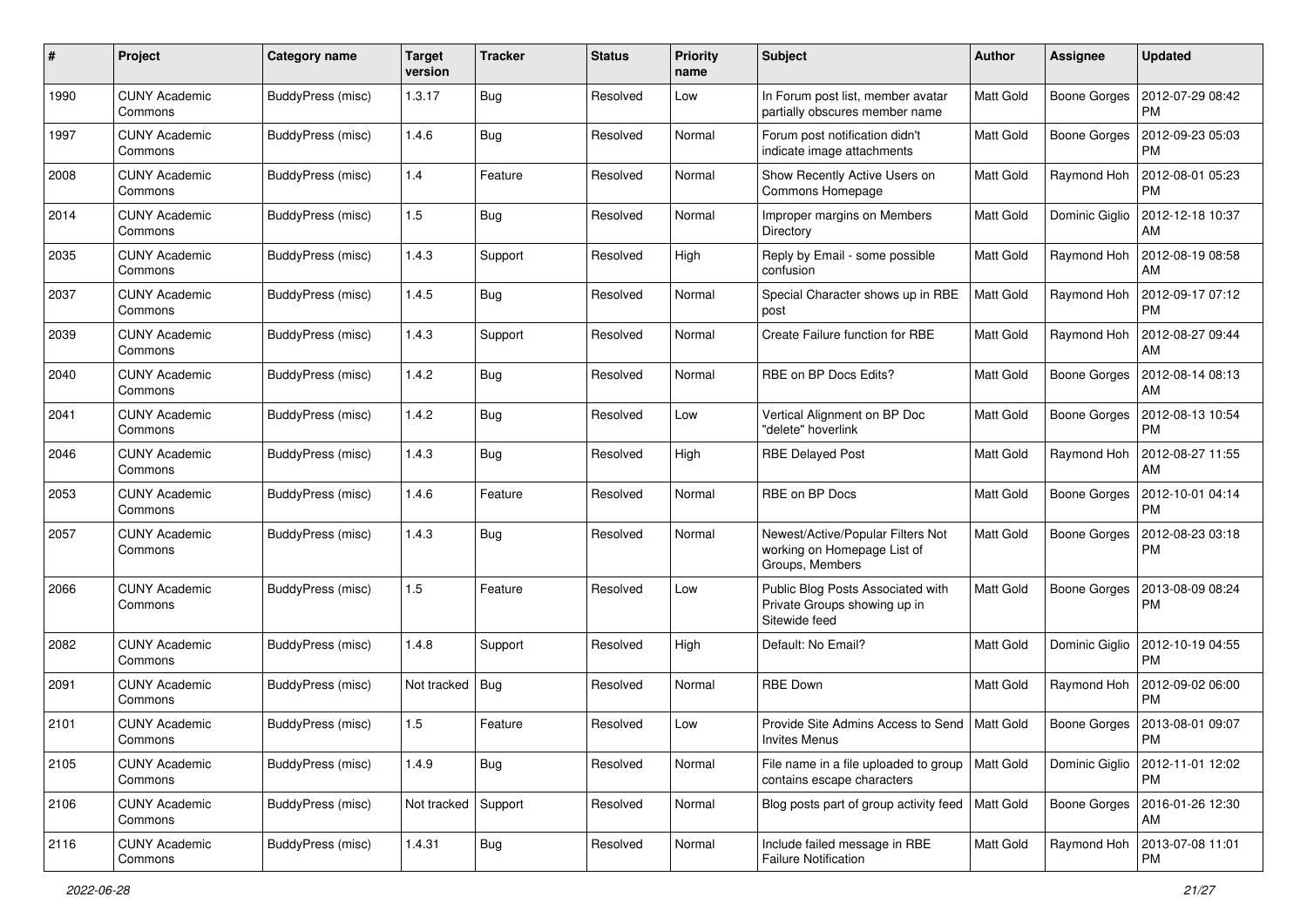| #    | Project                         | <b>Category name</b> | <b>Target</b><br>version | <b>Tracker</b> | <b>Status</b> | <b>Priority</b><br>name | <b>Subject</b>                                                           | <b>Author</b>    | Assignee            | <b>Updated</b>                |
|------|---------------------------------|----------------------|--------------------------|----------------|---------------|-------------------------|--------------------------------------------------------------------------|------------------|---------------------|-------------------------------|
| 2117 | <b>CUNY Academic</b><br>Commons | BuddyPress (misc)    | 1.4.8                    | <b>Bug</b>     | Resolved      | Normal                  | User reports double notification of<br>announcements                     | Matt Gold        | Dominic Giglio      | 2012-10-22 09:37<br>AM        |
| 2121 | <b>CUNY Academic</b><br>Commons | BuddyPress (misc)    | 1.4.6                    | <b>Bug</b>     | Resolved      | Low                     | Email notification of forum post omits<br>hyperlinked word               | Matt Gold        | <b>Boone Gorges</b> | 2012-09-30 09:05<br>AM        |
| 2129 | <b>CUNY Academic</b><br>Commons | BuddyPress (misc)    | 1.4.6                    | <b>Bug</b>     | Resolved      | Low                     | […]                                                                      | Matt Gold        | <b>Boone Gorges</b> | 2012-09-30 09:53<br>AM        |
| 2159 | <b>CUNY Academic</b><br>Commons | BuddyPress (misc)    | 1.4.24                   | <b>Bug</b>     | Resolved      | Normal                  | Page redirection after accepting<br>group invite                         | Matt Gold        | Dominic Giglio      | 2013-04-11 08:00<br><b>PM</b> |
| 2169 | <b>CUNY Academic</b><br>Commons | BuddyPress (misc)    | Not tracked              | Feature        | Resolved      | Normal                  | Increase Maximum Number of Invite<br>Anyone Invites                      | Matt Gold        | Boone Gorges        | 2012-10-04 07:36<br>AM        |
| 2183 | <b>CUNY Academic</b><br>Commons | BuddyPress (misc)    | Not tracked              | Support        | Resolved      | Normal                  | Limit on group membership                                                | Matt Gold        | <b>Boone Gorges</b> | 2012-10-12 03:40<br><b>PM</b> |
| 2184 | <b>CUNY Academic</b><br>Commons | BuddyPress (misc)    | 1.4.9                    | Support        | Resolved      | Normal                  | Adjust Invite Directions to include<br>info about max invites            | Matt Gold        | Boone Gorges        | 2012-11-03 04:23<br><b>PM</b> |
| 2185 | <b>CUNY Academic</b><br>Commons | BuddyPress (misc)    | 1.4.8                    | Feature        | Resolved      | Normal                  | Add WP Touch plugin                                                      | Matt Gold        | Dominic Giglio      | 2012-10-15 01:33<br><b>PM</b> |
| 2188 | <b>CUNY Academic</b><br>Commons | BuddyPress (misc)    | 1.4.9                    | <b>Bug</b>     | Resolved      | Normal                  | Line Spacing/Breaks on BP Docs                                           | <b>Matt Gold</b> | Chris Stein         | 2012-11-01 03:15<br><b>PM</b> |
| 2191 | <b>CUNY Academic</b><br>Commons | BuddyPress (misc)    | 1.4.10                   | <b>Bug</b>     | Resolved      | Low                     | File upload to group doesn't register<br>as activity?                    | <b>Matt Gold</b> | Dominic Giglio      | 2012-11-11 09:28<br><b>PM</b> |
| 2206 | <b>CUNY Academic</b><br>Commons | BuddyPress (misc)    | 1.4.9                    | Support        | Resolved      | Normal                  | Change anchor location for "Post<br>New Topic" in group forums           | Matt Gold        | Dominic Giglio      | 2012-11-01 11:16<br>AM        |
| 2220 | <b>CUNY Academic</b><br>Commons | BuddyPress (misc)    | 1.4.11                   | <b>Bug</b>     | Resolved      | Low                     | Spacing error on BP Doc comments                                         | <b>Matt Gold</b> | Dominic Giglio      | 2012-11-20 03:47<br><b>PM</b> |
| 2248 | <b>CUNY Academic</b><br>Commons | BuddyPress (misc)    | 1.4.11                   | Feature        | Resolved      | Low                     | Create Profile link to academia.edu<br>profile                           | <b>Matt Gold</b> | Dominic Giglio      | 2012-11-21 11:55<br><b>PM</b> |
| 2251 | <b>CUNY Academic</b><br>Commons | BuddyPress (misc)    | 1.4.13                   | Bug            | Resolved      | Low                     | From address of forum notifications                                      | <b>Matt Gold</b> | <b>Boone Gorges</b> | 2013-02-03 01:56<br><b>PM</b> |
| 2322 | <b>CUNY Academic</b><br>Commons | BuddyPress (misc)    | 1.5                      | Feature        | Resolved      | Normal                  | Allow File uploads to be added<br>"quietly" (without email notification) | Matt Gold        | Dominic Giglio      | 2013-08-21 05:23<br><b>PM</b> |
| 2360 | <b>CUNY Academic</b><br>Commons | BuddyPress (misc)    | 1.5                      | Feature        | Resolved      | Low                     | Confirmation before File Deletion                                        | Matt Gold        | Boone Gorges        | 2013-08-01 09:08<br><b>PM</b> |
| 2385 | <b>CUNY Academic</b><br>Commons | BuddyPress (misc)    | 1.4.18                   | <b>Bug</b>     | Resolved      | Normal                  | Sitewide nav bar not appearing                                           | Matt Gold        | Boone Gorges        | 2013-01-24 10:21<br>AM        |
| 2387 | <b>CUNY Academic</b><br>Commons | BuddyPress (misc)    | 1.4.19                   | <b>Bug</b>     | Resolved      | Low                     | File upload notifications contain<br>escape characters                   | Matt Gold        | <b>Boone Gorges</b> | 2013-02-11 02:21<br><b>PM</b> |
| 2415 | <b>CUNY Academic</b><br>Commons | BuddyPress (misc)    | 1.4.19                   | <b>Bug</b>     | Resolved      | Normal                  | Remove "Popular" link on homepage<br>members widget                      | <b>Matt Gold</b> | Boone Gorges        | 2013-02-12 10:05<br>PM        |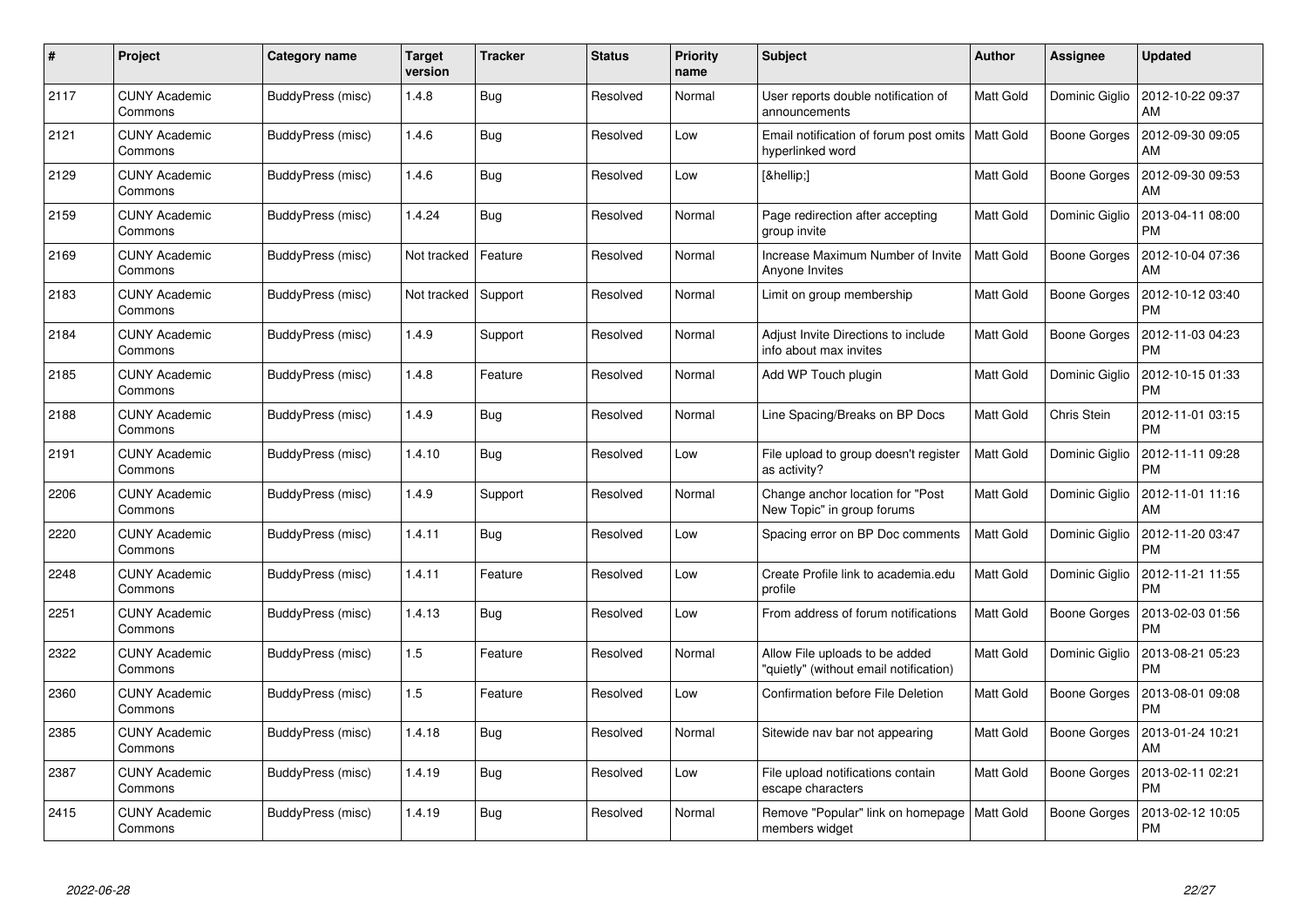| #    | Project                         | <b>Category name</b> | <b>Target</b><br>version | <b>Tracker</b> | <b>Status</b> | <b>Priority</b><br>name | <b>Subject</b>                                                      | <b>Author</b>    | <b>Assignee</b>     | <b>Updated</b>                |
|------|---------------------------------|----------------------|--------------------------|----------------|---------------|-------------------------|---------------------------------------------------------------------|------------------|---------------------|-------------------------------|
| 2468 | <b>CUNY Academic</b><br>Commons | BuddyPress (misc)    | Not tracked              | Support        | Resolved      | Normal                  | Group files total and individual size<br>limit?                     | <b>Matt Gold</b> | <b>Boone Gorges</b> | 2013-02-20 10:31<br><b>PM</b> |
| 2469 | <b>CUNY Academic</b><br>Commons | BuddyPress (misc)    | Not tracked              | Feature        | Resolved      | Normal                  | cuny.is shortlink request                                           | Matt Gold        | Sarah<br>Morgano    | 2013-02-21 07:56<br><b>PM</b> |
| 2479 | <b>CUNY Academic</b><br>Commons | BuddyPress (misc)    | 1.4.21                   | <b>Bug</b>     | Resolved      | Urgent                  | Double posting, double notification<br>of message posted via RBE    | <b>Matt Gold</b> | Raymond Hoh         | 2013-04-09 02:04<br>AM        |
| 2528 | <b>CUNY Academic</b><br>Commons | BuddyPress (misc)    | 1.4.31                   | Feature        | Resolved      | Low                     | BP emails sent from secondary sites<br>should use main site headers | <b>Matt Gold</b> | Raymond Hoh         | 2013-07-11 11:14<br>AM        |
| 2595 | <b>CUNY Academic</b><br>Commons | BuddyPress (misc)    | 1.4.29                   | <b>Bug</b>     | Resolved      | Low                     | Group invitation script                                             | Matt Gold        | Boone Gorges        | 2013-06-02 04:06<br><b>PM</b> |
| 2706 | <b>CUNY Academic</b><br>Commons | BuddyPress (misc)    | 1.6.4                    | Bug            | Resolved      | Normal                  | Problem sending group invitations                                   | Matt Gold        | Boone Gorges        | 2014-05-18 11:36<br>AM        |
| 2711 | <b>CUNY Academic</b><br>Commons | BuddyPress (misc)    | 1.5.1                    | Feature        | Resolved      | Normal                  | Add Change Avatar Link/Interface to<br>Profile Editing Page         | <b>Matt Gold</b> | <b>Boone Gorges</b> | 2013-08-28 12:40<br><b>PM</b> |
| 2712 | <b>CUNY Academic</b><br>Commons | BuddyPress (misc)    | 1.5.0.1                  | Bug            | Resolved      | Normal                  | Font Size in BP Profile Menu Should<br>be Larger                    | <b>Matt Gold</b> | Boone Gorges        | 2013-08-23 04:36<br><b>PM</b> |
| 2713 | <b>CUNY Academic</b><br>Commons | BuddyPress (misc)    | 1.5.1                    | Feature        | Resolved      | Normal                  | Lighten Brief Descriptor Text Color                                 | <b>Matt Gold</b> | <b>Boone Gorges</b> | 2013-08-28 12:58<br><b>PM</b> |
| 2714 | <b>CUNY Academic</b><br>Commons | BuddyPress (misc)    | 1.5.0.1                  | Bug            | Resolved      | Normal                  | Font and Font Size Inconsistent in<br><b>Commons Profile</b>        | Matt Gold        | Boone Gorges        | 2013-08-23 04:17<br><b>PM</b> |
| 2729 | <b>CUNY Academic</b><br>Commons | BuddyPress (misc)    | 1.5.0.2                  | <b>Bug</b>     | Resolved      | Urgent                  | Update Positions to Include Missing<br>Colleges                     | <b>Matt Gold</b> | <b>Boone Gorges</b> | 2013-08-26 09:54<br>AM        |
| 2731 | <b>CUNY Academic</b><br>Commons | BuddyPress (misc)    | Not tracked              | Support        | Resolved      | Normal                  | <b>Profile Positions Question</b>                                   | Matt Gold        | Boone Gorges        | 2013-08-26 08:41<br>AM        |
| 2732 | <b>CUNY Academic</b><br>Commons | BuddyPress (misc)    | 1.5.1                    | Feature        | Resolved      | Normal                  | Return users to profile public view<br>after editing save           | <b>Matt Gold</b> | Boone Gorges        | 2013-08-28 12:53<br><b>PM</b> |
| 2735 | <b>CUNY Academic</b><br>Commons | BuddyPress (misc)    | 1.5.1                    | <b>Bug</b>     | Resolved      | Normal                  | Profile Incorrectly Shortens About<br>You Field                     | Matt Gold        | <b>Boone Gorges</b> | 2013-08-28 11:36<br>AM        |
| 2737 | <b>CUNY Academic</b><br>Commons | BuddyPress (misc)    | 1.5.0.2                  | Bug            | Resolved      | Urgent                  | CAC Not allowing CUNY Addresses<br>to Register                      | Matt Gold        | Boone Gorges        | 2013-08-26 05:43<br><b>PM</b> |
| 2738 | <b>CUNY Academic</b><br>Commons | BuddyPress (misc)    | 1.5.0.2                  | Bug            | Resolved      | High                    | Users Unable to Change Email<br>Address in Settings                 | Matt Gold        | Boone Gorges        | 2013-08-28 09:05<br><b>PM</b> |
| 2755 | <b>CUNY Academic</b><br>Commons | BuddyPress (misc)    | 1.5.1                    | <b>Bug</b>     | Resolved      | Normal                  | Alphabetize list of colleges in<br>positions drop-down              | Matt Gold        | Boone Gorges        | 2013-08-29 09:30<br>AM        |
| 2771 | <b>CUNY Academic</b><br>Commons | BuddyPress (misc)    | 1.5.2                    | Feature        | Resolved      | Normal                  | Change Brief Descriptor Text Color<br>Again                         | Matt Gold        | <b>Boone Gorges</b> | 2013-09-10 06:07<br>AM        |
| 2775 | <b>CUNY Academic</b><br>Commons | BuddyPress (misc)    | 1.5.1.1                  | <b>Bug</b>     | Resolved      | High                    | Add Lehman College to List of<br>Colleges in Profiles               | Matt Gold        | Boone Gorges        | 2013-09-06 04:40<br>PM        |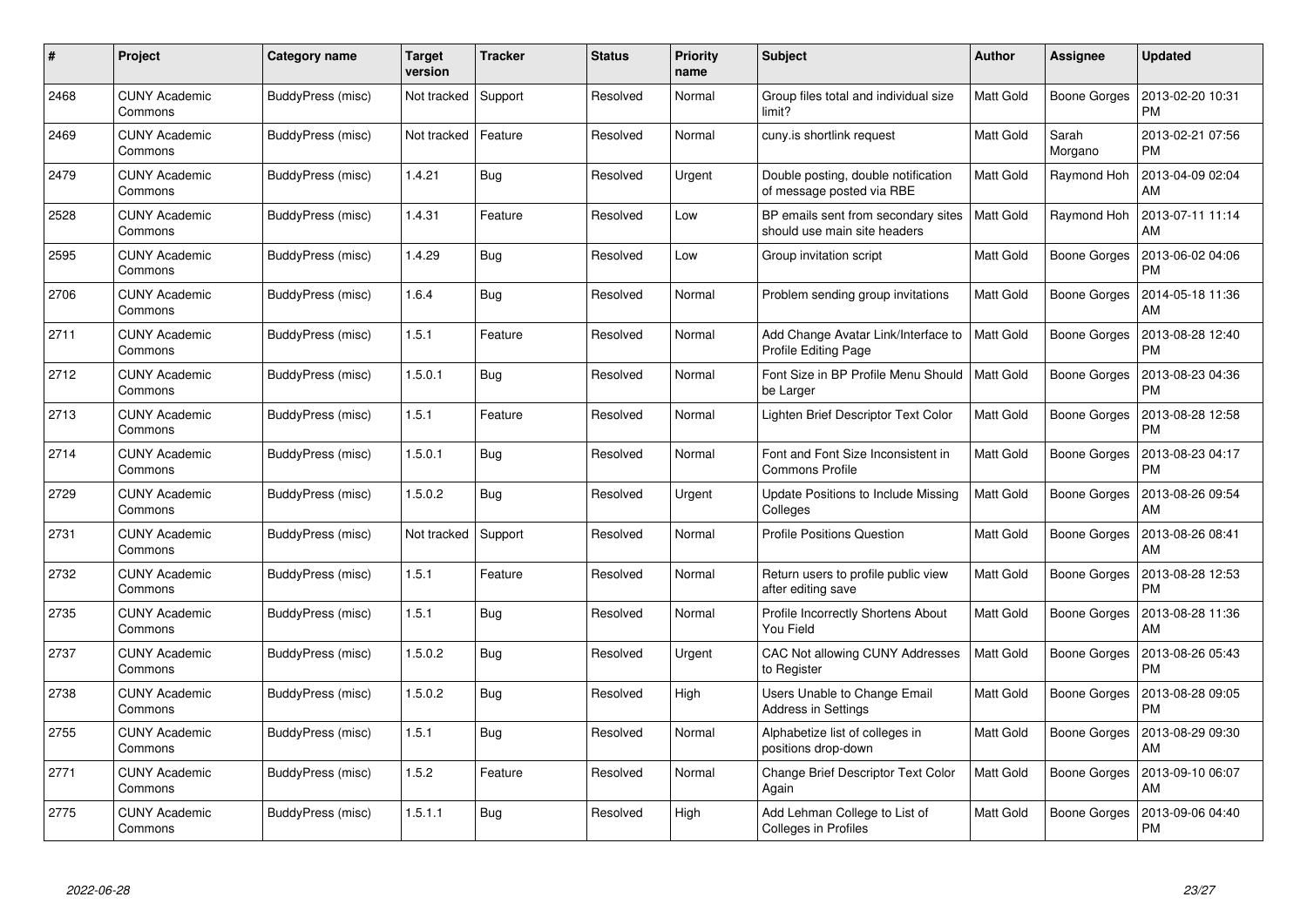| #    | Project                         | <b>Category name</b> | <b>Target</b><br>version | <b>Tracker</b> | <b>Status</b> | <b>Priority</b><br>name | <b>Subject</b>                                                                          | <b>Author</b>    | <b>Assignee</b> | <b>Updated</b>                |
|------|---------------------------------|----------------------|--------------------------|----------------|---------------|-------------------------|-----------------------------------------------------------------------------------------|------------------|-----------------|-------------------------------|
| 2776 | <b>CUNY Academic</b><br>Commons | BuddyPress (misc)    | 1.5.2                    | Bug            | Resolved      | Normal                  | Change Name of SPS in College list                                                      | <b>Matt Gold</b> | Boone Gorges    | 2013-09-11 08:19<br><b>PM</b> |
| 2785 | <b>CUNY Academic</b><br>Commons | BuddyPress (misc)    | Not tracked              | Bug            | Resolved      | Normal                  | Don't see cuny is shortlink for myself                                                  | <b>Matt Gold</b> | Boone Gorges    | 2013-09-12 10:56<br>AM        |
| 2786 | <b>CUNY Academic</b><br>Commons | BuddyPress (misc)    | 1.5.3                    | Bug            | Resolved      | Normal                  | Move position of close window<br>checkbox on overlay                                    | Matt Gold        | Boone Gorges    | 2013-09-19 12:07<br><b>PM</b> |
| 2795 | <b>CUNY Academic</b><br>Commons | BuddyPress (misc)    | 1.6                      | <b>Bug</b>     | Resolved      | Normal                  | Friendship Request Acceptance<br>interface                                              | Matt Gold        | Chris Stein     | 2014-03-27 03:07<br><b>PM</b> |
| 2798 | <b>CUNY Academic</b><br>Commons | BuddyPress (misc)    | 1.5.4                    | Bug            | Resolved      | Normal                  | IE10 Profile Display Errors                                                             | Matt Gold        | Raymond Hoh     | 2013-09-25 03:33<br><b>PM</b> |
| 2800 | <b>CUNY Academic</b><br>Commons | BuddyPress (misc)    | 1.5.6                    | Feature        | Resolved      | Normal                  | Add Vimeo & Github social media<br>account fields to Profiles                           | Matt Gold        | Dominic Giglio  | 2013-10-14 04:51<br><b>PM</b> |
| 2816 | <b>CUNY Academic</b><br>Commons | BuddyPress (misc)    | Future<br>release        | Bug            | Resolved      | Normal                  | Double posting/email notification                                                       | Matt Gold        | Raymond Hoh     | 2013-11-01 08:04<br><b>PM</b> |
| 2830 | <b>CUNY Academic</b><br>Commons | BuddyPress (misc)    | Not tracked              | Support        | Resolved      | Normal                  | User question: "How do I stop the<br>automatic underlining of things in my<br>profile?" | Matt Gold        | Boone Gorges    | 2013-10-15 03:32<br><b>PM</b> |
| 2845 | <b>CUNY Academic</b><br>Commons | BuddyPress (misc)    | 1.5.7                    | <b>Bug</b>     | Resolved      | Normal                  | Anchor errors with bp activity items<br>created from associated blog<br>postings        | <b>Matt Gold</b> | Boone Gorges    | 2013-11-01 08:15<br><b>PM</b> |
| 2857 | <b>CUNY Academic</b><br>Commons | BuddyPress (misc)    | Not tracked              | Bug            | Resolved      | Normal                  | Double posting via RBE                                                                  | Matt Gold        | Boone Gorges    | 2013-11-01 02:55<br><b>PM</b> |
| 2858 | <b>CUNY Academic</b><br>Commons | BuddyPress (misc)    | 1.5.7                    | Bug            | Resolved      | Normal                  | […] redux                                                                               | Matt Gold        | Boone Gorges    | 2013-10-30 10:08<br><b>PM</b> |
| 2880 | <b>CUNY Academic</b><br>Commons | BuddyPress (misc)    | 1.11                     | Feature        | Resolved      | Normal                  | RBE Group Post New Topic<br><b>Shortlink Addresses</b>                                  | Matt Gold        | Raymond Hoh     | 2017-05-18 01:04<br><b>PM</b> |
| 2906 | <b>CUNY Academic</b><br>Commons | BuddyPress (misc)    | 1.5.10                   | <b>Bug</b>     | Resolved      | Normal                  | Unable to delete file attachment from<br>forum post                                     | <b>Matt Gold</b> | Boone Gorges    | 2013-12-01 09:35<br><b>PM</b> |
| 2944 | <b>CUNY Academic</b><br>Commons | BuddyPress (misc)    | 1.5.13                   | Bug            | Resolved      | Normal                  | Long load time on send invites group<br>pages                                           | <b>Matt Gold</b> | Boone Gorges    | 2014-01-02 02:50<br><b>PM</b> |
| 2976 | <b>CUNY Academic</b><br>Commons | BuddyPress (misc)    | 1.5.16                   | Feature        | Resolved      | Normal                  | Allow users to permanently dismiss<br>notification of new profiles on profile<br>page   | Matt Gold        | Boone Gorges    | 2014-02-01 02:56<br><b>PM</b> |
| 2979 | <b>CUNY Academic</b><br>Commons | BuddyPress (misc)    |                          | Bug            | Resolved      | Normal                  | Frame error in Invite Anyone                                                            | Matt Gold        | Boone Gorges    | 2014-01-29 03:53<br><b>PM</b> |
| 3058 | <b>CUNY Academic</b><br>Commons | BuddyPress (misc)    | 1.5.18.1                 | Bug            | Resolved      | Urgent                  | Main navigation bar not working                                                         | Matt Gold        | Boone Gorges    | 2014-02-21 09:28<br>AM        |
| 3190 | <b>CUNY Academic</b><br>Commons | BuddyPress (misc)    | 1.6.3                    | <b>Bug</b>     | Resolved      | Normal                  | Mention link on Member Profile<br>Leads to SiteWide activity stream                     | Matt Gold        | Boone Gorges    | 2014-05-12 02:53<br><b>PM</b> |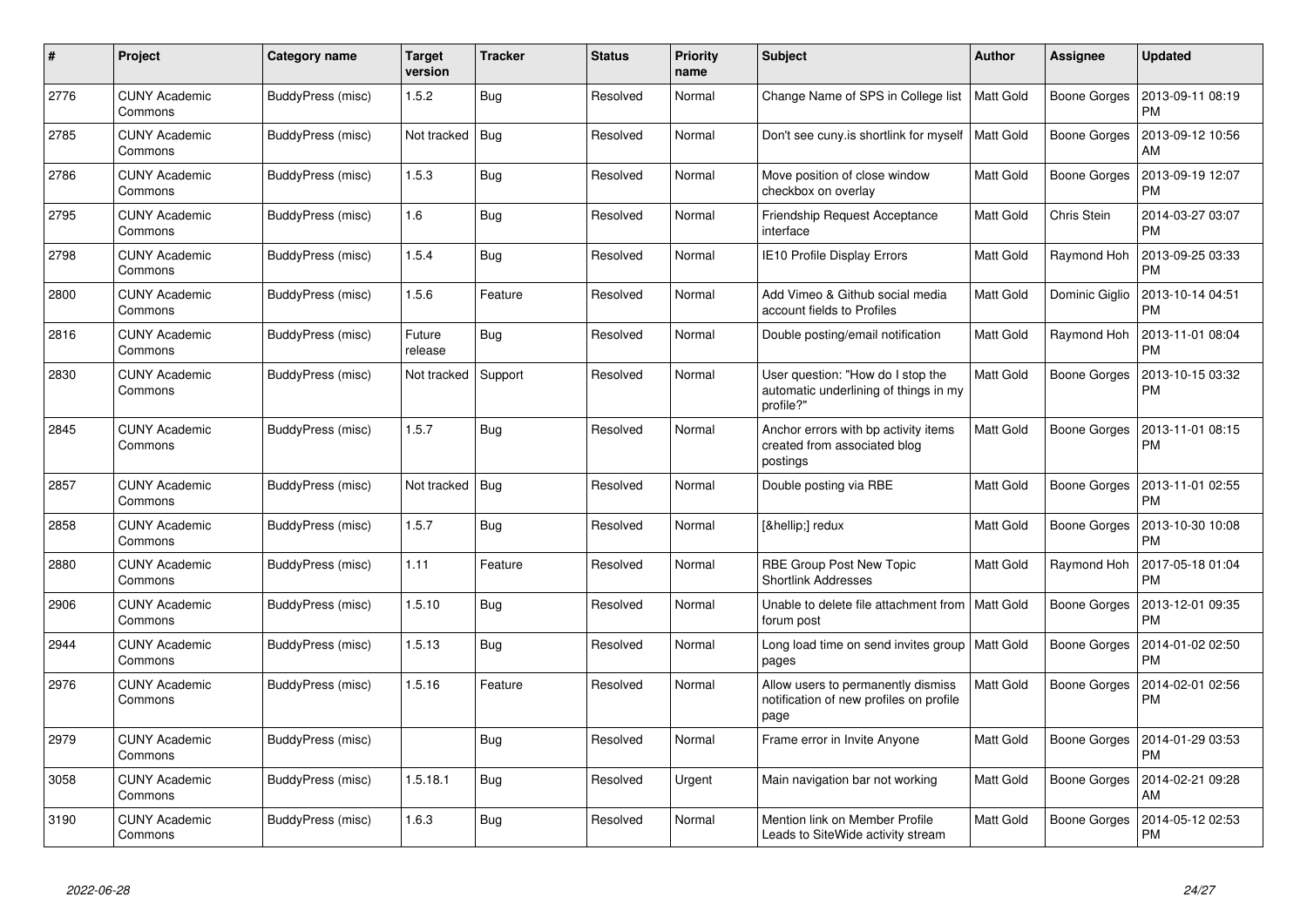| #     | Project                         | <b>Category name</b>   | Target<br>version | <b>Tracker</b> | <b>Status</b> | <b>Priority</b><br>name | <b>Subject</b>                                                                        | <b>Author</b>    | <b>Assignee</b>     | <b>Updated</b>                        |
|-------|---------------------------------|------------------------|-------------------|----------------|---------------|-------------------------|---------------------------------------------------------------------------------------|------------------|---------------------|---------------------------------------|
| 3219  | <b>CUNY Academic</b><br>Commons | BuddyPress (misc)      | 1.6.7             | <b>Bug</b>     | Resolved      | Normal                  | new_groupblog_post emails not<br>being sent as HTML                                   | Matt Gold        | Raymond Hoh         | 2014-06-23 08:36<br>AM                |
| 3343  | <b>CUNY Academic</b><br>Commons | BuddyPress (misc)      | 1.6.11            | Bug            | Resolved      | Low                     | Minor Email display error                                                             | Matt Gold        | Boone Gorges        | 2014-08-01 10:01<br>AM                |
| 3346  | CUNY Academic<br>Commons        | BuddyPress (misc)      | $1.8\,$           | Design/UX      | Resolved      | Normal                  | Notification page option ordering                                                     | Matt Gold        | Daniel Jones        | 2015-03-13 05:25<br><b>PM</b>         |
| 3809  | <b>CUNY Academic</b><br>Commons | BuddyPress (misc)      | 1.7.17            | <b>Bug</b>     | Resolved      | Normal                  | BuddyPress member filters not<br>working correctly                                    | <b>Matt Gold</b> | <b>Matt Gold</b>    | 2015-03-22 01:03<br>AM                |
| 3853  | <b>CUNY Academic</b><br>Commons | BuddyPress (misc)      | 1.7.16            | <b>Bug</b>     | Resolved      | High                    | Post erroneously ascribed to wrong<br>author in activity feed                         | <b>Matt Gold</b> | Raymond Hoh         | 2015-03-21 01:13<br><b>PM</b>         |
| 3995  | <b>CUNY Academic</b><br>Commons | BuddyPress (misc)      | Not tracked       | <b>Bug</b>     | Resolved      | Normal                  | Possible People Page filter error                                                     | Matt Gold        | Boone Gorges        | 2015-04-16 07:51<br>AM                |
| 5978  | <b>CUNY Academic</b><br>Commons | BuddyPress (misc)      | Not tracked       | Feature        | Resolved      | Normal                  | Add Undergraduate Student to<br>Checkable filters on People page                      | Matt Gold        | <b>Boone Gorges</b> | 2016-09-04 09:48<br>РM                |
| 6467  | <b>CUNY Academic</b><br>Commons | BuddyPress (misc)      | Not tracked       | Support        | Resolved      | Normal                  | Question about what happens when<br>people leave/are removed from<br>groups           | <b>Matt Gold</b> | Boone Gorges        | 2017-11-15 01:24<br><b>PM</b>         |
| 10209 | <b>CUNY Academic</b><br>Commons | BuddyPress (misc)      | 1.13.8            | <b>Bug</b>     | Resolved      | Normal                  | Additional login prompt                                                               | Matt Gold        | Raymond Hoh         | 2018-08-29 03:23<br>РM                |
| 11209 | <b>CUNY Academic</b><br>Commons | BuddyPress (misc)      | 1.14.11           | Bug            | Resolved      | Normal                  | Activity timestamp errors                                                             | Matt Gold        | Raymond Hoh         | 2019-04-23 12:27<br><b>PM</b>         |
| 12957 | <b>CUNY Academic</b><br>Commons | BuddyPress (misc)      | 1.16.14           | Support        | Resolved      | Normal                  | Export data question                                                                  | <b>Matt Gold</b> | Raymond Hoh         | 2020-06-23 10:53<br>AM                |
| 12966 | <b>CUNY Academic</b><br>Commons | BuddyPress (misc)      | 1.16.15           | Feature        | Resolved      | Normal                  | Adjust export data page language to<br>indicate that you should not leave<br>the page | <b>Matt Gold</b> | Raymond Hoh         | 2020-07-14 12:07<br><b>PM</b>         |
| 15123 | <b>CUNY Academic</b><br>Commons | BuddyPress (misc)      | 1.19.1            | Feature        | Resolved      | Low                     | Actions in notification list unclear?                                                 | Matt Gold        | Boone Gorges        | 2022-01-11 04:41<br><b>PM</b>         |
| 15228 | <b>CUNY Academic</b><br>Commons | BuddyPress (misc)      | 1.19.3            | <b>Bug</b>     | Resolved      | Normal                  | Broken site icon in "Sites Across<br><b>CUNY Listing</b>                              | Matt Gold        | Raymond Hoh         | 2022-01-26 07:48<br><b>PM</b>         |
| 1542  | <b>CUNY Academic</b><br>Commons | <b>BuddyPress Docs</b> | 1.6               | Bug            | Resolved      | Normal                  | Group Docs Locked                                                                     | Matt Gold        | Boone Gorges        | 2014-03-21 03:38<br><b>PM</b>         |
| 3581  | <b>CUNY Academic</b><br>Commons | <b>BuddyPress Docs</b> | 1.7.1             | Bug            | Resolved      | Normal                  | <b>BuddyPress Docs Line Break issue</b>                                               | Matt Gold        | Boone Gorges        | 2014-10-20 02:56<br>PM                |
| 3599  | <b>CUNY Academic</b><br>Commons | <b>BuddyPress Docs</b> | 1.7.2             | <b>Bug</b>     | Resolved      | Normal                  | Silent BP Docs edits                                                                  | Matt Gold        | Boone Gorges        | 2014-11-01 02:20<br><b>PM</b>         |
| 3688  | <b>CUNY Academic</b><br>Commons | <b>BuddyPress Docs</b> | 1.7.6             | <b>Bug</b>     | Resolved      | Normal                  | Doc creation didn't create email<br>notification                                      | Matt Gold        |                     | Boone Gorges   2014-12-12 08:57<br>AM |
| 4057  | <b>CUNY Academic</b><br>Commons | <b>BuddyPress Docs</b> | 1.8.1             | <b>Bug</b>     | Resolved      | Normal                  | Canceling edit mode of BP Doc<br>reloads editing screen                               | Matt Gold        | Boone Gorges        | 2015-06-01 03:08<br><b>PM</b>         |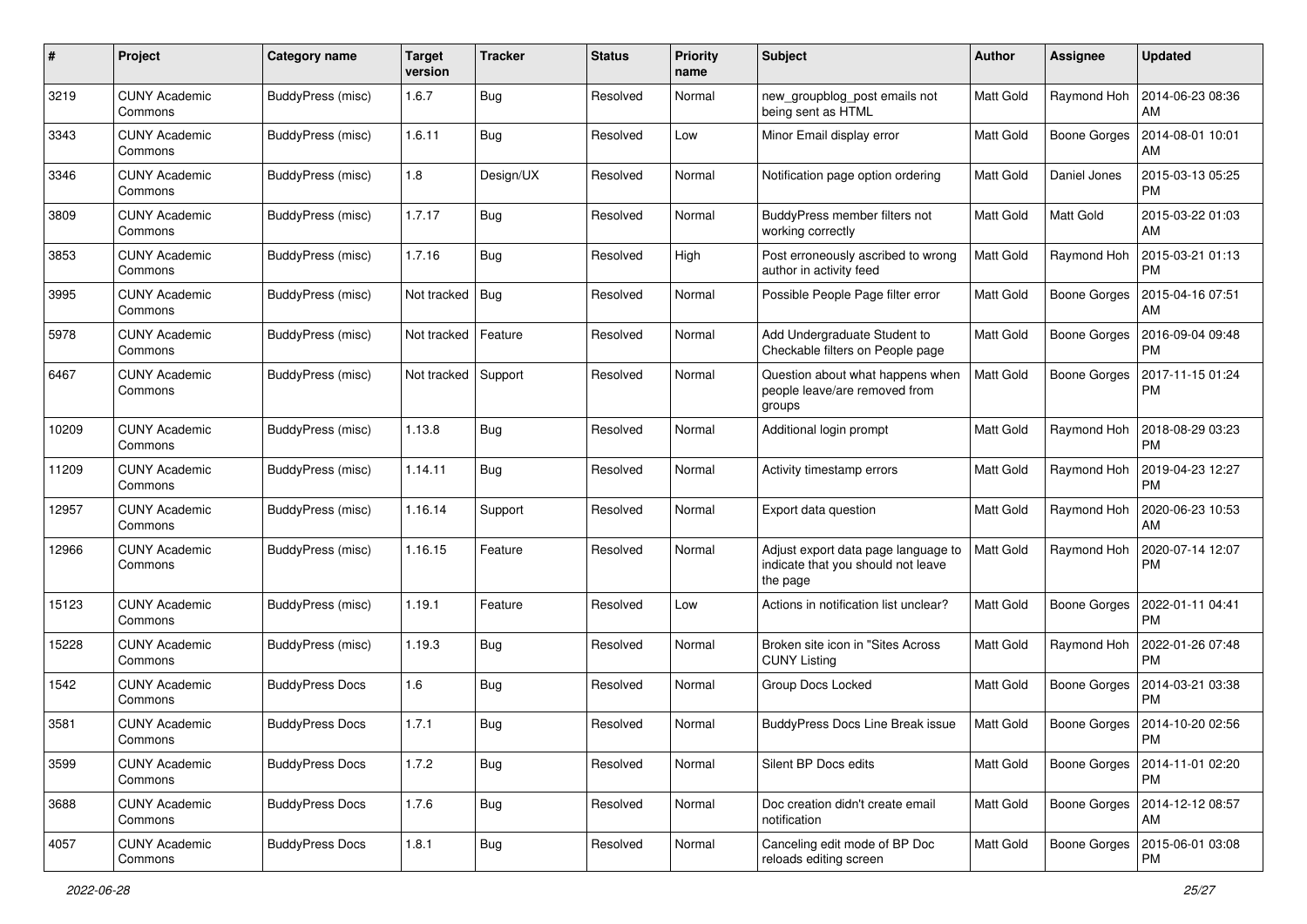| #    | Project                         | Category name          | Target<br>version | <b>Tracker</b> | <b>Status</b> | <b>Priority</b><br>name | Subject                                                                         | <b>Author</b>    | Assignee            | <b>Updated</b>                |
|------|---------------------------------|------------------------|-------------------|----------------|---------------|-------------------------|---------------------------------------------------------------------------------|------------------|---------------------|-------------------------------|
| 5486 | <b>CUNY Academic</b><br>Commons | <b>BuddyPress Docs</b> | 1.9.15            | Bug            | Resolved      | Low                     | Doc history not showing up                                                      | <b>Matt Gold</b> | Boone Gorges        | 2016-04-24 11:50<br>AM        |
| 9105 | <b>CUNY Academic</b><br>Commons | <b>BuddyPress Docs</b> | 1.12.7            | Bug            | Resolved      | Urgent                  | BP doc titles/dates messed up                                                   | <b>Matt Gold</b> | Boone Gorges        | 2018-01-23 11:00<br>AM        |
| 9149 | CUNY Academic<br>Commons        | <b>BuddyPress Docs</b> | 1.12.8            | <b>Bug</b>     | Resolved      | Normal                  | Doc listing layout issue                                                        | Matt Gold        | <b>Boone Gorges</b> | 2018-02-13 10:36<br>AM        |
| 3119 | <b>CUNY Academic</b><br>Commons | cdev.gc.cuny.edu       | Not tracked       | Feature        | Resolved      | Low                     | Sync CDEV Data                                                                  | <b>Matt Gold</b> | <b>Boone Gorges</b> | 2014-04-01 10:21<br>AM        |
| 3439 | <b>CUNY Academic</b><br>Commons | Commons In A Box       | Not tracked       | Outreach       | Resolved      | Normal                  | Draft welcome email to CBOX<br>mailing list                                     | <b>Matt Gold</b> | scott voth          | 2014-09-21 07:47<br><b>PM</b> |
| 5131 | <b>CUNY Academic</b><br>Commons | Commons In A Box       |                   | Outreach       | Resolved      | Normal                  | Add digital archaeology commons to<br>CBOX showcase                             | <b>Matt Gold</b> | scott voth          | 2016-01-16 03:27<br><b>PM</b> |
| 3205 | <b>CUNY Academic</b><br>Commons | <b>Commons Profile</b> | 1.6.3             | Bug            | Resolved      | High                    | Email profile field not showing up                                              | Matt Gold        | <b>Boone Gorges</b> | 2014-05-12 02:18<br>РM        |
| 5890 | <b>CUNY Academic</b><br>Commons | <b>Commons Profile</b> | 1.9.24            | <b>Bug</b>     | Resolved      | Normal                  | Commons user profile erroneously<br>indicates a group for a member              | <b>Matt Gold</b> | <b>Boone Gorges</b> | 2016-08-11 11:53<br>РM        |
| 2231 | <b>CUNY Academic</b><br>Commons | commonsinabox.org      | Not tracked       | <b>Bug</b>     | Resolved      | Normal                  | Fix Header issue on<br>Commonsinabox.org                                        | Matt Gold        | Boone Gorges        | 2014-05-01 07:51<br><b>PM</b> |
| 2262 | CUNY Academic<br>Commons        | commonsinabox.org      |                   | Feature        | Resolved      | Normal                  | Add new favicon to<br>commonsinabox.org                                         | Matt Gold        | <b>Boone Gorges</b> | 2012-11-18 10:51<br><b>PM</b> |
| 2266 | <b>CUNY Academic</b><br>Commons | commonsinabox.org      |                   | Bug            | Resolved      | Normal                  | Demo slider                                                                     | Matt Gold        | <b>Boone Gorges</b> | 2012-11-18 11:26<br><b>PM</b> |
| 2271 | <b>CUNY Academic</b><br>Commons | commonsinabox.org      | Not tracked       | Feature        | Resolved      | Normal                  | CBOX forum posts include "notify by<br>email" checkbox                          | Matt Gold        | Boone Gorges        | 2016-01-26 12:33<br>AM        |
| 2273 | <b>CUNY Academic</b><br>Commons | commonsinabox.org      | Not tracked       | Bug            | Resolved      | Normal                  | Add Hosting<br>recommendations/minimum<br>requirements to CBOX<br>documentation | Matt Gold        | scott voth          | 2014-02-09 11:37<br>AM        |
| 2275 | <b>CUNY Academic</b><br>Commons | commonsinabox.org      | Not tracked       | Bug            | Resolved      | Normal                  | CBOX support requests                                                           | <b>Matt Gold</b> | Boone Gorges        | 2012-11-20 02:05<br><b>PM</b> |
| 2279 | <b>CUNY Academic</b><br>Commons | commonsinabox.org      | Not tracked       | Bug            | Resolved      | Low                     | CBOX mention system rewrites<br>twitter links                                   | Matt Gold        | Boone Gorges        | 2012-11-20 07:41<br><b>PM</b> |
| 2280 | <b>CUNY Academic</b><br>Commons | commonsinabox.org      | Not tracked       | Bug            | Resolved      | High                    | Forum links not working                                                         | <b>Matt Gold</b> | Boone Gorges        | 2012-11-20 12:33<br>PM        |
| 2281 | <b>CUNY Academic</b><br>Commons | commonsinabox.org      |                   | Feature        | Resolved      | Low                     | Rework download button                                                          | <b>Matt Gold</b> | Chris Stein         | 2012-11-21 01:37<br>PM        |
| 2282 | <b>CUNY Academic</b><br>Commons | commonsinabox.org      | Not tracked       | Feature        | Resolved      | Normal                  | Enable RBE on commonsinbox.org                                                  | Matt Gold        | Raymond Hoh         | 2013-01-10 11:44<br>AM        |
| 2283 | <b>CUNY Academic</b><br>Commons | commonsinabox.org      |                   | Feature        | Resolved      | Normal                  | Update commonsinabox.org                                                        | Matt Gold        | Boone Gorges        | 2012-11-20 08:13<br>PM        |